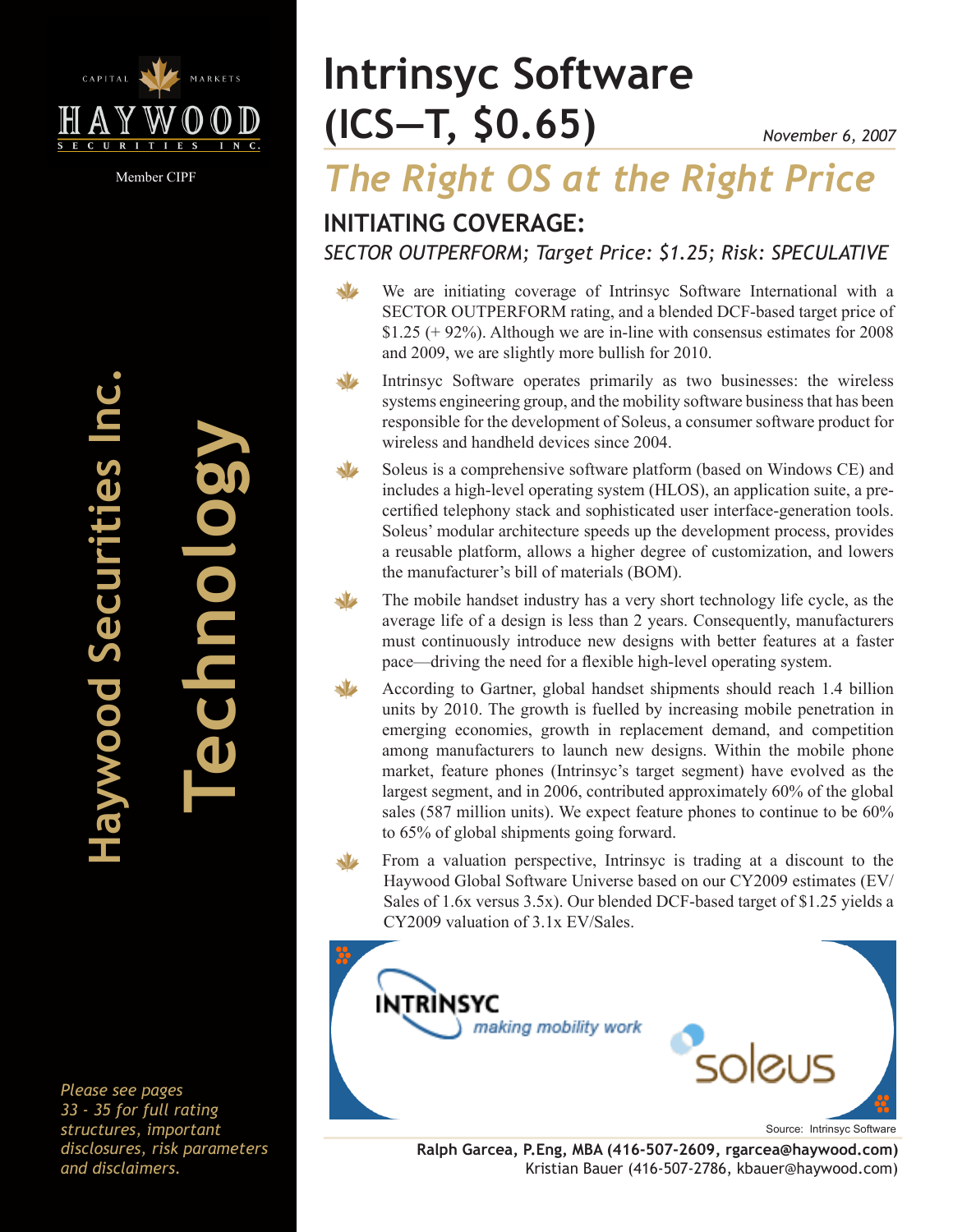

## **TABLE OF CONTENTS**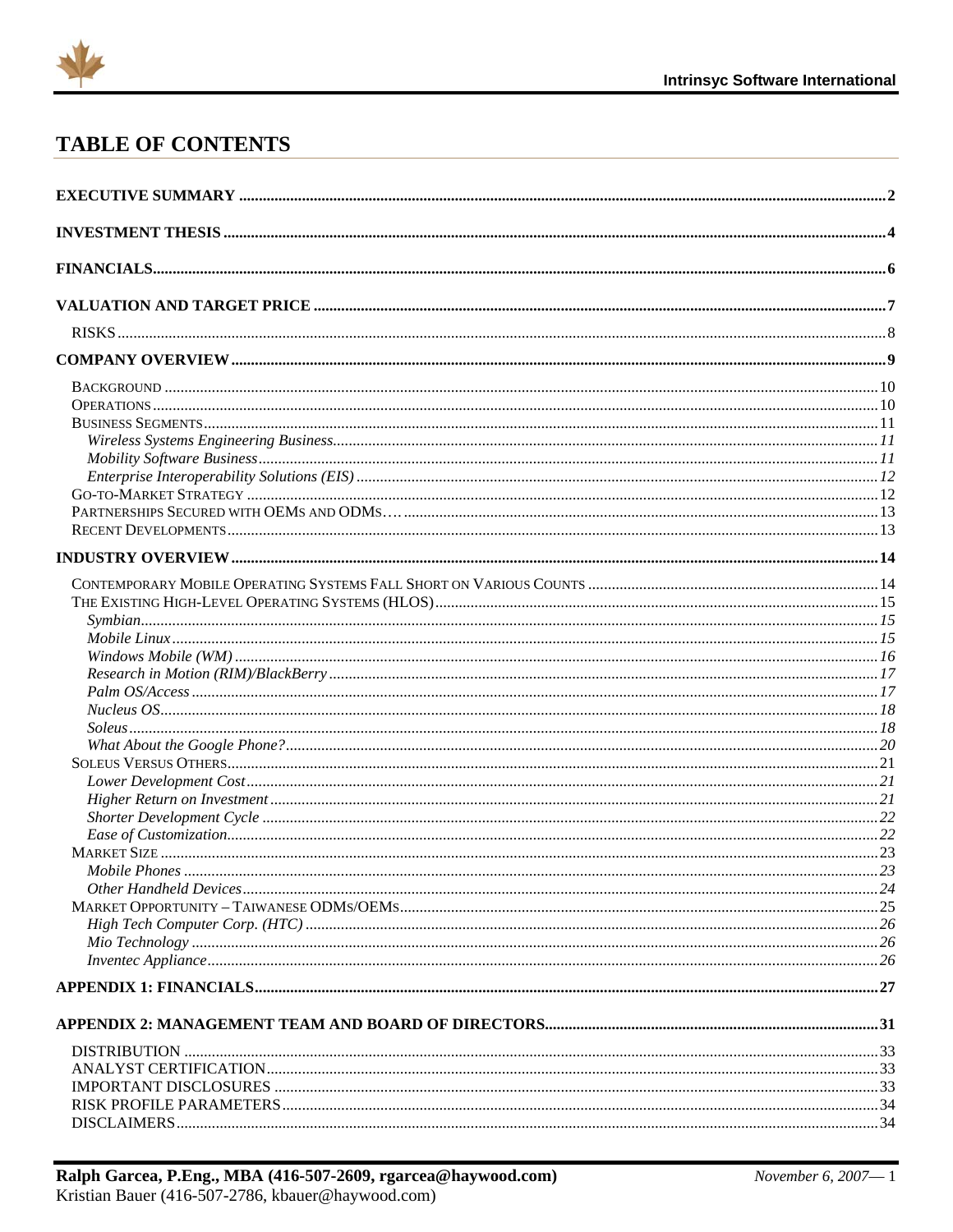<span id="page-2-0"></span>

### **EXECUTIVE SUMMARY**

| <b>Target Price</b> |  |
|---------------------|--|

| <b>Target Price</b>          | \$1.25                |
|------------------------------|-----------------------|
| <b>Current Price</b>         | \$0.65                |
| Return                       | 92%                   |
| 52-Week High / Low           | \$0.77 / \$0.36       |
| Shares O/S                   | 119.5 million (basic) |
| <b>Market Capitalization</b> | \$78 million          |
| Daily Volume                 |                       |
| (3-month average)            | 150K                  |
| President and CEO            | Glenda Dorchak        |
| Company Web Site             |                       |
|                              |                       |

[www.intrinsyc.com](http://www.intrinsyc.com/)

#### **Revisions, Date of Record·**

Target: \$1.25 – November 6, 2007, Initiating Coverage

#### **Rating: SECTOR OUTPERFORM**

| <b>Risk Profile</b>   | <b>Speculative</b> |
|-----------------------|--------------------|
| Forecast Risk         | High               |
| <b>Financial Risk</b> | High               |
| Valuation Risk        | High               |

**Industry** – Software / Mobile Operating Systems

**Company Profile** – Intrinsyc is a leader in software and services that enable next-generation handheld and embedded products, including mobile handsets, smart phones and converged devices. The company is a Microsoft Windows Embedded Gold Partner, the 2007 Windows Embedded Excellence Award winner for System Integrator, and a Symbian Platinum Partner.

#### **Price Performance**



Source: Bloomberg

We are initiating coverage of Intrinsyc Software International with a SECTOR OUTPERFORM rating, and a DCF-based target price of \$1.25 (+ 92%). Although we are in-line with consensus estimates for 2008 and 2009, we are slightly more bullish for 2010.

Intrinsyc Software operates primarily as two businesses: the wireless systems engineering group, and the mobility software business that has been responsible for the development of Soleus, a consumer software product for wireless and handheld devices since 2004.

Soleus is a comprehensive software platform (based on Windows CE) and includes a high-level operating system (HLOS), an application suite, a precertified telephony stack, and sophisticated user interface-generation tools. Soleus' modular architecture speeds up the development process, provides a reusable platform, allows a higher degree of customization, and lowers the manufacturer's bill of materials (BOM).

The mobile handset industry has a very short technology life cycle, as the average life of a design is less than 2 years. Consequently, manufacturers must continuously introduce new designs with better features at a faster pace—driving the need for a flexible high-level operating system.

According to Gartner, global handset shipments should reach 1.4 billion units by 2010. The growth is fuelled by increasing mobile penetration in emerging economies, growth in replacement demand, and competition among manufacturers to launch new designs. Within the mobile phone market, feature phones (Intrinsyc's target segment) have evolved as the biggest segment, and in 2006, contributed approximately 60% of the global sales (587 million units). We expect feature phones to continue to be 60% to 65% of global shipments going forward.

From a valuation perspective, Intrinsyc is trading at a discount to the Haywood Global Software Universe based on our CY2009 estimates (EV/Sales of 1.6x versus 3.5x). The situation should remedy itself throughout the second-half of fiscal 2008 as the Company's customers start shipping devices with the Soleus platform integrated. Our blended DCF-based target of \$1.25 yields a CY2009 valuation of 3.1x EV/Sales.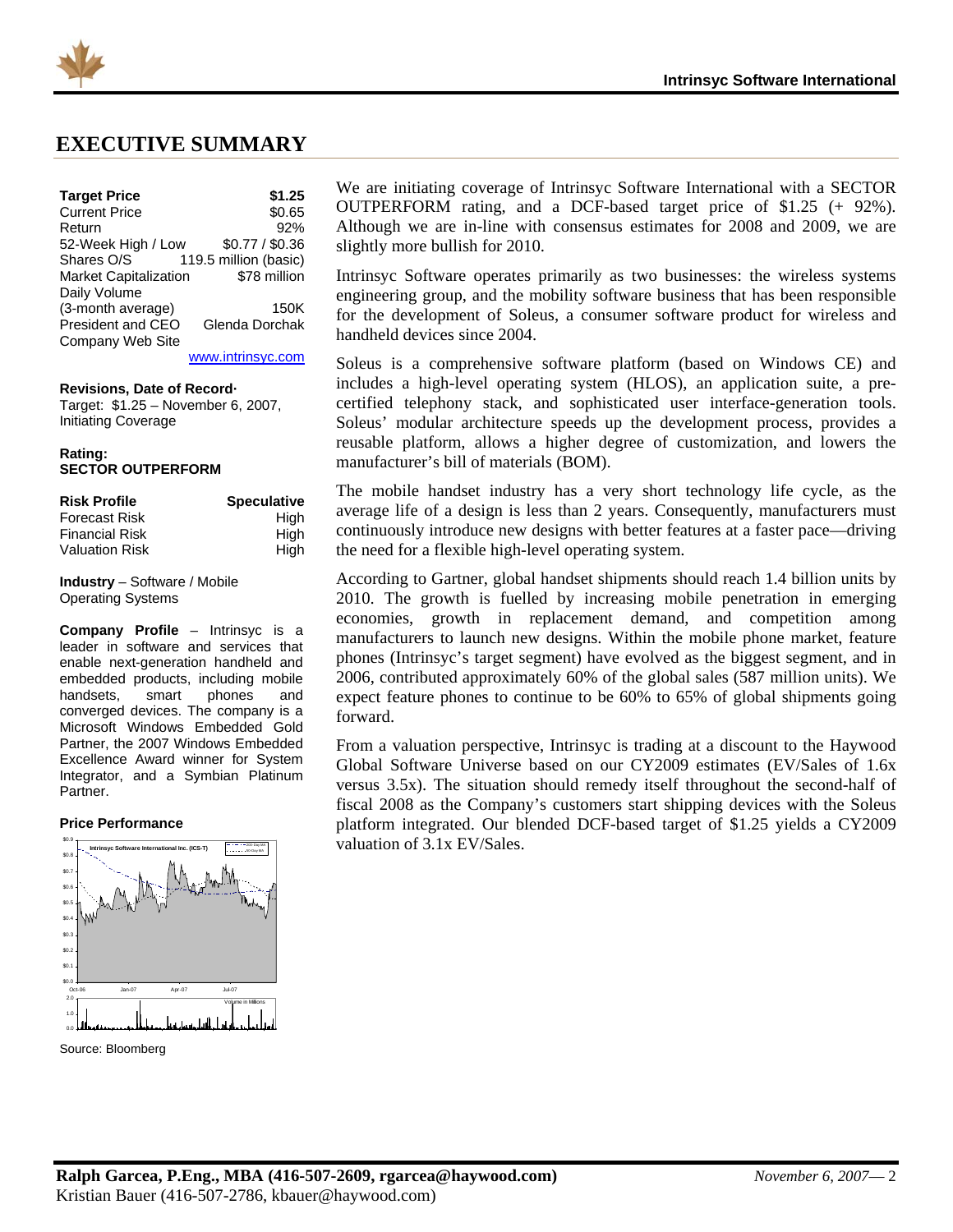#### **Intrinsyc Software International Inc.** *Rating: Market Cap. (\$M): Sector Outperform*

*Company Description -* Intrinsyc is a leader in software and services that enable next-generation handheld and embedded products, including mobile handsets, smart phones and converged devices.

Investment Brief - The company's mobile software products, engineering services, and years of expertise help OEMs, service providers, and silicon<br>providers deliver compelling wireless products with faster time-to-market an Gold Partner, the 2007 Windows Embedded Excellence Award winner for System Integrator, and a Symbian Platinum Partner.<br><u>*Catalysts -* Continued design wins, two have been announced so far, should drive royalty revs.</u>

*Risks* - Handset mftrs and OEMs decide not to go with Windows CE platform; slow shipments delay royalty stream.

| <b>Financial Forecasts</b>         |         |         |        |        |        |             |        |                                     |                  | Float                           |
|------------------------------------|---------|---------|--------|--------|--------|-------------|--------|-------------------------------------|------------------|---------------------------------|
| FY-end Aug-31                      | 2005A   | 2006A   | 2007E  | 2008E  | 2009E  |             |        | Q3/2007A Q4/2007E Q1/2008E Q2/2008E |                  | Options (2006 Fiscal Year-End)  |
| Revenues (\$mlns)                  | 18      | 19      | 20     | 23     | 47     | 5           |        | 5                                   |                  | Avg. Strike / Basic             |
| Rev. Growth %                      | 16%     | 6%      | 5%     | 19%    | 105%   |             | $-15%$ | 25%                                 | 1%               | Warrants (2006 Fiscal Year-End) |
| Consensus Revenue Est. (\$mins)    |         |         | 20     | 25     | 46     | 5           | 4      | 5                                   |                  | Avg. Strike / Basic             |
| 3 months ago.                      |         |         | 20     | 26     | 47     | 4           | 5      | 5                                   |                  | Dividend Yield                  |
| EBITDA (\$mlns)                    | (4)     | (14)    | (14)   | (13)   | (6)    | (4)         | (3)    | (3)                                 | (3)              | <b>Short Interest</b>           |
| <b>EBITDA Growth %</b>             | $-146%$ | $-259%$ | 0%     | 7%     | 53%    |             | 22%    | $-5%$                               | $-2%$            | Short Interest % of Float       |
| Consensus EBITDA Est. (\$mlns)     |         |         | (15)   | (15)   | (9)    | (4)         | (5)    | (4)                                 | (4)              | Daily Volume (3-Mth. Avg. mlns) |
| 3 months ago.                      |         |         | (15)   | (15)   | (9)    | (5)         | (4)    | (4)                                 | (4)              | Market Cap. (mlns)              |
| $EPS$ (FD) $(S)$                   | (0.09)  | (0.24)  | (0.13) | (0.11) | (0.05) | (0.05)      | (0.02) | (0.03)                              | (0.03)           | Enterprise Value (mlns)         |
| FPS Growth %                       | $-23%$  | $-165%$ | 46%    | 19%    | 49%    |             | 50%    | $-7%$                               | $-3%$            | Cash (mlns)                     |
| Consensus EPS Est. (\$)            |         |         | (0.18) | (0.12) | (0.03) | (0.04)      | (0.04) | (0.04)                              | (0.04)           | Debt (mlns)                     |
| 3 months ago.                      |         |         | (0.18) | (0.12) | (0.03) | (0.04)      | (0.04) | (0.04)                              | (0.03)           | Net Cash / Share                |
| Net Profit (\$mlns)                | (5)     | (16)    | (15)   | (13)   | (7)    | (4)         | (3)    | (3)                                 | (3)              | Tang. Book Value / Share        |
| Net Profit Growth %                | $-61%$  | $-229%$ | 5%     | 17%    | 49%    |             | 35%    | $-7%$                               | $-3%$            | Company CEO                     |
| Consensus Net Profit Est. (\$mlns) |         |         | (18)   | (17)   | (12)   | (4)         | (5)    | (4)                                 | $\left(4\right)$ | Company Website                 |
| 3 months ago.                      |         |         | (18)   | (16)   | (11)   | (5)         | (4)    | (4)                                 |                  | <b>Top Holders:</b>             |
|                                    |         |         |        |        |        | $+$ $+$ $+$ |        |                                     | $\sim$           | .                               |

|                           |           |           |           |        |                                    | "All consensus numbers are from Capital IQ. | 1) Gruber & McBaine Cap. |                                      |  |
|---------------------------|-----------|-----------|-----------|--------|------------------------------------|---------------------------------------------|--------------------------|--------------------------------------|--|
| <b>Valuation Metrics</b>  | 2005      | 2006      | 2007      | 2008   | <b>Analyst Ratings: Capital IQ</b> | <b>Potential Upside</b>                     |                          | 2) Sprott Asset Management           |  |
| <b>Trailing EV/EBITDA</b> | 5.0x      | 2.5x      |           |        | Average Target                     | \$1,28                                      | 97%                      | 3) Northwest Mutual                  |  |
| Est. Fwd EV/Sales         |           | 3.2x      | 3.2x      | 1.6x   | <b>Median Target</b>               | \$1.15                                      | 77%                      | Ownership:                           |  |
| Trailing P/E              | <b>NM</b> | <b>NM</b> |           |        | Sector Outperform                  |                                             |                          | Management Control (Proxy/Bloomberg) |  |
| Est. Fwd P/E              |           | ΝM        | <b>NM</b> | NM     | Sector Perform                     |                                             |                          | Last Financing:                      |  |
| Current, 1-Year, 2-Year   |           |           |           |        | Sector Underperform                |                                             |                          | Equity Offering                      |  |
| <b>DCF Target</b>         |           | \$1.20    |           | \$1.32 | # of Analysts                      |                                             |                          | Prior Equity Offering                |  |
|                           |           |           |           |        |                                    |                                             |                          |                                      |  |



| andheld and embedded products, including mobile   |                                |        |                         |                                      |                             |                   |  |
|---------------------------------------------------|--------------------------------|--------|-------------------------|--------------------------------------|-----------------------------|-------------------|--|
|                                                   |                                |        |                         | <b>Key Statistics</b>                |                             |                   |  |
| pertise help OEMs, service providers, and silicon |                                |        |                         | <b>Current Price</b>                 |                             | \$0.65            |  |
| cost. Intrinsyc is a Microsoft Windows Embedded   |                                |        |                         | 1-Yr. Expected Total Return          |                             | 92.3%             |  |
| ymbian Platinum Partner.                          |                                |        |                         | 52wk Hi / I o                        | \$0.77                      | \$0.36            |  |
|                                                   |                                |        |                         | Shares O/S (mlns)                    |                             |                   |  |
| royalty stream.                                   |                                |        |                         | Basic                                |                             | 120               |  |
|                                                   |                                |        |                         | E.D.                                 |                             | 149               |  |
|                                                   |                                |        |                         | Float                                |                             | 117               |  |
| Q3/2007A Q4/2007E Q1/2008E Q2/2008E               |                                |        |                         | Options (2006 Fiscal Year-End)       |                             |                   |  |
| 5                                                 | 4                              | 5      | 5                       | Avq. Strike / Basic                  | \$0.97                      | 4.73 M            |  |
|                                                   | $-15%$                         | 25%    | 1%                      | Warrants (2006 Fiscal Year-End)      |                             |                   |  |
| 5                                                 | $\overline{4}$                 | 5      | 5                       | Avq. Strike / Basic                  | \$0.95                      | 0.10M             |  |
| 4                                                 | 5                              | 5      | 6                       | Dividend Yield                       |                             | 0.0%              |  |
| (4)                                               | (3)                            | (3)    | (3)                     | Short Interest                       |                             | 0.0%              |  |
|                                                   | $-2%$<br>22%<br>$-5%$          |        |                         | Short Interest % of Float            |                             | 0.0%              |  |
| (4)                                               | (5)                            | (4)    | (4)                     | Daily Volume (3-Mth. Avg. mlns)      |                             | 0.15              |  |
| (5)                                               | (4)<br>(4)<br>$\left(4\right)$ |        |                         | Market Cap. (mlns)                   |                             | 78                |  |
| (0.05)                                            | (0.02)                         | (0.03) | (0.03)                  | Enterprise Value (mlns)              |                             | 56                |  |
|                                                   | 50%                            | $-7%$  | $-3%$                   | Cash (mlns)                          |                             | 21                |  |
| (0.04)                                            | (0.04)                         | (0.04) | (0.04)                  | Debt (mlns)                          |                             | $\theta$          |  |
| (0.04)                                            | (0.04)                         | (0.04) | (0.03)                  | Net Cash / Share                     |                             | \$0.18            |  |
| (4)                                               | (3)                            | (3)    | (3)                     | Tang. Book Value / Share             |                             | \$0.19            |  |
|                                                   | 35%                            | $-7%$  | $-3%$                   | Company CEO                          |                             | Glenda M. Dorchak |  |
| (4)                                               | (5)                            | (4)    | (4)                     | Company Website                      |                             | www.intrinsyc.com |  |
| (5)                                               | (4)                            | (4)    | (4)                     | <b>Top Holders:</b>                  |                             |                   |  |
| *All consensus numbers are from Capital IQ.       |                                |        |                         | 1) Gruber & McBaine Cap.             |                             | 4.18%             |  |
| <b>Capital IQ</b>                                 |                                |        | <b>Potential Upside</b> | 2) Sprott Asset Management           |                             | 3.23%             |  |
|                                                   |                                | \$1.28 | 97%                     | 3) Northwest Mutual                  |                             | 1.29%             |  |
|                                                   |                                | \$1.15 | 77%                     | Ownership:                           |                             |                   |  |
| n.                                                |                                | 3      |                         | Management Control (Proxy/Bloomberg) | 1.66M                       | 1.39%             |  |
|                                                   |                                | 0      |                         | Last Financing:                      |                             |                   |  |
| orm                                               |                                | 0      |                         | Equity Offering                      | May 2007 - 33.3M @ \$0.60   |                   |  |
|                                                   |                                | 3      |                         | Prior Equity Offering                | March 2006 - 24.2M @ \$0.90 |                   |  |





2004

2005

2006

0% 10%

2002

2003

*\$0.65*

*Market Cap. (\$M): \$78* 

*Target: Ticker: ICS-T \$1.25*

**Intrinsyc Software International** 

Source: Capital IQ, Haywood Securities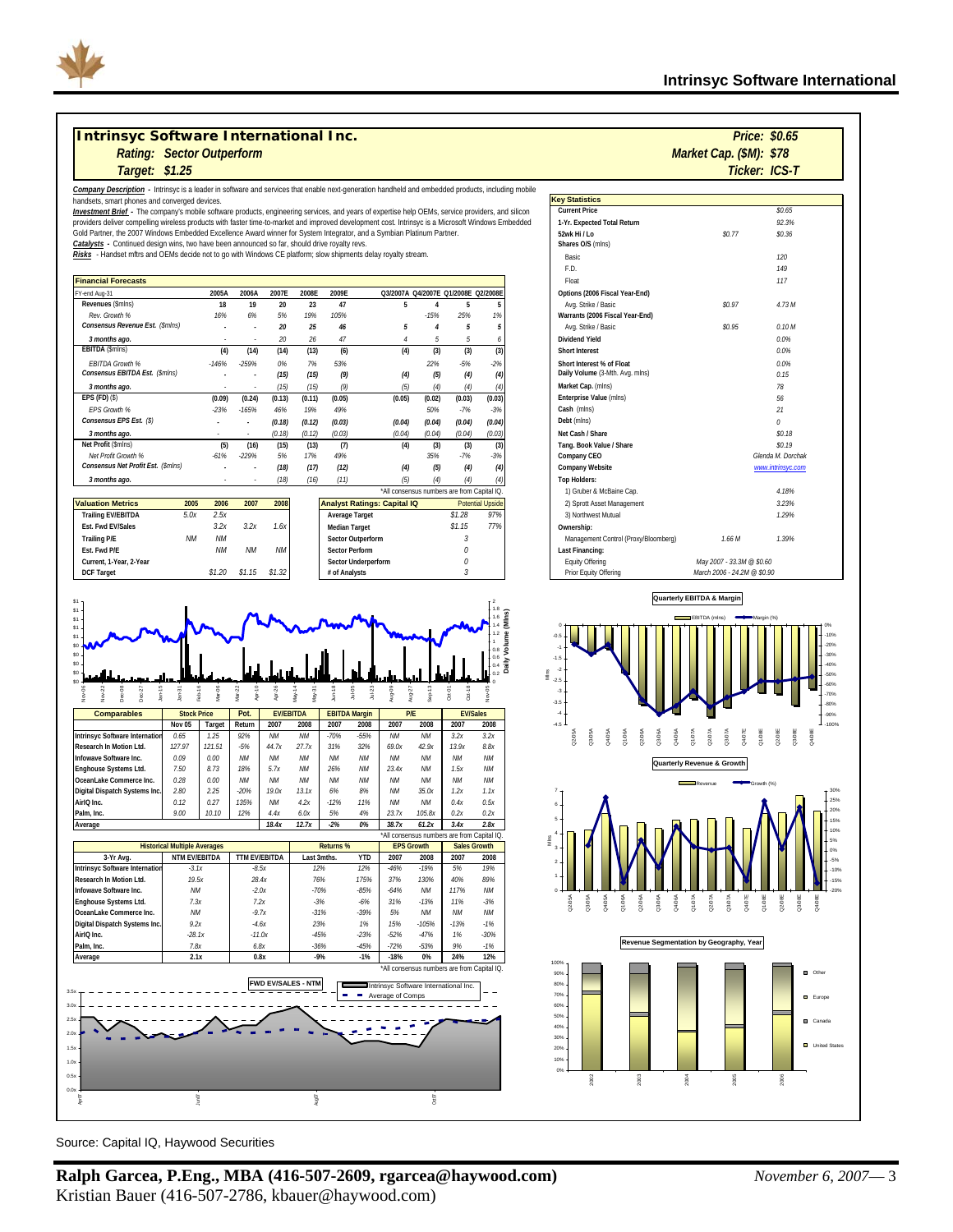<span id="page-4-0"></span>

### **INVESTMENT THESIS**

Soleus is a comprehensive software platform (based on Windows CE) and includes a high-level operating system (HLOS), an application suite, a pre-certified telephony stack, and sophisticated user interface-generation tools. Soleus' modular architecture speeds up the development process, provides a reusable platform, allows higher degree customization, and lowers the manufacturer's bill of materials (BOM).

The mobile handset industry has a very short technology life cycle, as the average life of a design is less than 2 years. Consequently, manufacturers must continuously introduce new designs with better features at a faster pace—driving the need for a flexible high-level operating system.

Gartner forecasts 2010 global handset shipment volume at 1.4 billion units, more than triple the 427 million units in 2002. The growth is fuelled by increasing mobile penetration in emerging economies, growth in replacement demand, and competition among manufacturers to launch new designs.

Mobile handset shipment volume to increase to 1.4 billion units by 2010



Source: Samsung

**Global Handset Market** 

Feature phone to be an 890 millionunits-per-annum market by 2010

Within the mobile phone market, feature phones (Intrinsyc's target segment) have evolved as the biggest segment, and in 2006, contributed approximately 60% of global sales  $(587 \text{ million units})^1$  $(587 \text{ million units})^1$ . Intrinsyc's management expects feature phones to continue to lead global sales and constitute approximately 60% to 65% of the market in 2008. Assuming that a share of 62% in 2008 transforms into a potential annual market of approximately 730 million units for Intrinsyc, and extrapolating this trend to 2010, puts the total feature phone shipments at approximately 890 million units, reflecting a compound annual growth rate (CAGR) of approximately 11% since 2005.

#### **Feature Phone Sensitivity Analysis**

|                                                 | Sensitivity Analysis: Number of feature phone units sold (in million) |                             |      |      |  |  |  |  |  |  |  |  |  |  |
|-------------------------------------------------|-----------------------------------------------------------------------|-----------------------------|------|------|--|--|--|--|--|--|--|--|--|--|
|                                                 | <b>2008E</b><br>2007E<br>2009E<br><b>2010E</b>                        |                             |      |      |  |  |  |  |  |  |  |  |  |  |
| Number of mobile handsets shipped               | 1103                                                                  | 1186                        | 1310 | 1431 |  |  |  |  |  |  |  |  |  |  |
| <b>Feature phone, as percent of total sales</b> |                                                                       | <b>Feature phone market</b> |      |      |  |  |  |  |  |  |  |  |  |  |
| 60                                              | 662                                                                   | 712                         | 786  | 859  |  |  |  |  |  |  |  |  |  |  |
| 62                                              | 684                                                                   | 735                         | 812  | 887  |  |  |  |  |  |  |  |  |  |  |
| 65                                              |                                                                       | 77                          | 852  | 930  |  |  |  |  |  |  |  |  |  |  |

Source: Company reports

<span id="page-4-1"></span>Company Reports

-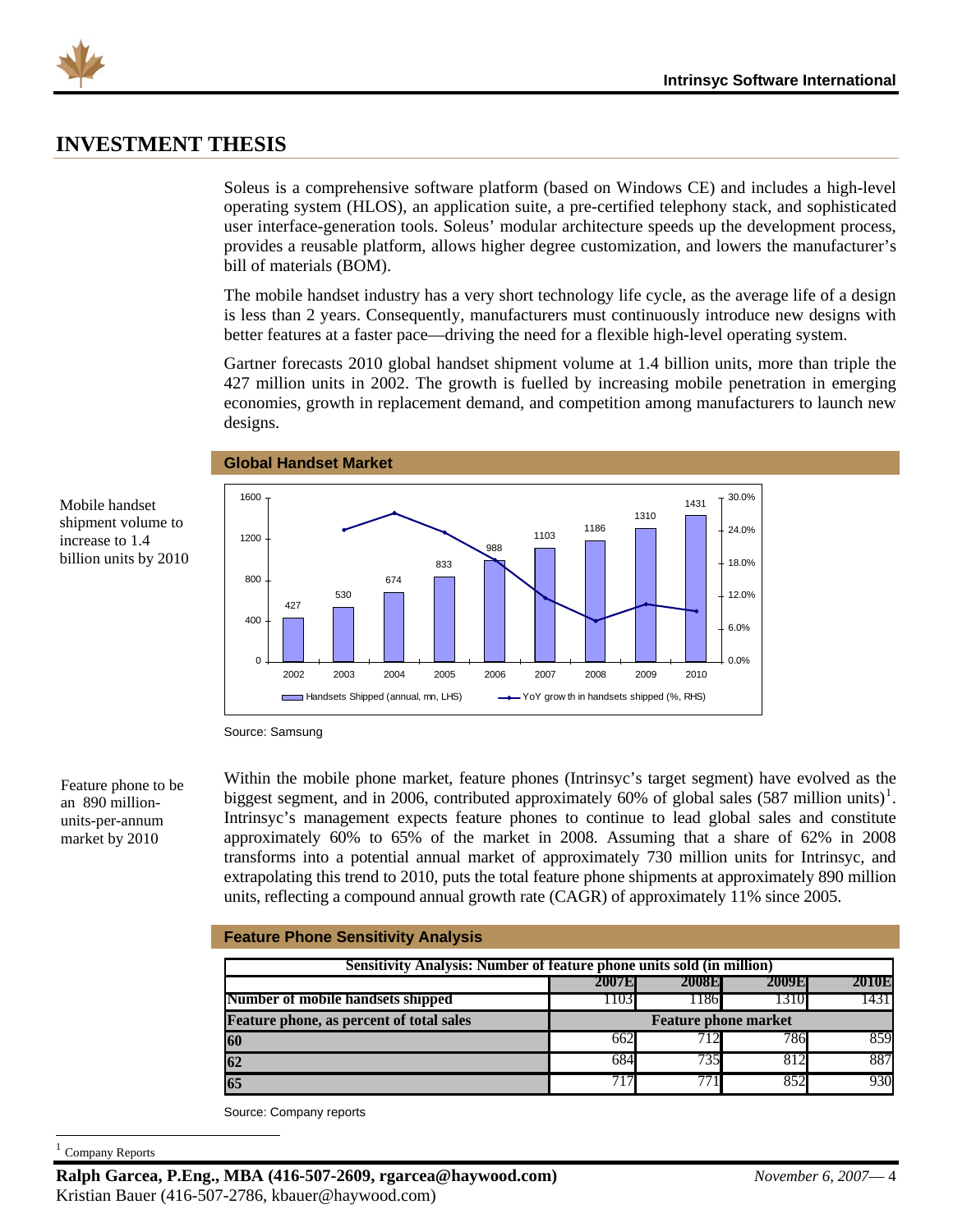

#### **Handset Type Market Share Growth in Feature Phone Market**





Source: Company filings Source: Haywood Securities and Company filings Source: Haywood Securities and Company filings

We have done a sensitivity analysis on the potential of Soleus to affect Intrinsyc's revenue for FY2010, assuming different penetration rates and average selling price (ASP) per unit. We assumed the feature phone market to be 890 million units per annum, and varied the ASP from \$2.00 to \$4.00, and market share from 1% to 5%. At an ASP of \$3 per unit and a market share of 3%, Soleus can add approximately \$80 million to Intrinsyc's top line in 2010, 4 times its trailing twelve months (TTM) revenue.

|                                                                      | <b>Soleus Sensitivity Analysis</b> |       |          |                  |          |        |  |  |  |  |  |  |
|----------------------------------------------------------------------|------------------------------------|-------|----------|------------------|----------|--------|--|--|--|--|--|--|
| <b>Sensitivity Analysis: Intrinsyc's Revenue in 2010 from Soleus</b> |                                    |       |          |                  |          |        |  |  |  |  |  |  |
|                                                                      |                                    |       |          | Market Share (%) |          |        |  |  |  |  |  |  |
|                                                                      |                                    | 1.00% | $2.00\%$ | $3.00\%$         | $4.00\%$ | 5.00%  |  |  |  |  |  |  |
|                                                                      | \$2.00                             | 17.80 | 35.60    | 53.40            | 71.20    | 89.00  |  |  |  |  |  |  |
| <b>ASP</b> per                                                       | \$2.50                             | 22.25 | 44.50    | 66.75            | 89.00    | 111.25 |  |  |  |  |  |  |
| <b>Unit</b>                                                          | \$3.00                             | 26.70 | 53.40    | 80.10            | 106.80   | 133.50 |  |  |  |  |  |  |
|                                                                      | \$3.50                             | 31.15 | 62.30    | 93.45            | 124.60   | 155.75 |  |  |  |  |  |  |
|                                                                      | \$4.00                             | 35.60 | 71.20    | 106.80           | 142.40   | 178.00 |  |  |  |  |  |  |

Source: Haywood estimates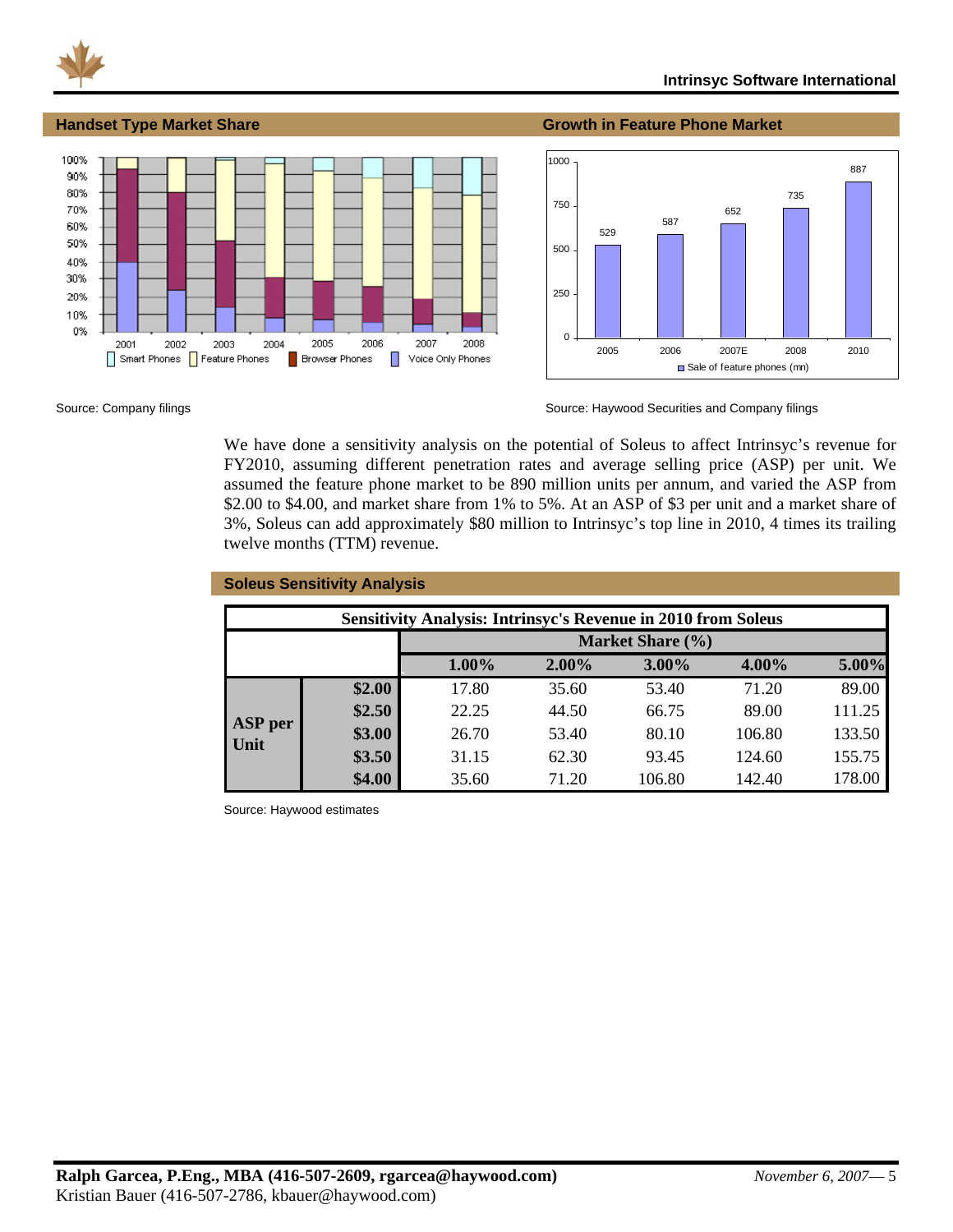<span id="page-6-0"></span>

### **FINANCIALS**

The Company may need to issue equity if they decide to do acquisitions to add technology to their solution stack.

Intrinsyc reported Q3/07 revenue of \$5.1 million, +16% year over year, driven mainly by additional progress made on several significant engineering services agreements, including a project with a tier one original equipment manufacturer (OEM). Gross margin improved during the quarter to 52%, versus 49% in Q2/07 and 35% in Q3/06.

During Q3/07, Intrinsyc completed an equity offering for total net proceeds of C\$18.2 million. The net proceeds from this offering will be used for working capital, general corporate purposes, and funding marketing and research and development initiatives related to the Soleus business.

Cash used in operations was \$2.7 million, with end of Q3/07 cash on the balance sheet of C\$21.4 million (does not include the \$1.8 million received from the exercise of the overallotment option of the above-mentioned offering). We believe that Intrinsyc will continue to burn through cash until they become cash flow positive in Q4/09. At that point they should exit FY2009 with \$3.2 million in cash. The Company may need to issue equity if they decide to do acquisitions to add technology to their solution stack.

Intrinsyc reports Q4/07 results on November 8, 2007. We are looking for revenue of \$4.3 million (consensus: \$4.4 million) and EPS of (\$0.02) (consensus: (\$0.04)).



#### **Intrinsyc Software – Will Soleus Deliver Revenue Growth and Margins?**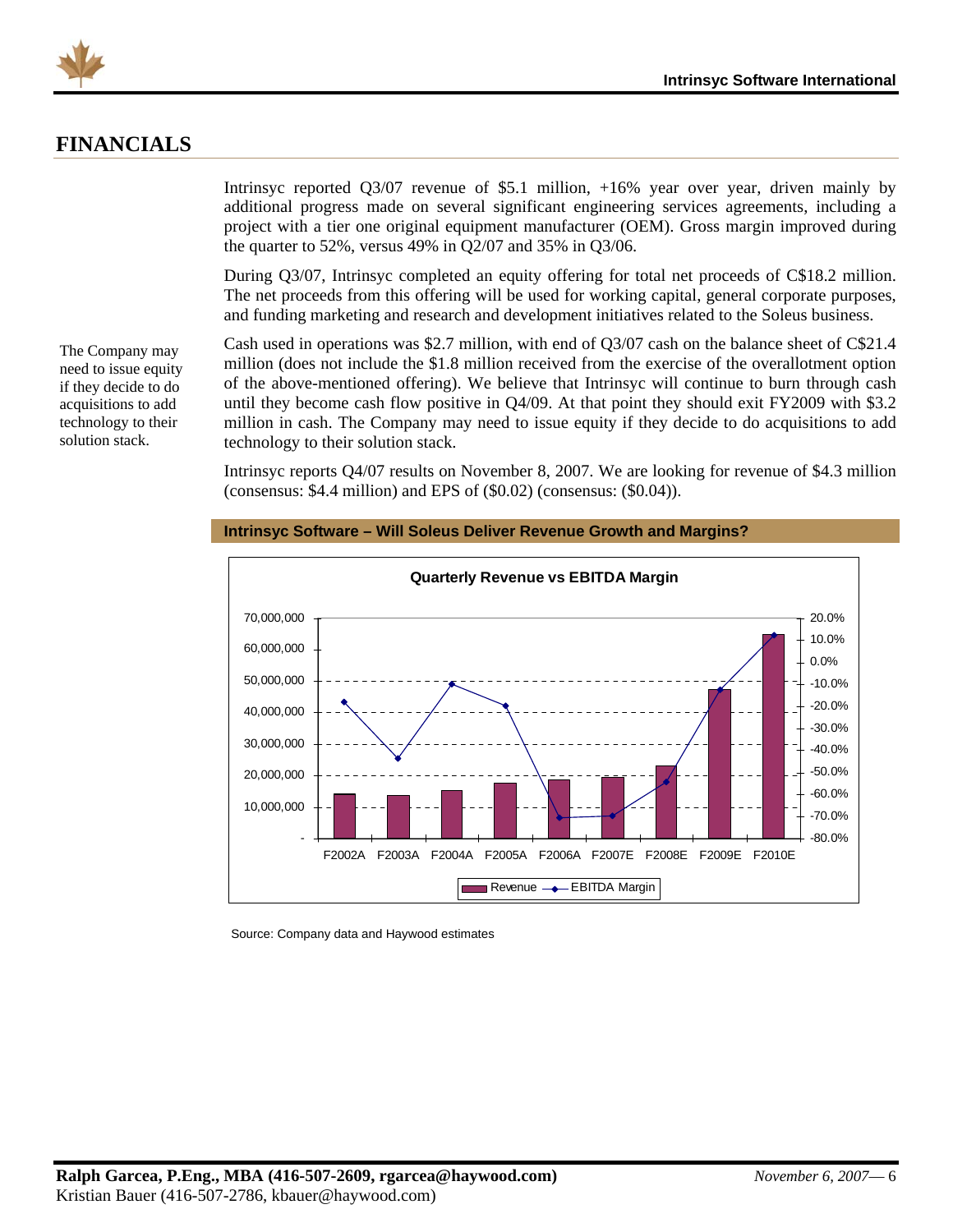<span id="page-7-0"></span>

### **VALUATION AND TARGET PRICE**

We believe that Intrinsyc can reach \$65 million in revenue, with \$8 million in EBITDA, by the end of the 2010 fiscal year. Achieving these levels would yield \$0.06 in EPS and a blended DCFbased value of \$1.25.

#### **Intrinsyc Software – Discounted Cash Flow Analysis**

| <b>Intrinsyc Software (FY Aug)</b>       | F2006A          | <b>F2007E</b>  | <b>F2008E</b> | F2009E        | F2010E      |
|------------------------------------------|-----------------|----------------|---------------|---------------|-------------|
|                                          |                 |                |               |               |             |
| <b>Discounted Cash Flow Analysis</b>     | Aug-06          | Aug-07         | Aug-08        | Aug-09        | Aug-10      |
| Revenue (\$)                             | 18,657,717      | 19,514,533     | 23,143,516    | 47,377,704    | 64,825,333  |
| Revenue growth                           | 6.4%            | 4.6%           | 18.6%         | 104.7%        | 36.8%       |
| EBITDA (\$)                              | (13, 184, 492)  | (13,611,537)   | (12,616,393)  | (5,929,480)   | 8,003,493   |
| <b>EBITDA Margin</b>                     | $-70.7%$        | $-69.8%$       | $-54.5%$      | $-12.5%$      | 12.3%       |
| Amortization (\$)                        | 1,061,174       | 794,172        | 706,488       | 505,049       | 584,774     |
| EBIT(S)                                  | (14, 245, 666)  | (14, 405, 709) | (13,322,882)  | (6,434,530)   | 7,418,719   |
| NOPAT [EBIT * (1 - effective tax rate) ] | (14,360,112)    | (14,650,472)   | (13,322,882)  | (6,434,530)   | 7,418,719   |
| Plus Amortization (\$)                   | 1,061,174       | 794,172        | 706,488       | 505,049       | 584,774     |
| Less Capital Expenditures (\$)           | (784, 969)      | (453, 768)     | (462, 870)    | (758, 043)    | (777, 904)  |
| Capital Intensity                        | 4.2%            | 2.3%           | 2.0%          | 1.6%          | 1.2%        |
| Net Working Capital Changes              | 923,205         | (393, 774)     | 409,149       | 3,112,071     | (1,263,232) |
|                                          |                 |                |               |               |             |
| Unleveraged Free Cash Flow (\$)          | (13,160,702)    | 2,658,777      | (12,670,115)  | (3,575,452)   | 5,962,358   |
| PV of Unleveraged FCFs (\$)              |                 | 2,693,201      | (11,950,498)  | (3, 140, 796) | 4,877,868   |
| <b>Valuation Assumptions:</b>            |                 |                |               |               |             |
| <b>Discount Rate</b>                     | 7.4%            |                |               |               |             |
| Terminal EV/Revenue Multiple             | 2.5             |                |               |               |             |
| <b>DCF Implied Valuations</b>            | <b>EV/SALES</b> | 2007           | 6.4           | 2008          | 5.7         |
| <b>Terminal FCF Multiple</b>             | <b>FCF</b>      | 2009           | 18.5          |               |             |

| <b>Valuation Analysis:</b>               | Current     | 1-Yr Target    | 2-Yr Target | 3-Yr Target   |
|------------------------------------------|-------------|----------------|-------------|---------------|
| Total PV of FCFs (\$)                    | (7,520,225) | (10, 966, 503) | 2,002,678   | 7,380,880     |
| Terminal Value (\$)                      | 162,063,333 | 162,063,333    | 162,063,333 | 162,063,333   |
| PV of Terminal Value (\$)                | 132,585,736 | 142,361,813    | 152,858,719 | 164, 161, 597 |
| Net (Debt) cash Position                 | 18.315.299  | 6.512.423      | 3.185.208   | 9,472,984     |
| Total Value (\$)                         | 143,380,810 | 137,907,733    | 158,046,605 | 181,015,461   |
| DCF Value/Share                          | 1.20        | i.15           | 1.32        | 1.51          |
| Fully Diluted Shares O/S (incl. options) | 119,429,269 | 119,493,436    | 119,493,436 | 119,493,436   |

Source: Company data and Haywood estimates

We are initiating coverage of Intrinsyc Software International with a SECTOR OUTPERFORM rating and a blended DCF-based \$1.25 target price. Although we are in-line with consensus estimates for 2008 and 2009, we are slightly more bullish for 2010.

From a valuation perspective, Intrinsyc is trading at a discount to the Haywood Global Software Universe based on our CY2009 estimates (EV/Sales of 1.6x versus 3.5x). The situation should remedy itself throughout the second-half of fiscal 2008 as the Company's customers start shipping devices with the Soleus platform integrated. Our blended DCF-based target of \$1.25 yields a CY2009 valuation of 3.1x EV/Sales.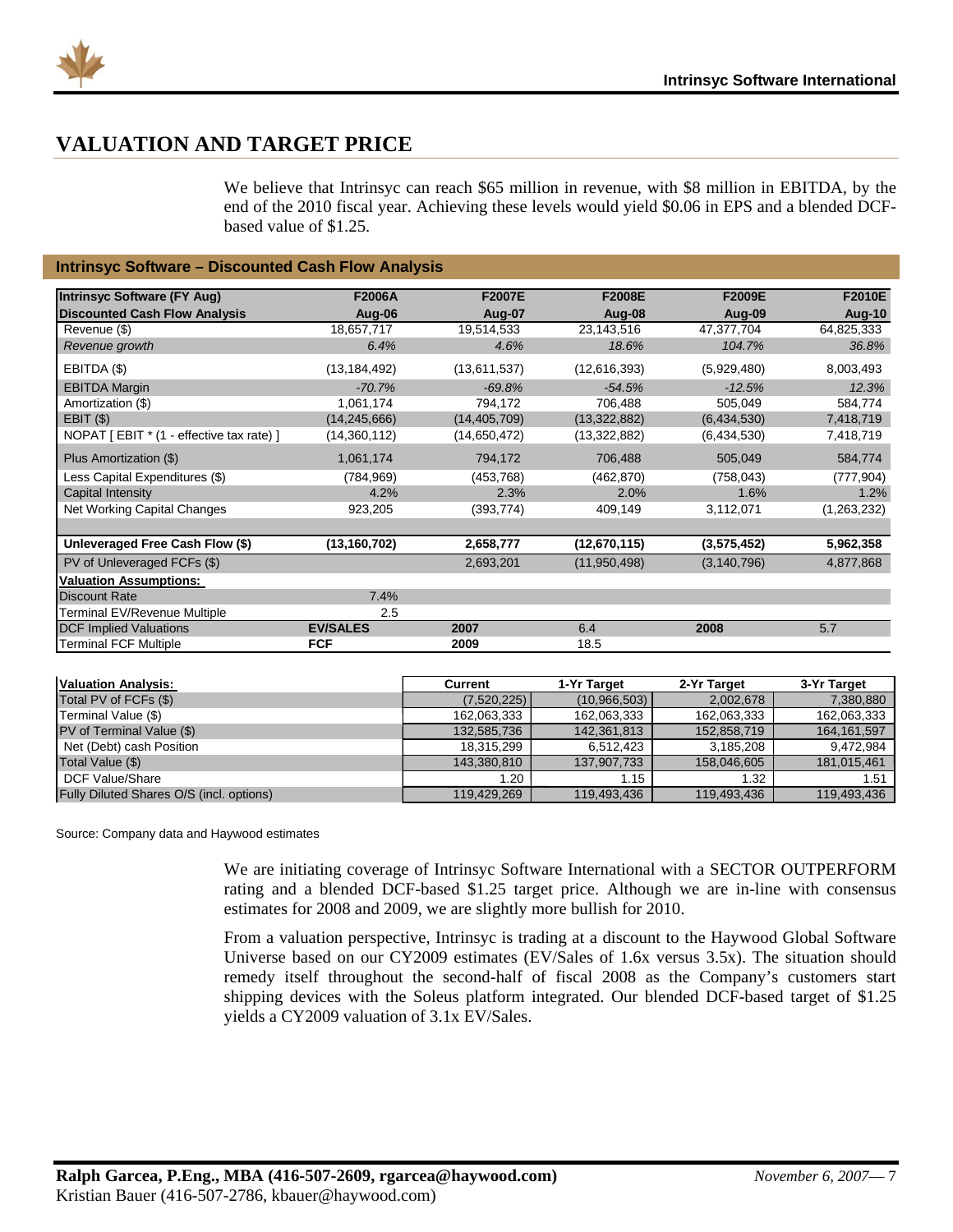<span id="page-8-0"></span>

#### **Haywood Global Software Universe – Comparable Valuations**

| <b>GLOBAL SOFTWARE</b>      | <b>Ticker</b>     | Rating         | Trdg<br>Curr | 5-Nov-07 | Price Consensus<br>Target | Pot.<br>Return | % of 52 week<br>Low | High | Mkt. Cap.<br>(US5mm) | Revenue (US\$mm)<br>CY07E |        | EPS (US\$) | CY08E CY07E CY08E CY07E | P/E        | CY08E      | EV/Sales<br>CY07E CY08E |            | <b>EV/EBITDA</b><br>CY07E | CY08E      |
|-----------------------------|-------------------|----------------|--------------|----------|---------------------------|----------------|---------------------|------|----------------------|---------------------------|--------|------------|-------------------------|------------|------------|-------------------------|------------|---------------------------|------------|
| Microsoft Corporation       | <b>MSFT</b>       | <b>NR</b>      | <b>USD</b>   | 36.73    | 39.52                     | 8%             | 138%                | 98%  | 343,625              | 55,268                    | 62,435 | 1.62       | 1.91                    | 22.7       | 19.2       | 5.9                     | 5.2        | 14.4                      | 13.2       |
| Oracle Corp.                | ORCL              | <b>NR</b>      | <b>USD</b>   | 22.07    | 24.58                     | 11%            | 138%                | 96%  | 113,027              | 20,103                    | 22,489 | 1.13       | 1.30                    | 19.5       | 17.0       | 5.5                     | 5.0        | 12.6                      | 11.0       |
| SAP AG                      | <b>SAP</b>        | <b>NR</b>      | <b>EUR</b>   | 36.61    | 43.88                     | 20%            | 112%                | 85%  | 63.880               | 14.957                    | 16,516 | 2.33       | 2.69                    | 22.7       | 19.7       | 4.0                     | 3.6        | 13.6                      | 12.0       |
| VMware, Inc.                | VMW               | N <sub>R</sub> | <b>USD</b>   | 112.55   | 108.33                    | $-4%$          | 234%                | 90%  | 43.100               | 1.328                     | 2.037  | 0.79       | 1.14                    | <b>NMF</b> | <b>NMF</b> | <b>NMF</b>              | <b>NMF</b> | <b>NMF</b>                | <b>NMF</b> |
| Adobe Systems Inc.          | ADBE              | <b>NR</b>      | <b>USD</b>   | 47.70    | 50.50                     | 6%             | 128%                | 98%  | 27,370               | 3,131                     | 3,526  | 1.59       | 1.81                    | 30.0       | 26.4       | 8.1                     | 7.2        | 20.5                      | 18.3       |
| <b>Symantec Corporation</b> | SYMC              | <b>NR</b>      | <b>USD</b>   | 18.36    | 23.45                     | 28%            | 113%                | 84%  | 15.880               | 5.667                     | 6.006  | 1.13       | 1.24                    | 16.2       | 14.8       | 2.8                     | 2.7        | 9.5                       | 8.8        |
| CA. Inc.                    | CA                | N <sub>R</sub> | <b>USD</b>   | 26.88    | 28.79                     | 7%             | 126%                | 94%  | 13.857               | 4.124                     | 4.290  | 1.03       | 1.14                    | 26.1       | 23.6       | 3.6                     | 3.4        | 13.5                      | 11.1       |
| Autodesk Inc.               | <b>ADSK</b>       | <b>NR</b>      | <b>USD</b>   | 48.10    | 51.44                     | 7%             | 141%                | 94%  | 11,144               | 2,151                     | 2,455  | 1.89       | 2.24                    | 25.4       | 21.5       | 4.8                     | 4.2        | 16.2                      | 13.7       |
| VeriSign Inc.               | <b>VRSN</b>       | <b>NR</b>      | <b>USD</b>   | 32.40    | 33.73                     | 4%             | 155%                | 91%  | 7,306                | 1,500                     | 1.662  | 1.02       | 1.35                    | 31.8       | 24.0       | 4.4                     | 4.0        | 14.5                      | 11.7       |
| Dassault Systemes SA        | <b>ENXTPA:DSY</b> | <b>NR</b>      | <b>EUR</b>   | 42.63    | 47.49                     | 11%            | 115%                | 85%  | 7.201                | 1.863                     | 2,041  | 2.89       | 3.24                    | 21.3       | 19.0       | 3.7                     | 3.3        | 12.7                      | 11.3       |
| Citrix Systems, Inc.        | <b>CTXS</b>       | <b>NR</b>      | <b>USD</b>   | 43.22    | 46.05                     | 7%             | 166%                | 99%  | 7.769                | 1,373                     | 1,615  | 1.54       | 1.63                    | 28.1       | 26.5       | 5.1                     | 4.4        | 18.4                      | 16.2       |
| Sage Group plc              | LSE:SGE           | <b>NR</b>      | <b>GBP</b>   | 2.39     | 2.70                      | 13%            | 109%                | 85%  | 6.486                | 2,467                     | 2,618  | 0.29       | 0.33                    | 17.1       | 14.9       | 3.1                     | 2.9        | 11.7                      | 10.7       |
| <b>BMC Software Inc.</b>    | <b>BMC</b>        | <b>NR</b>      | <b>USD</b>   | 33.22    | 34.28                     | 3%             | 134%                | 90%  | 6.679                | 1.644                     | 1.714  | 1.68       | 1.87                    | 19.8       | 17.8       | 3.2                     | 3.1        | 10.2                      | 9.0        |
| McAfee Inc.                 | <b>MFF</b>        | <b>NR</b>      | <b>USD</b>   | 40.17    | 42.14                     | 5%             | 145%                | 96%  | 6,408                | 1,292                     | 1,419  | 1.73       | 1.88                    | 23.2       | 21.4       | 4.3                     | 3.9        | 14.4                      | 13.1       |
| <b>BEA Systems Inc.</b>     | <b>BEAS</b>       | <b>NR</b>      | <b>USD</b>   | 16.85    | 16.75                     | $-1%$          | 160%                | 89%  | 6.605                | 1,503                     | 1,638  | 0.57       | 0.64                    | 29.6       | 26.0       | 3.9                     | 3.5        | 19.6                      | 16.9       |
| Salesforce.com              | <b>CRM</b>        | <b>NR</b>      | <b>USD</b>   | 52.57    | 56.32                     | 7%             | 148%                | 91%  | 6,140                | 737                       | 1,018  | 0.10       | 0.29                    | <b>NMF</b> | <b>NMF</b> | 7.9                     | 5.7        | <b>NMF</b>                | <b>NMF</b> |
| <b>Business Objects SA</b>  | <b>BOBJ</b>       | <b>NR</b>      | <b>USD</b>   | 59.90    | 56.22                     | $-6%$          | 178%                | 99%  | 5,841                | 1,495                     | 1,706  | 1.95       | 2.36                    | 30.7       | 25.4       | 3.7                     | 3.2        | 18.7                      | 15.6       |
| Cognos Inc.                 | COGN              | <b>NR</b>      | <b>USD</b>   | 49.98    | 51.23                     | 3%             | 141%                | 96%  | 4,164                | 1,051                     | 1,176  | 1.95       | 2.33                    | 25.6       | 21.5       | 3.5                     | 3.2        | 17.4                      | 15.0       |
| Autonomy Corp. plc          | LSE:AU            | N <sub>R</sub> | <b>GBP</b>   | 10.26    | 19.12                     | 86%            | 214%                | 95%  | 4.491                | 707                       | 984    | 0.79       | 1.14                    | 27.0       | 18.7       | <b>NMF</b>              | 9.4        | <b>NMF</b>                | 24.5       |
| Misys plc                   | LSE:MSY           | N <sub>R</sub> | <b>GBP</b>   | 2.40     | 2.34                      | $-3%$          | 122%                | 90%  | 2.404                | 1.416                     | 1.100  | 0.27       | 0.27                    | 18.5       | 18.5       | 1.9                     | 2.5        | 13.5                      | 14.1       |
| Sybase, Inc.                | SY                | <b>NR</b>      | <b>USD</b>   | 27.99    | 31.92                     | 14%            | 128%                | 98%  | 2,522                | 1,017                     | 1,084  | 1.65       | 1.84                    | 17.0       | 15.2       | 2.3                     | 2.1        | 7.8                       | 7.3        |
| Ansys, Inc.                 | ANSS              | <b>NR</b>      | <b>USD</b>   | 41.20    | 42.86                     | 4%             | 192%                | 99%  | 3.203                | 379                       | 436    | 1.24       | 1.43                    | 33.2       | 28.8       | 8.4                     | 7.3        | 19.0                      | 16.9       |
| Parametric Technology Corp. | PMTC              | <b>NR</b>      | <b>USD</b>   | 19.41    | 23.13                     | 19%            | 124%                | 89%  | 2.229                | 959                       | 1.037  | 1.03       | 1.16                    | 18.8       | 16.7       | 2.1                     | 1.9        | 11.0                      | 8.3        |
| Tibco Software Inc.         | TIBX              | <b>NR</b>      | <b>USD</b>   | 8.61     | 8.83                      | 3%             | 124%                | 82%  | 1.641                | 566                       | 636    | 0.35       | 0.42                    | 24.6       | 20.5       | 2.6                     | 2.3        | 12.5                      | 10.8       |
| Lawson Software, Inc.       | LWSN              | <b>NR</b>      | <b>USD</b>   | 10.91    | 12.93                     | 19%            | 165%                | 96%  | 1,944                | 804                       | 865    | 0.29       | 0.42                    | 37.6       | 26.0       | 2.1                     | 2.0        | 15.4                      | 12.2       |
| Informatica Corp.           | <b>INFA</b>       | <b>NR</b>      | <b>USD</b>   | 16.52    | 18.40                     | 11%            | 140%                | 95%  | 1.455                | 386                       | 445    | 0.72       | 0.74                    | 22.9       | 22.3       | 3.2                     | 2.8        | 20.0                      | 15.2       |
| MicroStrategy Inc.          | <b>MSTR</b>       | <b>NR</b>      | <b>USD</b>   | 99.60    | 105.00                    | 5%             | 164%                | 75%  | 1,211                | 357                       | 398    | 4.83       | 5.88                    | 20.6       | 16.9       | 3.2                     | 2.9        | 11.5                      | 10.2       |
| Open Text Corp.             | <b>OTEX</b>       | <b>NR</b>      | <b>USD</b>   | 35.10    | 32.61                     | $-7%$          | 201%                | 96%  | 1.776                | 667                       | 710    | 1.75       | 2.01                    | 20.1       | 17.5       | 3.0                     | 2.8        | 12.3                      | 10.7       |
| Concur Technologies, Inc.   | CNQR              | <b>NR</b>      | <b>USD</b>   | 33.89    | 35.09                     | 4%             | 236%                | 94%  | 1.451                | 143                       | 204    | 0.37       | 0.51                    | <b>NMF</b> | <b>NMF</b> | <b>NMF</b>              | 7.1        | <b>NMF</b>                | <b>NMF</b> |
| Epicor Software Corp.       | EPIC              | <b>NR</b>      | <b>USD</b>   | 11.56    | 15.33                     | 33%            | 106%                | 74%  | 675                  | 421                       | 459    | 0.84       | 0.97                    | 13.8       | 11.9       | 1.7                     | 1.5        | 9.0                       | 7.8        |
| Manhattan Associates, Inc.  | MANH              | <b>NR</b>      | <b>USD</b>   | 28.83    | 33.70                     | 17%            | 123%                | 91%  | 741                  | 341                       | 372    | 1.33       | 1.51                    | 21.7       | 19.1       | 1.9                     | 1.8        | 11.2                      | 9.5        |
| MSC Software Corp.          | <b>MSCS</b>       | <b>NR</b>      | <b>USD</b>   | 13.28    | 14.00                     | 5%             | 116%                | 83%  | 585                  | 242                       | 263    | 0.01       | 0.27                    | <b>NMF</b> | <b>NMF</b> | 1.9                     | 1.8        | <b>NMF</b>                | 13.1       |
| JDA Software Group Inc.     | <b>JDAS</b>       | <b>NR</b>      | <b>USD</b>   | 25.23    | 27.00                     | 7%             | 190%                | 99%  | 755                  | 367                       | 384    | 1.34       | 1.49                    | 18.8       | 16.9       | 2.3                     | 2.2        | 9.6                       | 9.1        |
|                             |                   |                |              |          |                           |                |                     |      |                      | 130,426                   | 45.738 |            | Mean                    | 23.6x      | 20.3x      | 3.8x                    | 3.7x       | 13.9x                     | 12.6x      |
|                             |                   |                |              |          |                           |                |                     |      |                      |                           | 11.7%  |            | Median                  | 22.7x      | 19.2x      | 3.4x                    | 3.2x       | 13.5x                     | 11.8x      |

Source: Capital IQ, Haywood estimates

### *RISKS*

We believe that Intrinsyc Software faces the following risks:

#### **1. Competition – Partners Could Become Competitors**

In the development of the Soleus platform, Intrinsyc partnered with both Microsoft and Symbian. Both could add features to their respective operating systems and application product offerings that could directly compete with Intrinsyc's.

#### **2. Customer Concentration**

During the 3 months ended February 28, 2007, approximately 49% of the Corporation's consolidated revenue was attributable to its two largest customers. The inability to continue to secure and maintain a sufficient number of large contracts would impact financial results.

#### **3. Sales and Marketing and Strategic Alliances**

In order for the Soleus platform to succeed, the Company must continue to expand its sales and distribution channels and its marketing and technology alliances.

#### **4. Length of Sales Cycle**

The typical sales cycle of the Corporation's products and services is lengthy (generally between 6 and 9 months) and unpredictable.

#### **5. Competition**

Both Google and eBay (Skype) are looking to establish themselves in the mobile operating system market.

#### **6. Acquisitions**

Intrinsyc may acquire small technology companies to integrate their products into the Soleus stack. These deals could pose some integration risk.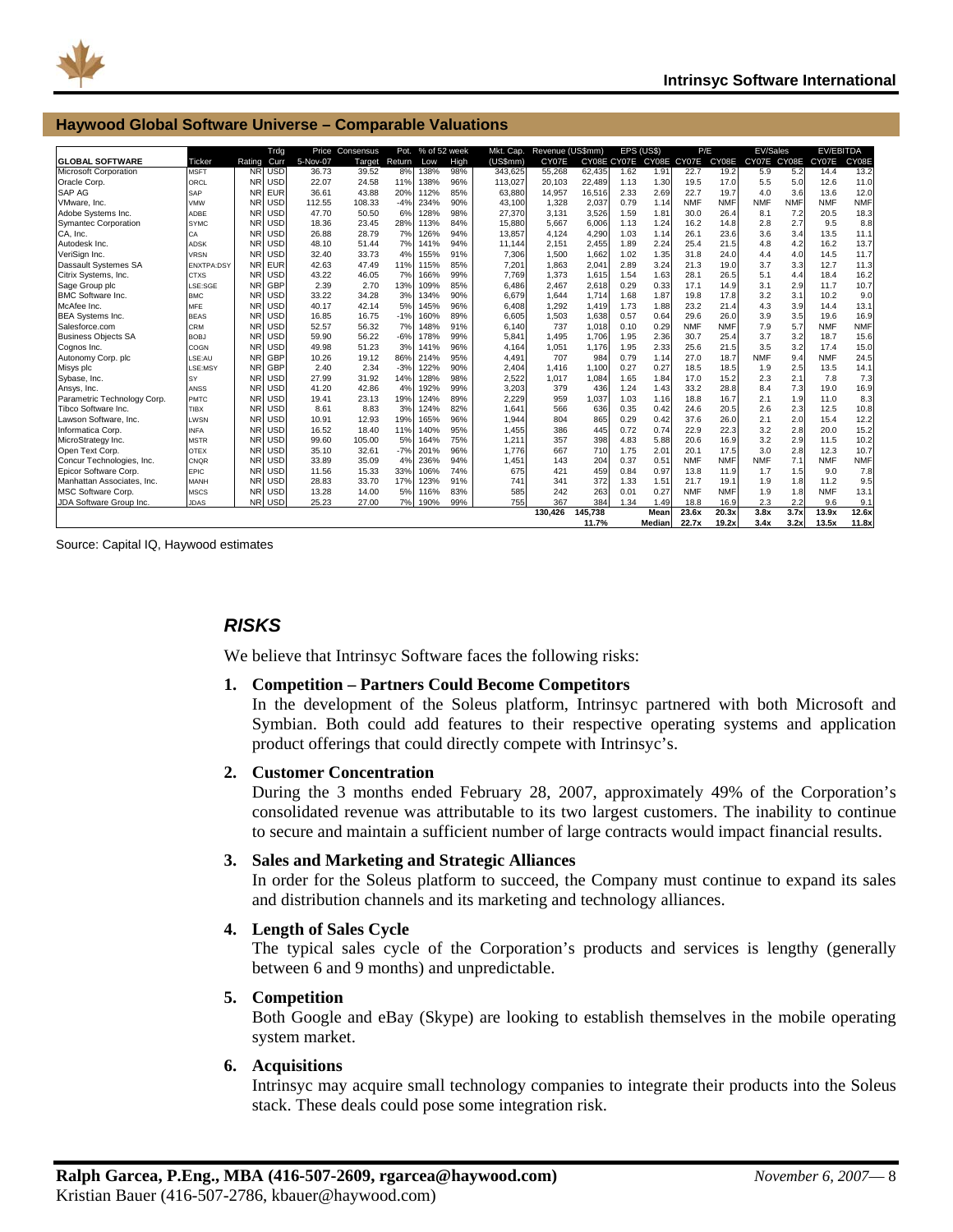<span id="page-9-0"></span>

### **COMPANY OVERVIEW**

Headquartered in Vancouver, Canada, Intrinsyc Software is a global mobility software and services company offering systems integrations services and licensable software products developed in-house. These products are services are targeted to the thriving wireless handheld products market, which includes consumer mobile handsets, personal navigation devices, smartphones, industrial handhelds, and other consumer converged devices. The Company's software and services enable customers to identify, create, and deliver wireless products with faster time-to-market at a lower development cost.

At present, the Company operates primarily as two businesses: the wireless systems engineering business and the mobility software business. To date, the wireless systems engineering group has been the major source of Company revenue. However, the mobility software business is expected to become the primary source of Company revenue in the future, and has developed Soleus, a consumer software product for wireless and handheld devices. In addition, the Company also has a legacy business: Enterprise Interoperability Solutions that licenses networking software, accounting for a small portion of the Company's overall revenue. At present, the Company has offices in United States, Canada, Taiwan, and the U.K., and employs approximately 225 people, of whom approximately 75% are engaged in development or engineering.



Source: Company data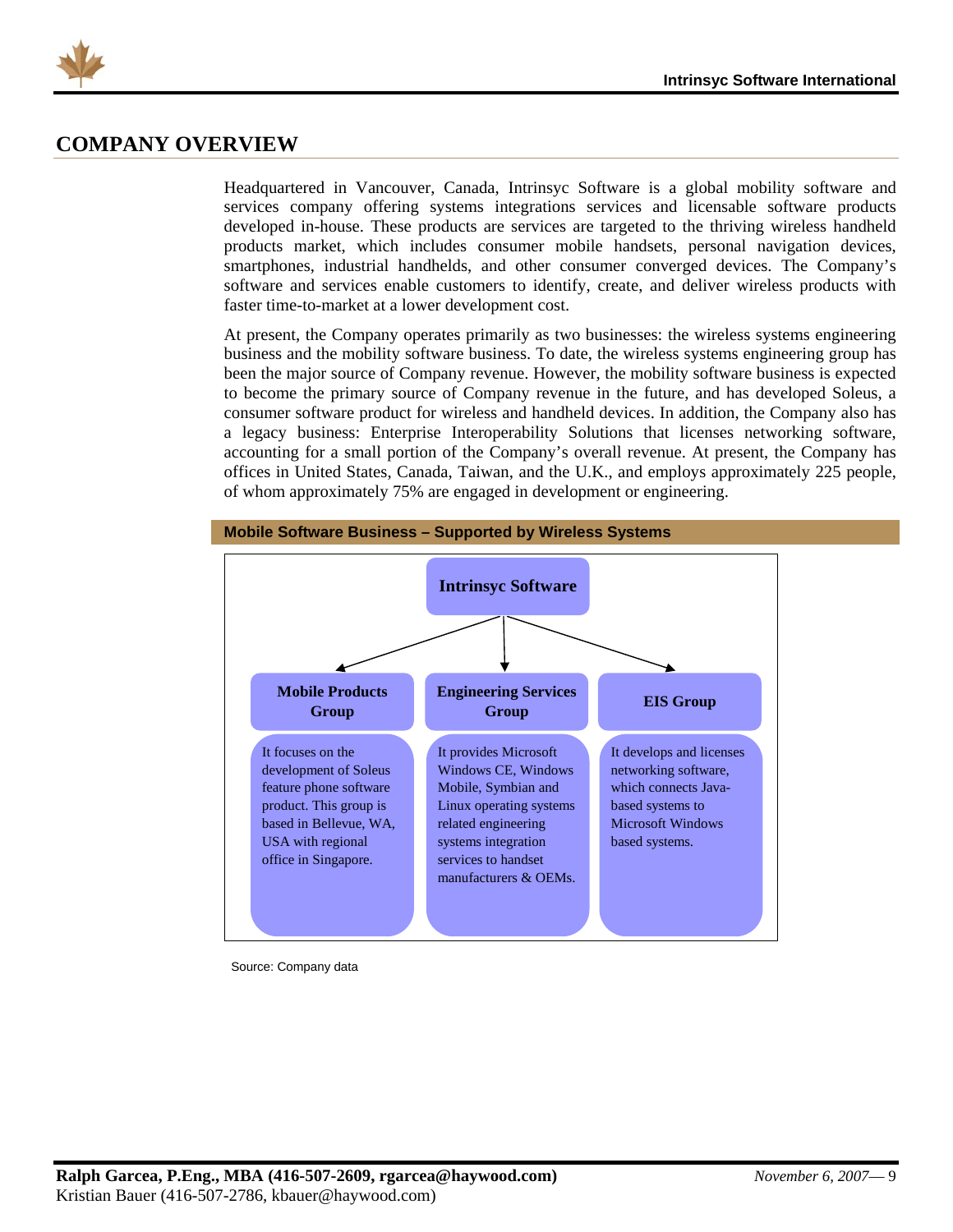<span id="page-10-0"></span>

### *Background*

Intrinsyc was founded in 1992 under the name of I.T.C. Micro Components Inc. On June 16, 1997, the name was changed from I.T.C Microcomponents to Intrinsyc Software Inc., and finally to Intrinsyc Software International, Inc. on May 1, 2003. The Company went public in 1996.

Initially, the Company provided engineering services specializing in embedded systems. However, over the years, it has gained expertise in telephony, power management, and integration services, and is now widely acclaimed for its engineering capabilities. In 2004, the firm shifted its strategic focus towards developing a software-based business model by leveraging its engineering capabilities. Since then, the Company has allocated huge financial resources and research and development (R&D) efforts towards the development of a platform-based mobile operating system (a mobile software product) for feature phones. Eventually, in late 2006, the Company successfully developed Soleus, a Windows CE-based operating system platform. In early 2007, the firm commercially launched its high-level operating system (HLOS)—Soleus.

### *Operations*

The firm sells its products through a global sales and marketing team that is spread across the United States, U.K., Taiwan, and Canada. Additionally, the firm has research and development centers at Bellevue, Washington (United States), Birmingham (U.K.), Barbados, and Taiwan. Recently, the Company restructured its Asian operations by closing its Singapore operation and establishing an operation in Taiwan. The research and development centre located in Bellevue, United States, is used solely for the product development activities of Soleus.

At the end of fiscal 2006, the revenue profile for Intrinsyc Software was: United States (52%), Canada (4%), Europe (41%), and other (3%). This profile differed largely from its revenue breakdown in fiscal 2005, which was 39%, 3%, 52%, and 6% respectively. It is be noted that although most of this revenue comes from the Company's foundation business, i.e., engineering services revenue, the Company believes that Soleus is going to be its key revenue generator in future.



Source: Company data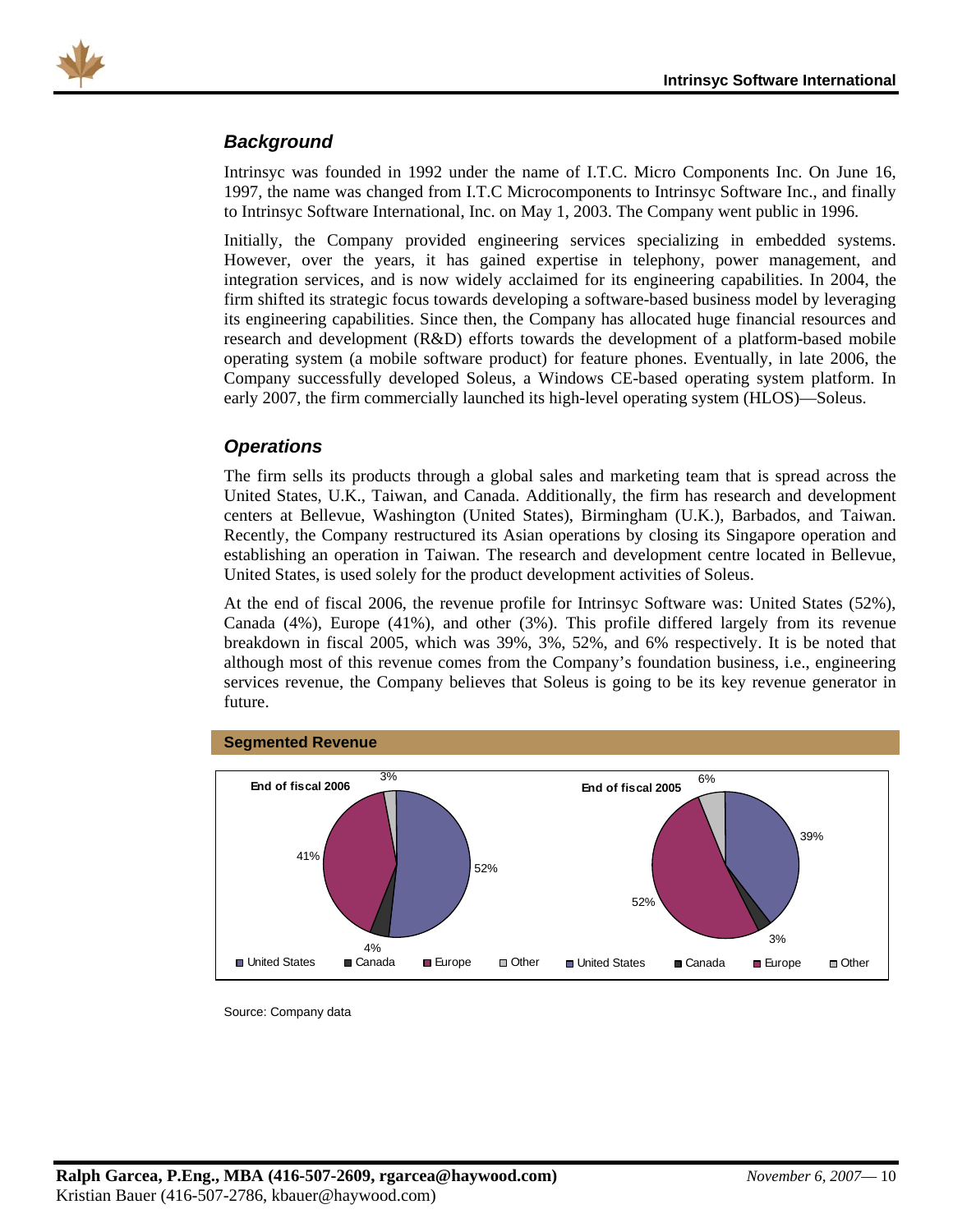<span id="page-11-0"></span>

### *Business Segments*

As mentioned earlier, the Company operates primarily as two businesses: the wireless systems engineering group and the mobility software business. In addition, the Company also has a legacy business called Enterprise Interoperability Solutions. A brief description of each follows:

#### **Wireless Systems Engineering Business**

The wireless systems engineering business is managed by the corporation's Engineering Services Group and accounts for most of the Company's revenue. It offers services in the areas of wireless and handheld product development, a silicon vendor platform, software provider product development, and carrier product customization and enablement. It started as a general engineering service business but recently has begun focusing on wireless systems engineering services, increasing profit and revenue for the Company. Over time, it has also developed expertise in enterprise smartphone engineering, telephony, power management, and Board Support Package, and works on most key high-level operating systems currently in the market for mobility products, such as Microsoft, Windows CE, Windows Mobile, Symbian, and Mobile Linux. The key engineering services offered by the business include the following:

- Developing and certifying board support packages (BSPs) used by customers (OEMs, Silicon vendors, etc.) to install software solutions on chips or processors
- Developing turnkey designs, product testing, and undertaking product certification for OEMs developing devices based on different platforms (viz. Windows Mobile, Windows CE, and Symbian)
- Telephony integration of products using 2G and 3G networks
- Improving the power management capabilities of designs.

The Company's impressive track record and service offerings have helped it in forging strong business relationship with leading OEMs (such as Motorola, Nokia, and Palm), Silicon vendors (such as Texas Instrument, Freescale Semiconductors, and Marvell Technology), operating system vendors (such as Symbian and Microsoft Mobile), and wireless service providers (such as BT and Sprint Nextel).

According to a recent Company presentation, this business has been growing at a CAGR of 10%. The primary engineering operations are in Vancouver, Canada, with a regional office based in Birmingham, England.

#### **Mobility Software Business**

The mobile software business has been responsible for the development of Soleus, a consumer software product for wireless and handheld devices since 2004. In December 2006, after 2 years of research and development and approximately \$20 million of investment, the Company announced the production release of Soleus Version 1. The Company expects this product to be its key revenue driver and to generate revenue through software licensing agreements with OEMs from initial site licensing, annual support and maintenance, and royalties generated on a per-unitshipped basis. Revenues for this new business have begun in 2007, based on a recently signed licence agreement announced on March 27, 2007.

Soleus is a comprehensive software platform and includes a high-level operating system (HLOS), an application suite, a pre-certified telephony stack, and sophisticated user interface-generation tools. Management claims that the modular architecture of Soleus speeds the handset design development process, provides a reusable platform, allows a higher degree of customization, and lowers the manufacturer's bill of materials (BOM). Soleus is also the first Windows CE-based platform, and management expects that this factor will make Soleus the preferred choice for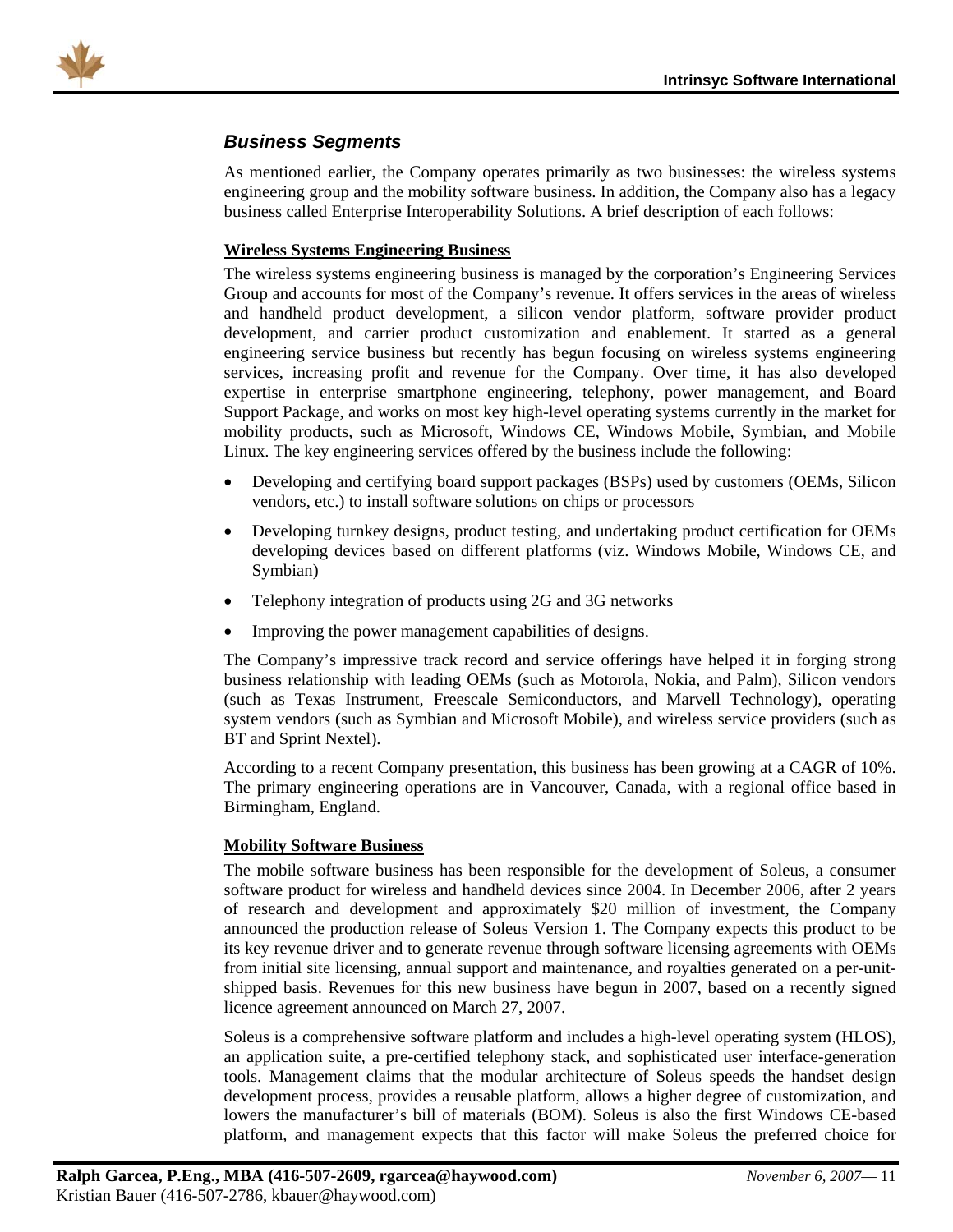<span id="page-12-0"></span>

OEMs already using Windows-based applications. (A more detailed description is available in the Industry section.)

The mobility software business operations are based in Bellevue, Washington, as that city allows for convenient co-location and collaborations with Microsoft. The business also gets additional development support from Vancouver, Canada.

#### **Enterprise Interoperability Solutions (EIS)**

EIS is the legacy business that sells networking software that bridges Microsoft Windows systems to Java-based systems. It also provides product support and integration services to software vendors and other end-users. However, management is not focusing on this business, as the market has matured and demand for interoperability software solutions is declining.

#### *Go-to-Market Strategy*

Intrinsyc's go-to-market strategy is built on its operating system Soleus being complementary to Windows-based offerings and in direct competition with Linux-based software products. Intrinsyc markets its Soleus product through both direct sales engagements with handset original equipment manufacturers (OEMs) and strategic relationships with wireless silicon technology vendors. The product is targeted towards the growing consumer handheld market, and management finds it particularly beneficial for the following four segments of the mobile device market.

- 1. **Manufacturers of Microsoft's Windows CE platform-based handheld device manufactures looking to add wireless connectivity to their platform** Products in this segment include Personal Navigation Devices, Mobile Digital TVs from OEMs such as Dell, HP, and Mio. We believe that these OEMs find Soleus beneficial, as it offers them the ability to add wireless connectivity at a fairly low cost. Furthermore, we believe that Soleus' being based on Windows also adds to the advantage.
- 2. **Existing Windows Mobile-based smartphone manufacturers looking to expand downstream to address the mass consumer handset market**

Since Soleus is based on Microsoft Windows CE, and the development environment is the same as Windows Mobile, we believe the Soleus platform would be considered more favourably than other operating system options available in the market. The familiarity of OEMs and original device manufacturers (ODMs) with the development environment would allow the Company to reuse its investment, and hence lead to lower development costs and faster time to market.

#### 3. **ODMs and design houses that want to supply handsets to wireless carriers**

We believe the wireless carriers' move to offering self branded services and handsets requires them to have the ability to develop additional consumer applications and services, as well as to customize their interface. Through its Soleus platform, Intrinsyc aims to meet this need, as Soleus is developed on a Microsoft platform, which is trusted by operators, and provides the additional flexibility to add applications and customize the user interface.

#### 4. **Traditional OEMs and ODMs using Linux Mobile**

We believe Soleus offers several advantages over traditional Linux-based operating systems. The most prominent is that the Soleus operating system provides the manufacturer with access to both the Microsoft 'eco system' and the large development community.

In addition, to OEMs and ODMs, the Company also partners with silicon vendors such as **Texas Instruments, Freescale, and Marvell**. We believe that such partnership benefit Intrinsyc not only on the engineering front of Soleus but also in sales and marketing by helping the Company bring certified designs to handset manufacturers.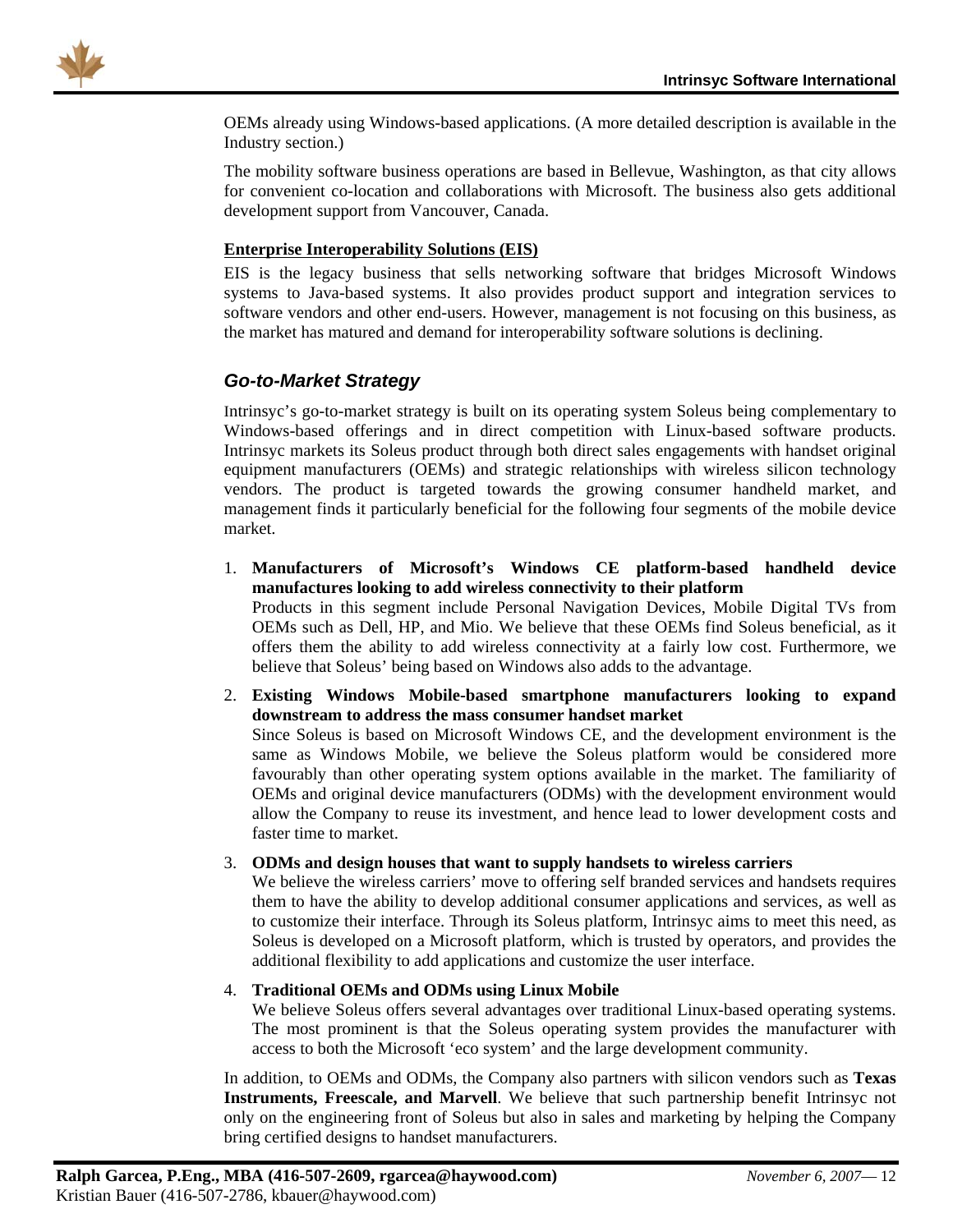<span id="page-13-0"></span>

Intrinsyc also uses **independent software vendors (ISVs)** as a channel for distributing its Soleus product. The Company has partnered with many mobile application software providers or ISVs to supplement its Soleus core application. We believe such partnership also assists the ISVs in extending their product beyond the smartphone market based on Windows Mobile and helps them tap the feature phone market. Moreover, again since Soleus is based on Microsoft Windows CE operating systems, it is familiar to most ISVs and provides them with a development environment that improves productivity.

Finally, Intrinsyc also targets **wireless carriers**. In the past, we have seen cases where carriers have tailored their handsets for best delivery of their services. Soleus provides the carriers with tools that enable them to control customer user experience and handset branding. In addition, Soleus also simplifies the customization process of carriers by providing a simpler way to custom select the applications on a given handset.

### *Partnerships Secured with OEMs and ODMs….*

Intrinsyc Software is growing its partnerships with the original device manufacturers (ODMs) and original equipment manufacturers (OEMs). We believe the recent design wins with Taiwanese OEMs and ODMs confirm the value proposition of Soleus. Recent customer wins are detailed below.

- On March 27, 2007, Intrinsyc announced that it had signed a licensing agreement with a leading global supplier of personal navigation devices for the development of GPS-enabled mobile phones. The OEM is expected to use the Soleus development platform to integrate telephony features into its personal navigation products along with consumer-driven features, including a camera and media player.
- On June 5, 2007, Intrinsyc announced that it had signed an agreement to license its Soleus™ software platform to a leading Taiwanese manufacturer of computer hardware and consumer electronics products. The original device manufacturer (ODM) has licensed Soleus for the development of its first combination GPS and MDTV device with mobile phone capabilities.
- On October 31, 2007, Intrinsyc announced that it had signed its third Soleus licence agreement, under which a leading global manufacturer of handheld devices will develop its second Soleus-based product (see first bullet above). The new product is a personal navigation device (PND) that will use Soleus in order to add telephony features.

### *Recent Developments*

- On September 27, 2007, Intrinsyc announced the official opening of its Taipei, Taiwan office. The office is expected to serve as its business and engineering hub, providing local Soleus software support and wireless engineering services to Asia-Pacific customers. On the same day, the Company also announced that it had signed its first engineering services agreement in Taiwan with a leading Taiwan-based OEM of wireless handheld devices.
- On June 25, 2007, Intrinsyc previewed the Soleus software running on Microsoft Windows embedded CE 6.0 and Marvel PXA270 application processor. This demonstration was held in Berlin, Europe.
- On June 7, 2007, Intrinsyc announced the closing of partial exercise of the overallotment option granted to the underwriters. The Underwriters partially exercised the overallotment option to purchase approximately 3.1 million shares at \$.60 per share.
- On May 10, 2007, Intrinsyc announced that it has closed its previously announced public offering of approximately 33.3 million common shares at an offering price per common share of C\$0.60 for gross proceeds of approximately \$20 million.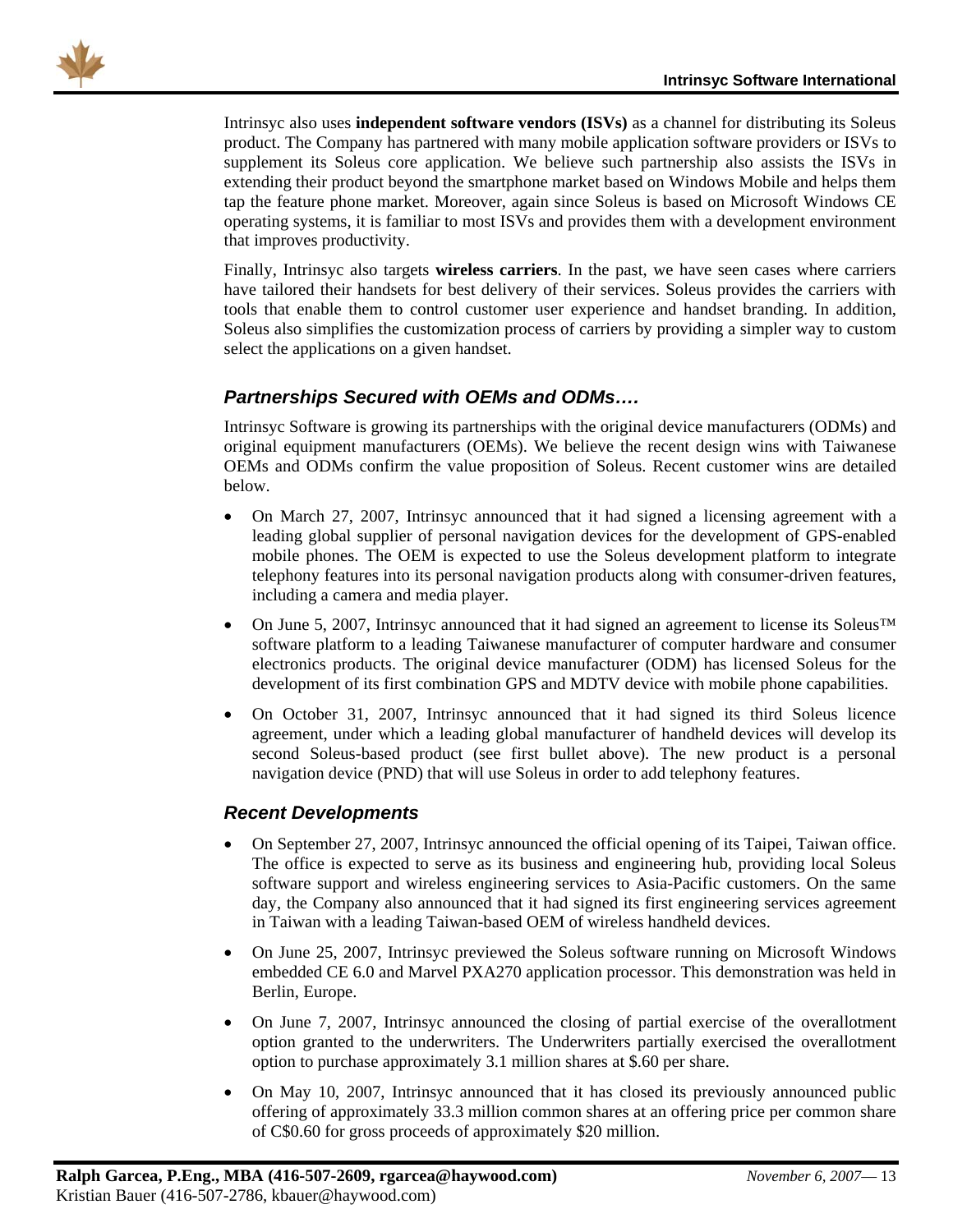<span id="page-14-0"></span>

### **INDUSTRY OVERVIEW**

The mobile handset industry has a very short technology life cycle, as the average life of a design is less than [2](#page-14-1) years<sup>2</sup>. Consequently, manufacturers must continuously introduce new designs with better features at a fast pace. This necessity calls for flexible operating systems that help OEMs in reducing the gestation period of new designs. Vendors must, concurrently, keep strict vigil on their bill of materials (BOM) and design costs, and assure that they do not run to uneconomical proportions. These industry dynamics necessitate high-level operating systems that facilitate quick churn-out of new designs in cost-effective ways. However, the contemporary operating systems in use fall short on various counts.

### *Contemporary Mobile Operating Systems Fall Short on Various Counts*

Real-time operating systems (RTOS) increase time to market and bills of material.

At present, most of the OEMs and OEDs rely on in-house operating systems or real-time operating systems (RTOS). Such RTOS have low operating costs but lack flexibility, as a new code must be written for every design to be introduced, thus increasing the time to market and cost of designing.

Further, RTOS have limited processing power. However, new multimedia features require high processing power. Consequently, manufacturers must spend considerably on fine-tuning their respective RTOS to support new features, which again increases their cost and time to market.

Moreover, wireless carriers introduce new services (e.g., 3G services) from time to time to increase their respective average revenue per unit (ARPU). These next-generation services make an operating system's job more arduous, as it must accommodate them without compromising other parameters, such as response time, battery life, etc.



Source: Symbian

All these factors are forcing manufacturers to adopt high-level operating systems (HLOS) that endow product designing process of vendors with much desired agility without exerting incremental pressure on costs.

Handheld device manufacturers moving towards HLOS to overcome shortcomings of

RTOS

<span id="page-14-1"></span><sup>2</sup>[Informationweek](http://www.informationweek.com/story/showArticle.jhtml?articleID=172901226)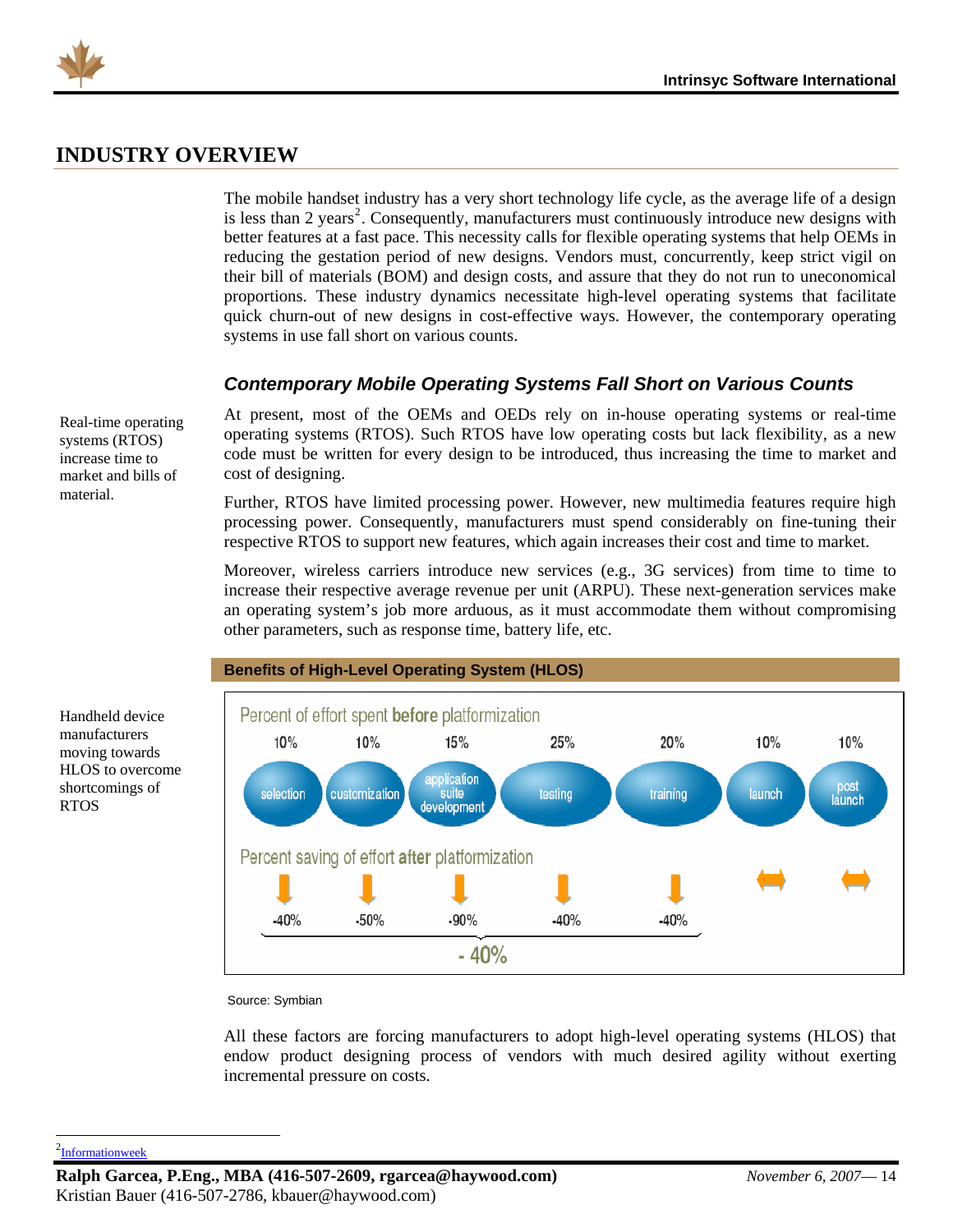<span id="page-15-0"></span>

### *The Existing High-Level Operating Systems (HLOS)*

Operating systems, such as Symbian, Linux, Windows Mobile, Windows CE, Nucleus RTOS, RIM, and Palm meet the complex requirements of the handset industry to an extent. Intrinsyc's Soleus, after its successful testing, has emerged as the latest entrant into this cluster. All these new generation operating systems have been discussed here to analyze the strengths and weaknesses of each and identify if any has the potential to emerge as a one-stop-shopping solution for the handset industry.

#### **Symbian**

Symbian is owned by Nokia (47.9%), Ericsson (15.6%), Sony Ericsson (13.1%), Panasonic  $(10.5\%)$ , Siemens  $(8.4\%)$ , and Samsung  $(4.5\%)$  and has more than  $70\%$ <sup>[3](#page-15-1)</sup> market share in the smartphone category. Its customers include Nokia, Samsung, Siemens, Panasonic, Motorola, Sony Ericsson, Fujitsu, LG Electronics, Mitsubishi Electric, and Sharp.

Symbian operates on a core system capable of multi-threading, multitasking, and memory protection much like a desktop operating system. These features enable Symbian to run different applications and software without affecting the overall performance of the device.

It shares its source code with its licensees and other industry partners, enabling its users to customize the operating system to their specifications. However, Symbian, unlike Linux or Windows CE, does not follow open source code policy and restricts its source code to associated entities. On the user interface (UI) front, Symbian OS supports Nokia Series 60 and 80, NTT DoCoMo's MOAP UI for the FOMA 3G network, and UIQ by UIQ Technology (owned by Sony Ericsson).

Symbian's latest version, Symbian Version 9.5 (introduced in March 2007), is an improvement on the existing versions. The new version has decreased RAM usage by 25%, enabling the dual advantages of faster processing speed (application response time has increased by 75%) and lower manufacturing cost (handsets now need less memory). The new version also has inbuilt support for next-generation features, such as digital TV and location-based services (LBS), thereby reducing the manufacturing cost of OEMs and OEDs.

While Symbian has a near monopoly in the smartphone category, there have been talks that Symbian may target the feature phone segment as its next growth driver. We believe that in order to do so, Symbian must lower its bill of materials (BOM) (the current Symbian-based handset has a BOM of approximately US\$15 to US\$20 per unit), further reduce its memory usage, and improve its power-consumption performance.

#### **Mobile Linux**

At present, approximately  $13\%$ <sup>[4](#page-15-2)</sup> of smartphones use Linux-based operating systems, which is extremely less than Symbian. However, the open source code of Linux has attracted industry participants, such as Motorola, Samsung, Panasonic, LG Electronics, and Vodafone, which have already announced plans to adopt Linux on a large scale. With an open source code, manufacturers can use Linux without paying any royalty fee. The open source code has also facilitated a large developer community. Consequently, manufacturers can source operating systems and other applications from a larger pool of developers rather than relying on a leading operating system provider. Analysts share the industry's view and expect Linux installations (in the smartphone segment) to increase from 8.1 million in 2007 to 127 million in 2012, reflecting a CAGR of approximately 73%.

Symbian is the market leader in the smartphone segment; owned by leading OEMs.

> Symbian needs significant modifications to tap the feature phone market.

> Linux is the second largest player in the smartphone market.

Has to be integrated with a large number of applications

<span id="page-15-2"></span><span id="page-15-1"></span><sup>&</sup>lt;sup>3</sup> [Symbian](http://www.symbian.com/about/fastfacts/fastfacts.html)  $\frac{4}{3}$  [Symbian](http://www.symbian.com/about/fastfacts/fastfacts.html)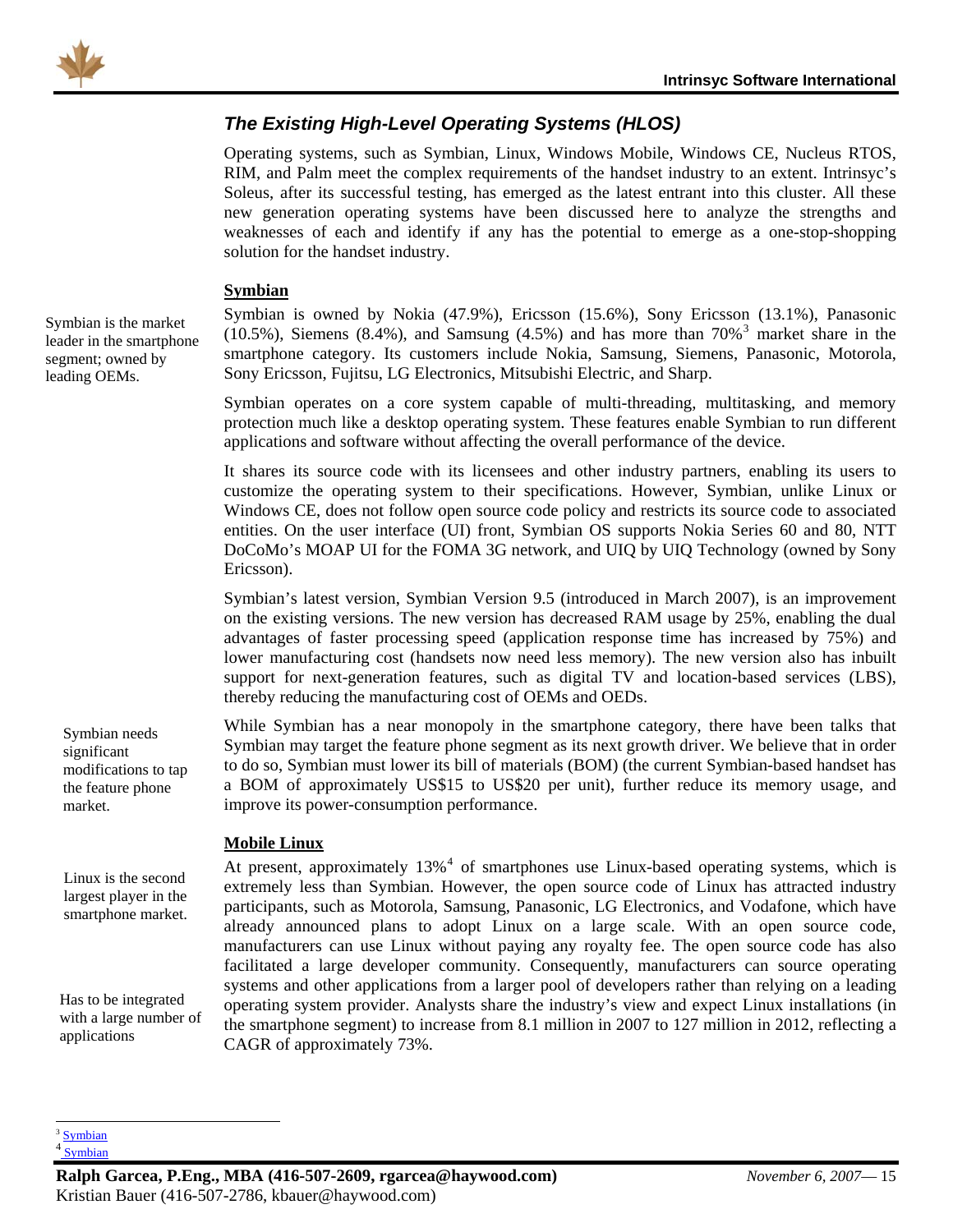<span id="page-16-0"></span>

#### **Growth in Linux-installed Smartphones**



Source: Symbian

Different Linux applications cannot be easily ported on each other

Despite industry's enthusiasm over Linux, we think that Linux has certain limitations that may inhibit its adoption as a leading operating system platform. First, components (kernels) for which code sources are open constitute approximate 10% of the total operating system. Manufacturers must integrate a large number of patches, middleware components, and application components with the kernels to complete the operating system. This process increases the time to market and the cost. Second, Linux as a platform is very fragmented, implying that Linux-based application programming interfaces (APIs) developed by one company may not fall in sync with Linux-based APIs developed by another. This lack of sync complicates the manufacturing process and increases time to market and design cost. Third, Mobile Linux has not been developed for small devices. In fact, it has been ported from a desktop/server operating system, and therefore, requires a large footprint.

Mobile Linux vendors, such as Access (discussed later) and MontaVista are working on developing Linux-based common platforms to overcome these issues. Such platforms, if successful, can pose threats to Intrinsyc.

#### **Windows Mobile (WM)**

Windows Mobile, Microsoft's operating system for high-end handheld devices (such as smartphones, PDAs, PNDs etc.), made up approximately  $6\%$ <sup>[5](#page-16-1)</sup> of the total operating systems installed in such devices in Q2/07. Microsoft has licensed WM OS to players such as HTC, Dell, HP, Motorola, Samsung, Palm, Cingular, Orange, Verizon, Sprint, and T-Mobile.

WM has a complete software stack, which includes kernels, middleware components, application suites, and a standardized application execution environment (Windows CE). Therefore, OEMs and OEDs get most of the components from one source rather than from different vendors.

Moreover, WM has a large and strong ecosystem. Microsoft opened WM to the developer community, and consequently, more than 18,000 WM-based applications are available that can be easily appended to all WM-based platforms. Such seamless integration of external applications gives OEMs better control over their designing costs and response time.

Windows Mobile is the third largest player in the smartphone category.

#### <span id="page-16-1"></span>5 [Symbian](http://www.symbian.com/about/fastfacts/fastfacts.html)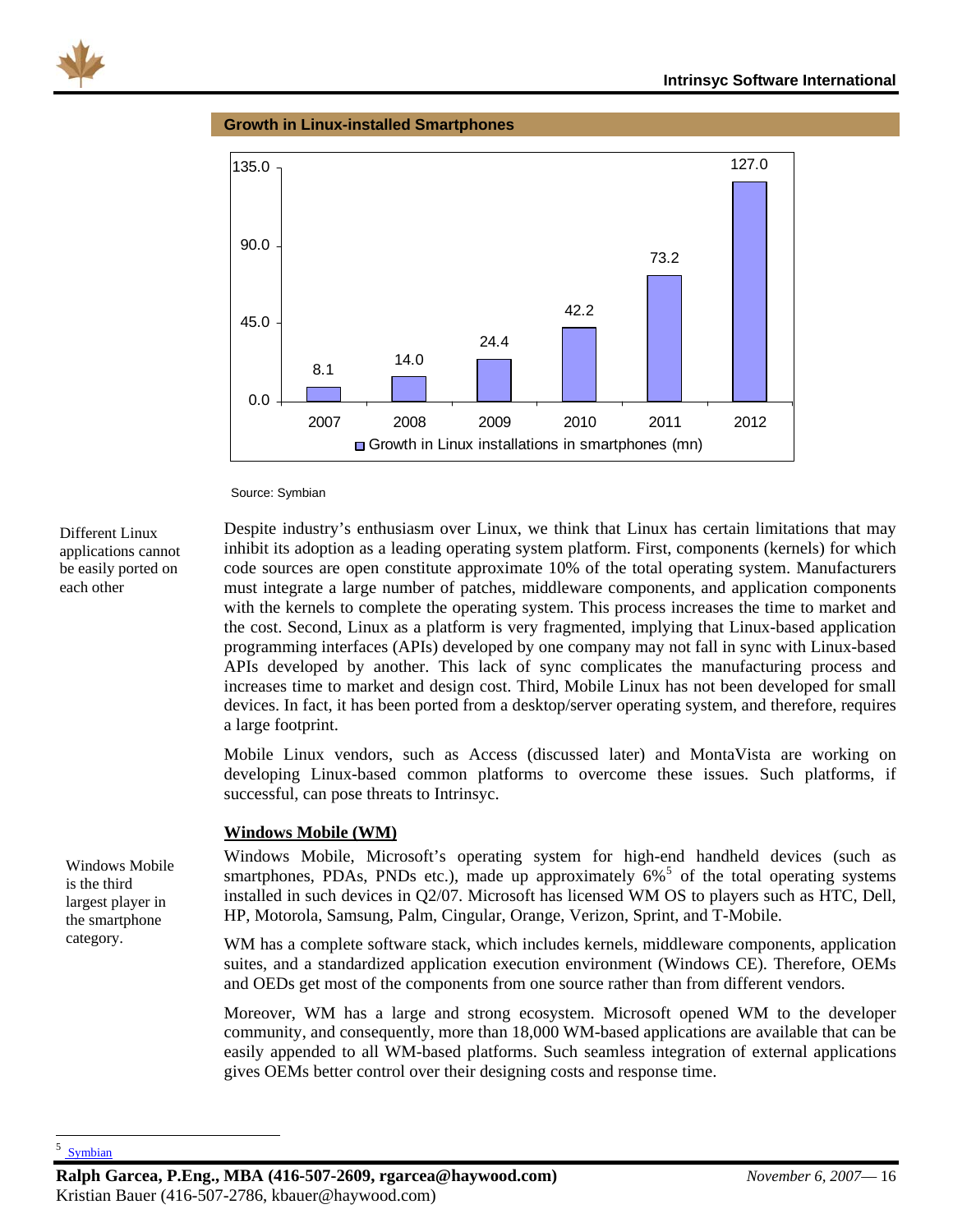<span id="page-17-0"></span>Also, as most of Microsoft operating systems have Windows CE as their core, WM-based devices can be easily synchronized with devices using a Microsoft operating system (e.g., personal computers). This makes WM OS the preferred choice for users looking for such PC-mobile compatibility. Industry experts see WM as an efficient platform and expect its installations to increase to  $64.5$  $64.5$  million by  $2009^6$ .

Windows Mobile 6 (WM 6), the latest version of WM OS launched in February 2007, has improved on its predecessor on numerous fronts. WM 6 includes office mobile suite (Microsoft Office's version for handset devices) that enables users to work on their files, unlike Windows Mobile 5 where users could only view files, and do that too through third-party software. WM 6 has also improved the e-mailing features. Enterprise users working with Exchange 2007 can now access e-mails, including those that are not saved on their devices from the company server. Moreover, all the e-mails can be viewed in an HTML format.

We think that despite WM being a useful product, it deprives manufacturers of the much desired flexibility. OEMs/OEDs must accept everything under the package. It does not let them customize features, such as user interface, which help OEMs in their branding exercise. They may also face difficulty in incorporating features/applications developed on non-Microsoft platforms.

#### **Research in Motion (RIM)/BlackBerry**

RIM, manufacturer of BlackBerry devices, comes fourth in the operating system suppliers' list with a market share of  $5.3\%$ <sup>[7](#page-17-2)</sup> in Q2/07. Blackberry devices run on a proprietary operating system, which in turn runs on a Java-based environment. The unique selling proposition of BlackBerry devices is that they offer the best e-mailing solutions in the industry. RIM has developed a 'push' method of e-mail delivery that automatically delivers e-mails and other data to devices. Thus, users need not retrieve their messages manually, as is the case with other devices. Another feature of this technology is that it works with all leading high-level operating systems (Symbian OS, Windows Mobile, and Palm OS). Therefore, manufacturers using other HLOS can easily add 'push' technology by integrating BlackBerry Connect with their platforms (BlackBerry Connect is a technology that empowers non-RIM devices with BlackBerry services).

Barring the e-mail and related functionalities, BlackBerry OS is behind other HLOS on most of the parameters. It has a very small developer community, with limited third-party applications. Consequently, OEMs have limited readymade solutions for the features they may want to add to their devices. Moreover, the availability of RIM's unique selling proposition—'push' technology—as a standalone product does not enhance its chances of emerging as the leading operating system for handheld devices.

#### **Palm OS/Access**

Palm OS has been one of the most user friendly operating systems and supports the largest development community, with more than 25,000 third-party software titles available for its platform. PalmSource (owner of Palm OS) was acquired by Access in November 2005. Access is a Japanese company that develops Linux-based solutions for the handheld devices industry. After the acquisition, Access developed a platform called Access Linux Platform (ALP), wherein it integrated Access' Linux-based middleware components and applications with Palm OS (known as Garnet OS after the PalmSource acquisition). Consequently, all Garnet OS supporting software titles can run on ALP-based mobile devices as well. Hence, OEMs using ALP get the best of both worlds: Palm OS/Garnet OS and Linux applications.

Access' efforts to develop an integrated Linux platform and large number of third-party applications available with ALP are impressive. However, we think that Access continues to

May not support non-Microsoft applications

RIM is the fourth largest player in the smartphone segment; offers best e-mail solution

Small developer community

Access integrated Palm OS (now Garnet OS) with its Linux-based applications

<span id="page-17-2"></span><span id="page-17-1"></span>not available on its<br>platform Requires significant software coding to integrate applications platform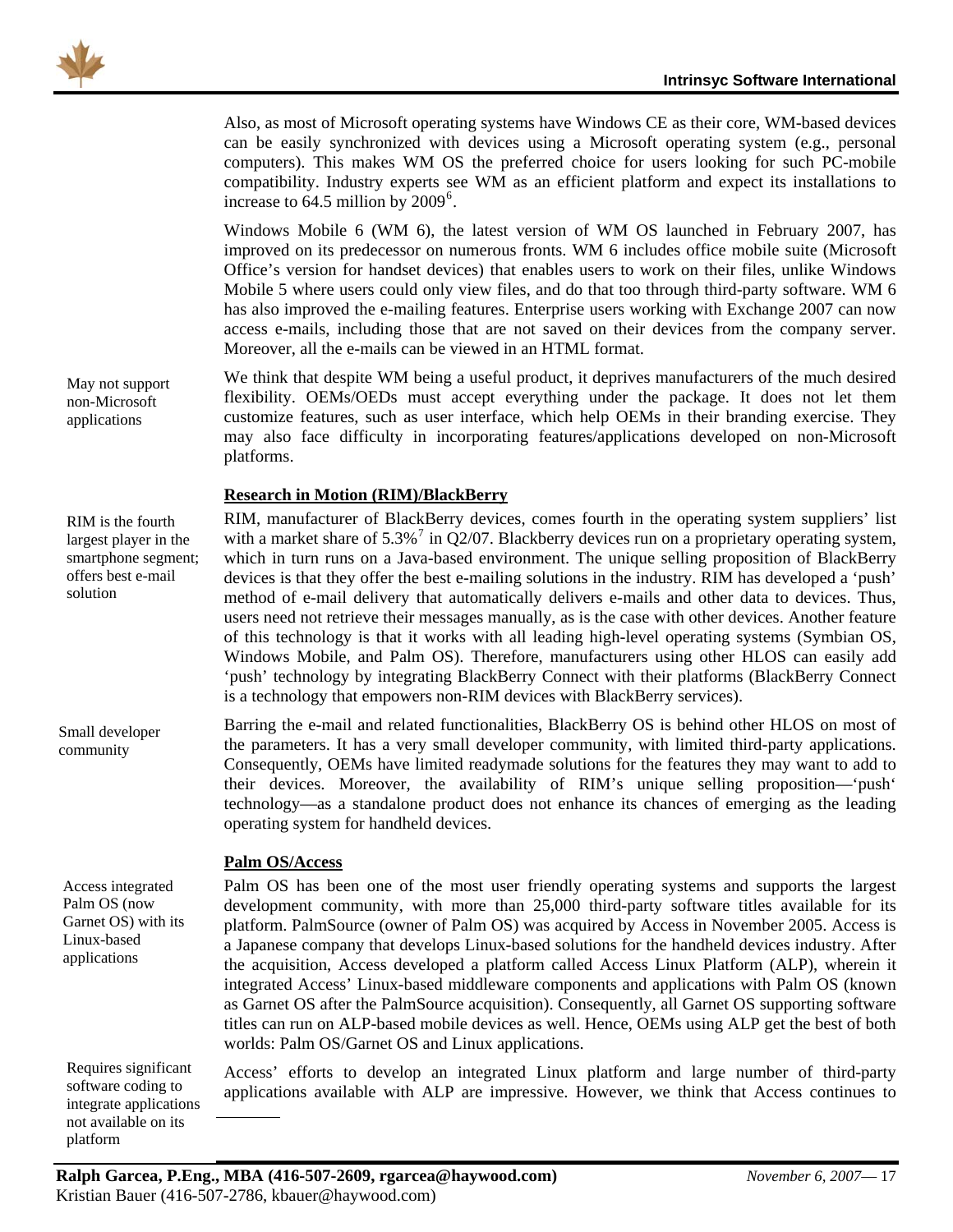<span id="page-18-0"></span>

suffer from Linux's lack of flexibility. Per our understanding, ALP bundles a large number of Linux-based components on the platform. However, in case a manufacturer requires a component/application not available on the platform, it may have to undertake significant software development to embed it, which in turn increases the design cost and its development cycle.

#### **Nucleus OS**

No royalty fee and small footprint

Lacks built-in application suite Nucleus OS (developed by Mentor Graphics) is a C++ based real-time operating system. The entire operating system has been divided into seven subcomponents, each apt for a particular set of functions (e.g., Nucleus Kernel, one of the sub-components, provides kernel services and application programming interfaces). Componentizing gives users the option of buying only the components they need, rather than the entire operating system, which in turn reduces their cost and the operating system footprint. Nucleus OS comes with a pre-integrated user interface (UI) platform that enables OEMs to customize the UI without any software scripting. In addition, Nucleus does not have any royalty fee.

However, Nucleus OS does not have a built-in set of application suites. OEMs have to collate the features they wish to add from different sources and integrate them with Nucleus' kernels. This integration increases the bill of materials per handset. The time to market is also increased, as OEMs have to write codes to embed these features.

#### **Soleus**

Soleus is a Windows CE-based handset software solution that includes an operating system, a user interface framework, a telephony stack, and a core application suite (that includes several applications). With such features, Soleus serves as a turnkey platform that removes the complexity involved in design development and fastens the handset development process without affecting business economies. The four broad components underlying the Soleus platform are as follows:

#### **1. Operating System (Windows Embedded CE)**

The kernels underlying Soleus come from Windows Embedded CE (WCE). WCE has been on the market for more than 10 years and has a proven track record as a real-time, componentized operating system, made up of approximately 700 components. The developer can pick and choose components, and thereby control the operating system footprint. Moreover, Windows CE's source code is available to a large developer community. Consequently, there is a wide range of third-party applications that can be ported on WCE platforms. Most importantly, WCE carries the legacy of Microsoft. Microsoft looks after the development of the WCE (e.g., introducing new versions to accommodate novel concepts). Thus, Soleus need not work on updating its basic technology. In addition, Soleus derives significant benefits from Microsoft's research and development efforts (e.g., Soleus uses tools, such as Platform Builder and Visual Studio, that make the integration of applications easier).

#### *Benefits of Windows CE to Soleus*

- A componentized operating system helps in managing the platform footprint
- Open source code
- Huge developer community
- Microsoft looks after development, relieves Soleus of updating kernels
- Derive benefits from Microsoft's research and development efforts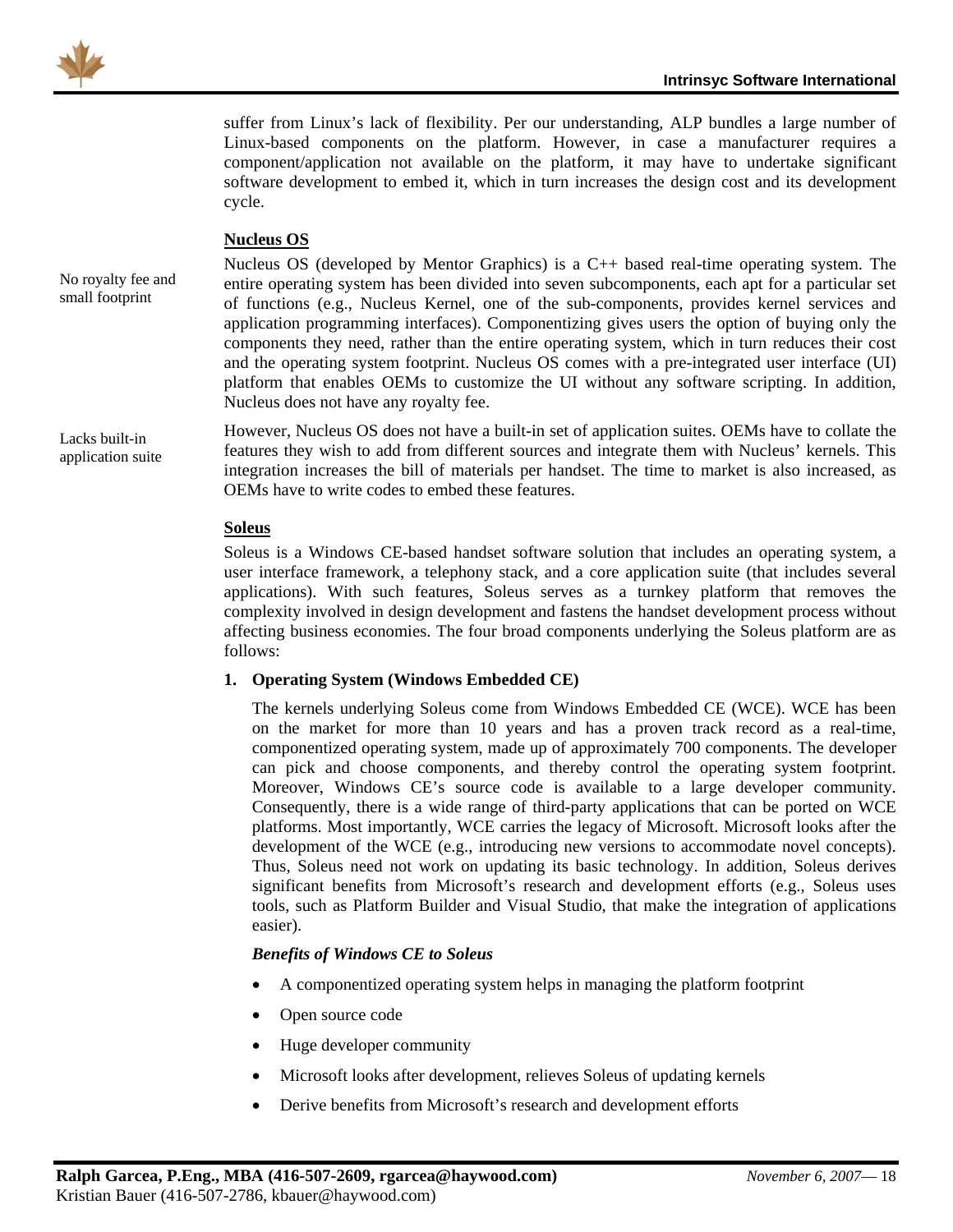

#### **2. User Interface Framework**

Soleus users can easily access design templates, and applications and test support features, enabling them to customize the user interface. Moreover, Soleus allows manufacturers to use drag-and-drop facility to develop their user interface, rather than writing codes. Consequently, UI customization becomes much easier and faster.

#### **3. Soleus Telephony Stack**

Soleus has a built-in pre-certified telephony stack that gives handset devices instant connectivity to cellular networks. Thus, Soleus customers need not install this functionality separately.

#### **4. Soleus Core Application Suite**

Soleus' core application suite includes applications, such as dialler, media players, SMS messaging, PIM applications, calendar, calculator, camera, connection management, user profiles, and many more. Intrinsyc also has a tie-in with leading independent software vendors (ISVs), and Soleus supports applications developed by them. The applications developed by ISVs include a java virtual machine, WAP browser, predictive text, e-mail POP/SMTP client, handwriting recognition, instant messenger, and voice dialling. In addition, Soleus also supports applications developed by the customers and other third-party vendors.





Source: Company filings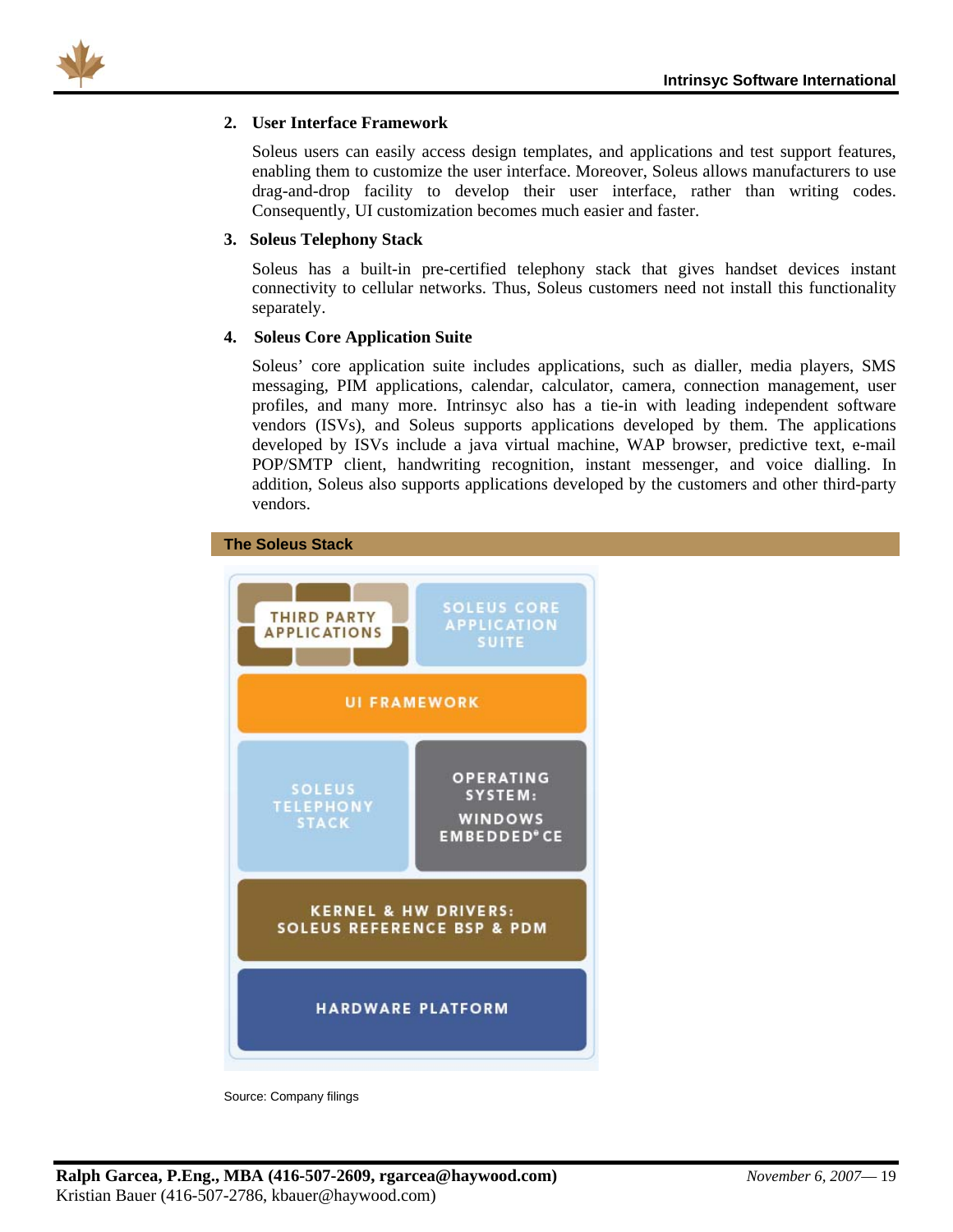<span id="page-20-0"></span>

#### **What About the Google Phone?**

For the past 2 years, there have been talks of Google entering the handheld device market. Google finally announced the Open Handset Alliance (based on Android) —a broad alliance of leading technology and wireless companies developing the first truly open and comprehensive platform for mobile devices. The Open Handset Alliance founding members are: Aplix, Ascender, Audience, Broadcom, China Mobile, eBay, Esmertec, Google, HTC, Intel, KDDI, LivingImage, LG, Marvell, Motorola, NMS Communications, Noser, NTT DoCoMo, Nuance, Nvidia, PacketVideo, Qualcomm, Samsung, SiRF, SkyPop, SONiVOX, Sprint Nextel, Synaptics, TAT– The Astonishing Tribe, Telecom Italia, Telefonica, Texas Instruments, T-Mobile, and Wind River.

#### *How can Google gain by entering the handheld device market?*

At present, Google earns most of its revenue through PC-based Internet search advertising. However, it trails Microsoft and Yahoo in the fast-growing segment of the mobile Internet search advertising, which in the United States alone is expected to increase from US\$33.2 million in 2007 to US\$1.4 billion by 2012, reflecting a CAGR of 112%. Microsoft, through Windows Mobile, has a strong presence in this segment (Microsoft expects 20 million Windows Mobilebased units to be shipped in 200[8](#page-20-1)). Yahoo has a mobile device dedicated search engine called oneSearch. Google recently lost one of its customers, Opera (a provider of Web-based browser solutions) to oneSearch. (Opera replaced Google with oneSearch as its default search engine.) Thus, Google has to act fast to protect and carry over its leadership in Internet search advertising from personal computers to handheld devices.

#### *Options open to Google for entering handheld device market*

Google can tap the handheld segment by manufacturing handheld devices. However, we believe that this does not fit Google's model and software expertise. Moreover, manufacturing its own phone may alienate Google from its handset partners, limiting its access to only its own handsets, which will be a miniscule fraction of the total market. Considering these factors, we do not foresee Google coming out with its own devices.

The other approach Google can adopt is to develop a high-profile mobile Web browser for handset devices. Currently, Internet service on mobile phones is very slow and searches require a lot of time. Google has the capability to develop a super-fast mobile Web browser, making Google's browser the preferred choice. Google's acquisition of Android (a company expectedly working on location-aware mobile phone software) and recent patent filings (related to predictive searches that track time, date, position, and previous searches done from the device) also indicate that Google may be working on the mobile Web browser. Such a super-fast mobile browser with best predictive search capacities will make Google the top source for handset-based contextual advertising.

Google can also launch its own operating system loaded with the Google browser and other features. In fact, according to a leading newspaper, Google is developing an open-source Linuxbased operating system platform that will encompass not only the mobile search applications and the map software, but also a cell-phone-specific Web browser (as discussed above). It is also said that Google has already developed the prototypes and is displaying its latest offering to the manufacturers. We believe that with such an operating system, Google can induce manufacturers to adopt it by sharing the advertising revenues with them. It can also offer the operating system at low cost (or maybe free) and in turn cover its expenses from the advertising revenue. However, we see Google facing two main hurdles with its operating system strategy.

First, leading wireless carriers, such as Verizon and AT&T, have made significant investments to tap into the mobile internet advertising space by developing their own Internet portals, updating

<span id="page-20-1"></span>8  [Windowsfordevices.com](http://www.windowsfordevices.com/news/NS8935335590.html)

We believe that with such an operating system, Google can induce manufacturers to adopt it by sharing the advertising revenues with them.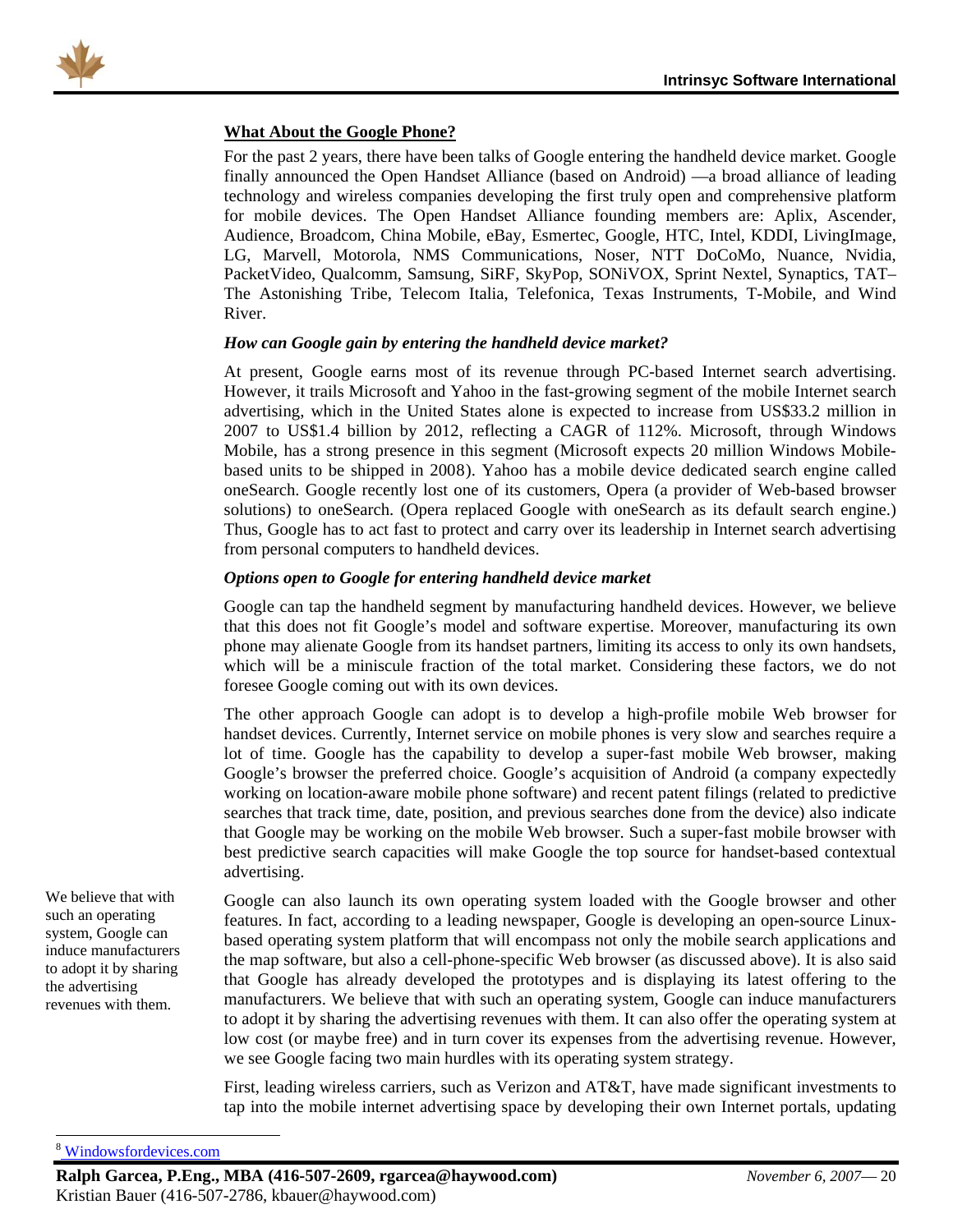<span id="page-21-0"></span>

their networks, etc. Such service providers will not be receptive to Google's operating system, which is trying to capture the same advertising dollars. Second, it requires an enormous effort to develop an effective operating system. Symbian, the leading smartphone high-level operating system (HLOS), is a result of more than 10 years of effort. Further, Google OS, if launched, will have limited third-party applications, and therefore, will not be able to offer much flexibility to OEMs (the Open Handset Alliance should address this). Also, Google is an Internet search specialist, not an operating system specialist, and developing an operating system may just turn out to be too big a stretch. Moreover, if Google OS turns out to be Linux-based, it may grapple with the issues faced by Mobile Linux and other related operating systems, such as Access.

To conclude, we find the 'Web browser' strategy to be the most apt for Google. And if Google launches its own Linux-based operating system, it may not only alienate itself further from leading carriers, but also have to overcome the complications bundled with Linux, which can turn out to be a significant task on its own.

#### *Soleus Versus Others*

We compared Soleus with peers on critical issues, such as cost, time to market, and ease of customization to understand its positioning vis-à-vis others, and analyzed its prospects of evolving as a leading high-level operating system (HLOS).

#### **Lower Development Cost**

A high-level operating system (HLOS) has two main variable costs—hardware and design. Soleus is economical on both fronts. In terms of hardware, the main savings accrue in the form of lower memory requirements. Windows Embedded CE, the operating system underlying Soleus, has been developed as a small embedded operating system compared with others, such as Linux, which have been ported from desktop/server operating systems. Hence, Windows CE can work with a much smaller footprint compared with Linux and needs less memory, reducing the bill of materials (BOM) per handset.

In terms of design cost, Soleus' modular architecture enables OEMs to design more handsets on the same platform. Hence, OEMs need not write separate codes for each design. Thereby, they save on man hours required (for introducing a new design) and the related designing costs.

A report by Embedded Market Forecasters confirms our views. It suggests that Windows CEbased projects cost  $68\%$  less in comparison with embedded Linux projects<sup>[9](#page-21-1)</sup>.

#### **Higher Return on Investment**

Through Soleus, OEMs get a complete package with a large number of applications on a single platform that can be used to design multiple handsets. Moreover, Soleus can accommodate additional applications (those not included in its core application suite) without significant software coding. Thus, OEMs' returns (in terms of the number of models developed) on research and development investments increase. This return bodes well for Soleus in contrast to other HLOS. Proprietary real-time operating systems, such as Nucleus or even Linux, lack flexibility and cannot be deployed across multiple designs. Vendors have to modify their codes, which increases their development cost. Hence, the number of models developed with a given research and development budget comes down. Other HLOS, such as Symbian, carry high royalties that affect economies per model.

Soleus lowers BOM and design cost per handset

Soleus enables OEMs to develop more handsets within a fixed R&D budget and thereby enhances OEMs' returns from R&D investment

<span id="page-21-1"></span>Company filings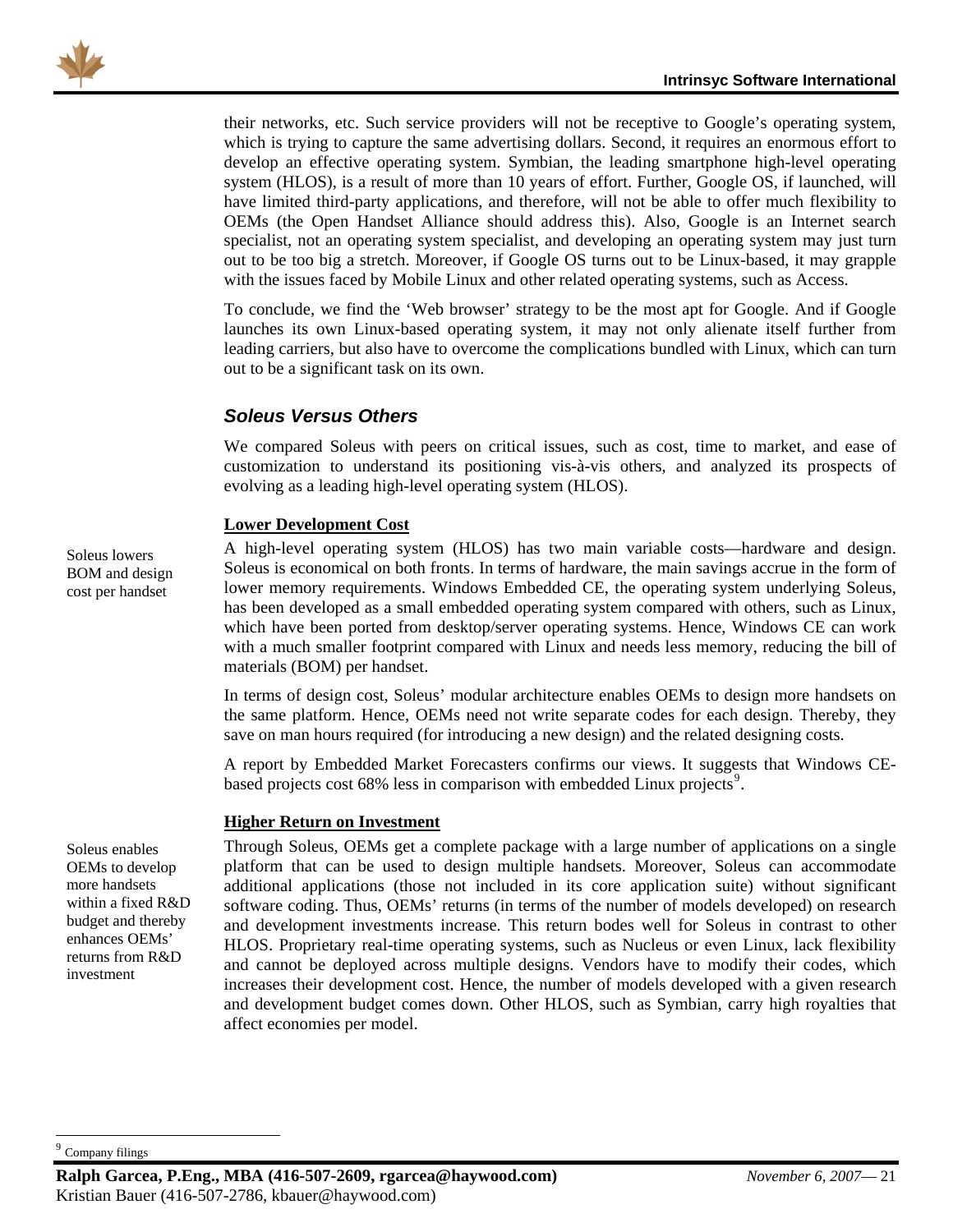<span id="page-22-0"></span>

#### **Shorter Development Cycle**

Soleus' core application suite, ISV partners, and developer tool chain speed the development process The ever-evolving consumer demand and continuous introduction of new features/services by wireless carriers are forcing manufacturers to introduce new models with improved features at a fast pace. Consequently, vendors are looking for a platform that enables them to develop new products without substantial software integration, as is the case with most of the existing HLOS. Soleus, with its core application suite, leading independent software vendor partners, and large Windows CE developer community, provides a platform that can develop several handsets and thereby curtail the amount of custom coding required with other HLOS. Soleus' developer tool chain (including Microsoft Platform Builder and Microsoft Visual Studio) further simplifies the development process. A finding by the Embedded Market Forecasters that Windows Embedded CE projects take  $43\%$  less time than Linux-embedded projects<sup>[10](#page-22-1)</sup> endorses our observation.





Source: Company Filings

#### **Ease of Customization**

Soleus has a decisive edge over competitors when it comes to ease of customizations. It has automated the user interface (UI) designing process by providing OEMs with a 'drag-and-drop' facility whereby they can place the features at the desired place rather than writing codes. Thus, with Soleus, manufacturers can easily update or re-brand their existing designs. Soleus also facilitates the custom selection of applications: OEMs can select the applications (from Soleus' core application suite, third-party applications, and applications developed by ISVs partnering with Intrinsyc) that they want to add to their devices. Such ease of customization at the UI level and applications level has great value for all the players involved in the handheld industry. It is especially beneficial to niche customers, such as wireless carriers that are working towards developing custom-made handsets to assure the best delivery of their respective services (e.g., Vodafone Live by Vodafone and Orange Signature handsets by Orange).

We are impressed by the fact that Soleus outperforms its competitors in all key business areas and believe that it has the capability to acquire a decent share of the evolving HLOS market. This likelihood makes Intrinsyc an interesting play on the large handset device market, representing an exciting opportunity for investors.

Soleus' UI customization features enable OEMs to quickly re-brand or update their handsets

<span id="page-22-1"></span><sup>10</sup> Company filings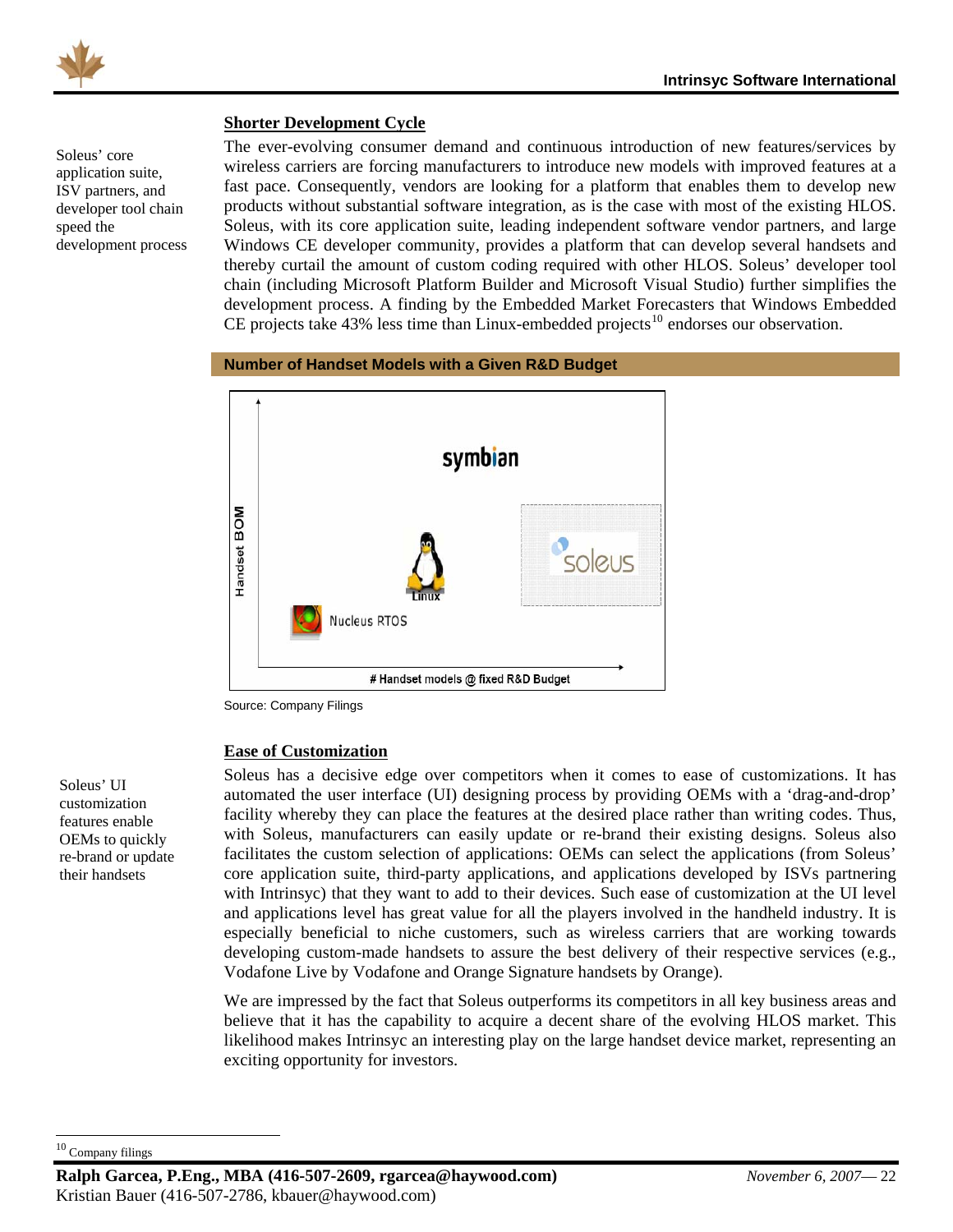<span id="page-23-0"></span>

### *Market Size*

Within the universe of handheld devices, Intrinsyc focuses primarily on the feature phone segment of mobile handsets. In addition to feature phones, Intrinsyc also intends to serve those handheld device manufacturers that want to enter the mobile handset market (e.g., a portable navigation device (PND) manufacturer targeting the mobile phone market).

#### **Mobile Phones**

Gartner forecasts 2010 global handset shipment volume at 1.4 billion units, more than triple the 427 million units in 2002. The growth is fuelled by increasing mobile penetration in emerging economies, rising replacement demand, and competition among manufacturers to launch new designs.



Mobile handset shipment volume to increase to 1.4 billion units by 2010

Source: Samsung

Feature phone to be an 890 million-unitper-annum market by 2010

Within the mobile phone market, feature phones (Intrinsyc's target segment) have evolved as the biggest segment and contributed approximately 60% of global sales (587 million units)<sup>[11](#page-23-1)</sup> in 2006. Intrinsyc's management expects feature phones to continue to lead global sales and constitute approximately 60% to 65% of the market in 2008. Assuming a share of 62% in 2008 translates into a potential annual market of approximately 730 million units for Intrinsyc, and extrapolating this trend to 2010 puts the total feature phone shipments at approximately 890 million units, reflecting a CAGR of approximately 11% since 2005.

| <b>Feature Phone Sensitivity Analysis</b>                             |                             |                  |       |       |  |  |  |  |  |  |
|-----------------------------------------------------------------------|-----------------------------|------------------|-------|-------|--|--|--|--|--|--|
| Sensitivity Analysis: Number of feature phone units sold (in million) |                             |                  |       |       |  |  |  |  |  |  |
|                                                                       | 2007E                       | 2008E            | 2009E | 2010E |  |  |  |  |  |  |
| Number of mobile handsets shipped                                     | 1103                        | 1186             | 1310  | 1431  |  |  |  |  |  |  |
| <b>Feature phone, as percent of total sales</b>                       | <b>Feature phone market</b> |                  |       |       |  |  |  |  |  |  |
| 60                                                                    | 662                         | 712              | 786   | 859   |  |  |  |  |  |  |
| 62                                                                    | 684                         | 735              | 812   | 887   |  |  |  |  |  |  |
|                                                                       | 717                         | $7\overline{71}$ | 852   | 930   |  |  |  |  |  |  |

Source: Company reports

<span id="page-23-1"></span><sup>11</sup> Company Reports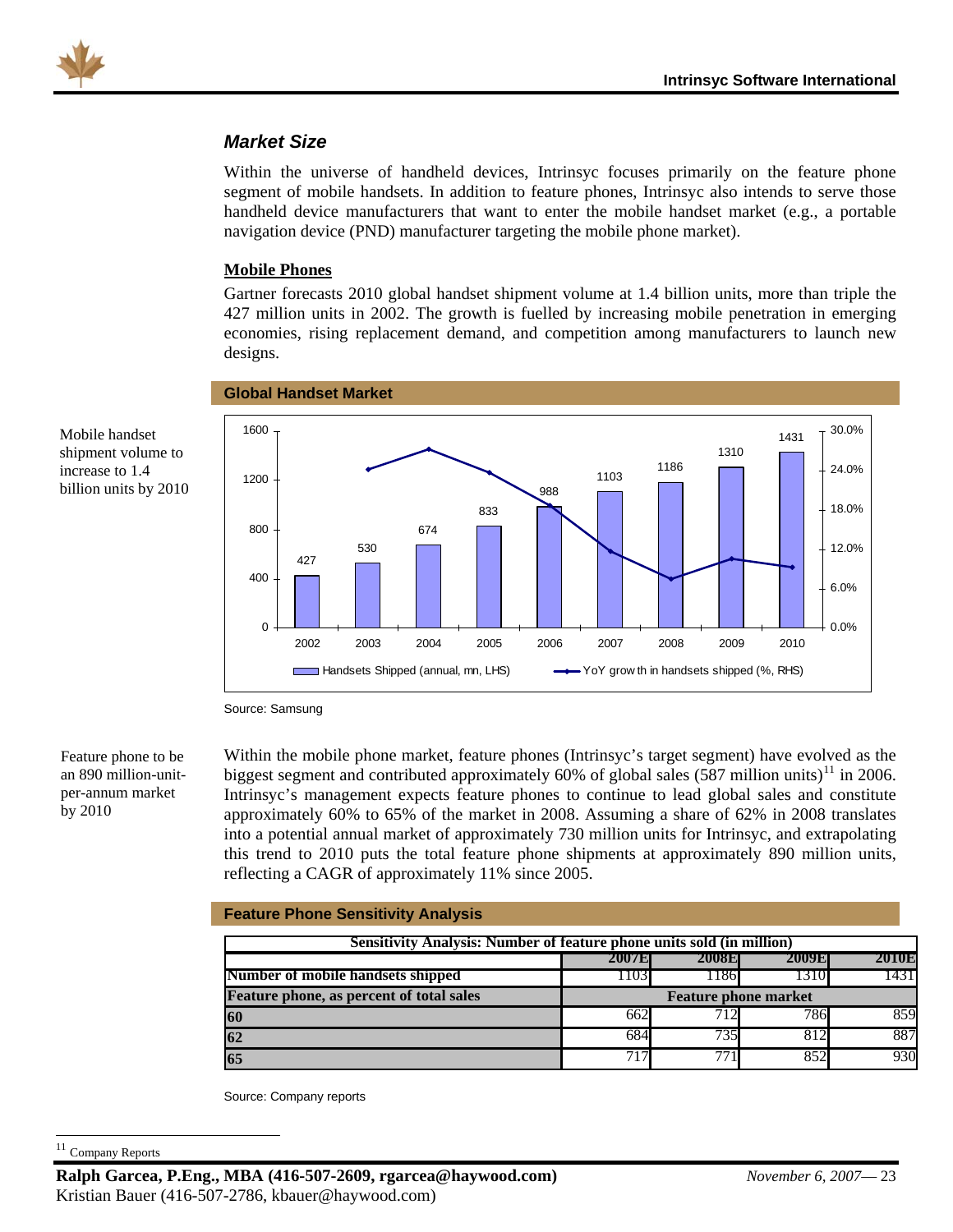<span id="page-24-0"></span>

#### **Handset Type Market Share Growth in Feature Phone Market**





Source: Company filings Source: Haywood Securities and Company filings Source: Haywood Securities and Company filings

We have done a sensitivity analysis to analyse the potential of Soleus on Intrinsyc's revenue for FY2010, assuming different penetration rates and average selling price (ASP) per unit. We assumed the feature phone market to be 890 million unit per annum, and varied ASP from \$ 2.00 to \$ 4.00, and market share from 4% to 6%. At an ASP of \$3 per unit and a market share of 5%, Soleus can add approximately \$134 million to Intrinsyc's top line in 2010, 6.5 times its trailing twelve months (TTM) revenue.

|         | <b>Soleus Sensitivity Analysis</b> |                                                                      |          |                  |          |        |
|---------|------------------------------------|----------------------------------------------------------------------|----------|------------------|----------|--------|
|         |                                    | <b>Sensitivity Analysis: Intrinsyc's Revenue in 2010 from Soleus</b> |          |                  |          |        |
|         |                                    |                                                                      |          | Market Share (%) |          |        |
|         |                                    | $1.00\%$                                                             | $2.00\%$ | 3.00%            | $4.00\%$ | 5.00%  |
|         | \$2.00                             | 17.80                                                                | 35.60    | 53.40            | 71.20    | 89.00  |
| ASP per | \$2.50                             | 22.25                                                                | 44.50    | 66.75            | 89.00    | 111.25 |
| Unit    | \$3.00                             | 26.70                                                                | 53.40    | 80.10            | 106.80   | 133.50 |
|         | \$3.50                             | 31.15                                                                | 62.30    | 93.45            | 124.60   | 155.75 |
|         | \$4.00                             | 35.60                                                                | 71.20    | 106.80           | 142.40   | 178.00 |

Source: Haywood estimates

#### **Other Handheld Devices**

Intrinsyc's prime target in this segment should be the portable navigation device (PND) manufactures. At present, most of the PNDs provide only navigation services and lack voice/data connectivity. However, we believe that PND manufacturers are aiming to tap the mobile phone market. The convergence of live feed (through voice/data connectivity) and navigation services can be an opportunity for Intrinsyc. PND players that use Microsoft Windows CE platform can conveniently add voice/data facility to their devices using Soleus, as it has a built-in phone stack providing connectivity with wireless carriers. The fact that Intrinsyc has already entered into a licensing agreement for Soleus with a leading navigation device manufacturer for the development of a GPS-enabled mobile phone lends credence to our view.

Industry experts are very enthusiastic about this sector and expect a strong increase in demand for such gadgets. In-Stat, an industry intelligence agency, expects the number of mapping and navigation mobile phone subscribers to increase to 70 million by 2012, from 14 million in 2006, reflecting a CAGR of approximately 31%.

PND manufacturers to provide another growth driver to the operating system suppliers; mobile and navigation mobile phone subscribers to increase to 70 million by 2012 from 14 million in 2006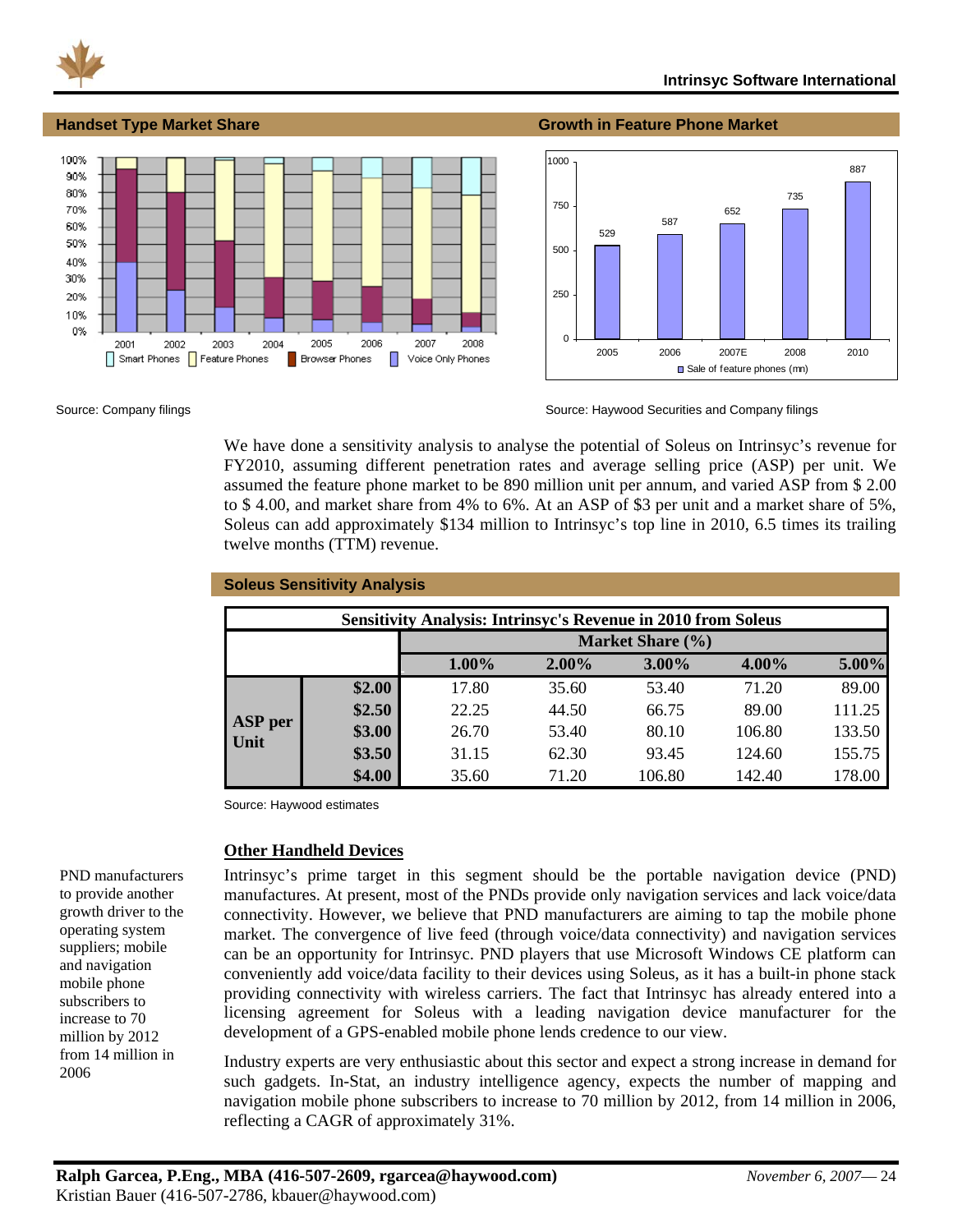<span id="page-25-0"></span>

#### **Mapping and Navigational Mobile Subscribers**



Source: In-Stat, Haywood estimates

### *Market Opportunity – Taiwanese ODMS/OEMS*

The Company intends to expand its operations in the Asia-Pacific (APAC) region, in expectation of the strong market opportunity for comprehensive wireless business offerings. As per Canalys research, APAC is the largest market for smart mobile devices, as it holds 46% of the global smart mobile device market, compared with 37% for Europe, the Middle East, and Africa (EMEA) and 17% for the Americas. In Q1/07, the total shipments of all smart mobile devices reached  $10.7$  million<sup>[12](#page-25-1)</sup> (10.1 million smartphones,  $435,000$  wireless handhelds, and  $150,000$ handhelds), an increase of almost 40% year over year.

Within APAC, Intrinsyc plans to focus on Taiwan. The Company recently opened a new office in Taipei, Taiwan, which will serve as its business and engineering hub. The strategic decision to open an office there is based primarily on the increasing importance being gained by the Taiwan handset makers (ODMs)<sup>[13](#page-25-2)</sup> in the global handset industry. These ODMs have become an integral part of the supply chain for some of the global OEMs, such as Motorola and Sony Ericsson, especially in the low-end handset segment. This status is due mainly to the strong cost advantage and ability of ODMs to support the complete supply chain of these OEMs. Moreover, the total handset shipments from Taiwan are expected to reach around 281 million by 2008, out of which almost 79% will be supplied by ODMs.

Therefore, in terms of market opportunity, it makes sense for Intrinsyc to enter into licensing agreement/partnership with some of the leading ODMs in Taiwan. This move will allow Intrinsyc to earn licensing revenue on a fee-per-handset basis and increase market acceptance for its core Soleus platform among the global OEMs, being the key customers for ODMs. While the handset market is expected to grow, vendor differentiation would be an important criterion for gaining competitive advantage. The benefits of design flexibility and low cost offered by Soleus will allow ODMs to rapidly develop a custom-made mobile phone, leading to time-to-market advantage and vendor differentiation. The recent platform integration of Intrinsyc with Esmertec, Avanquest Software, and SHAPE Services further expands the platform, capabilities, and options for OEMs and ODMs.

Intrinsyc recently entered into an agreement with two Taiwanese ODMs

The benefits of design flexibility and low cost offered by Soleus will allow ODMs to rapidly develop a custommade mobile phone, leading to time-tomarket advantage and vendor differentiation.

**Ralph Garcea, P.Eng., MBA (416-507-2609, rgarcea@haywood.com)** *November 6, 2007*— 25 Kristian Bauer (416-507-2786, kbauer@haywood.com)

<span id="page-25-1"></span><sup>&</sup>lt;sup>12</sup> Source: Canalys.com

<span id="page-25-2"></span> $13$  ODM – Original design manufacturer/Original device manufacturer; OEM – Original equipment manufacturer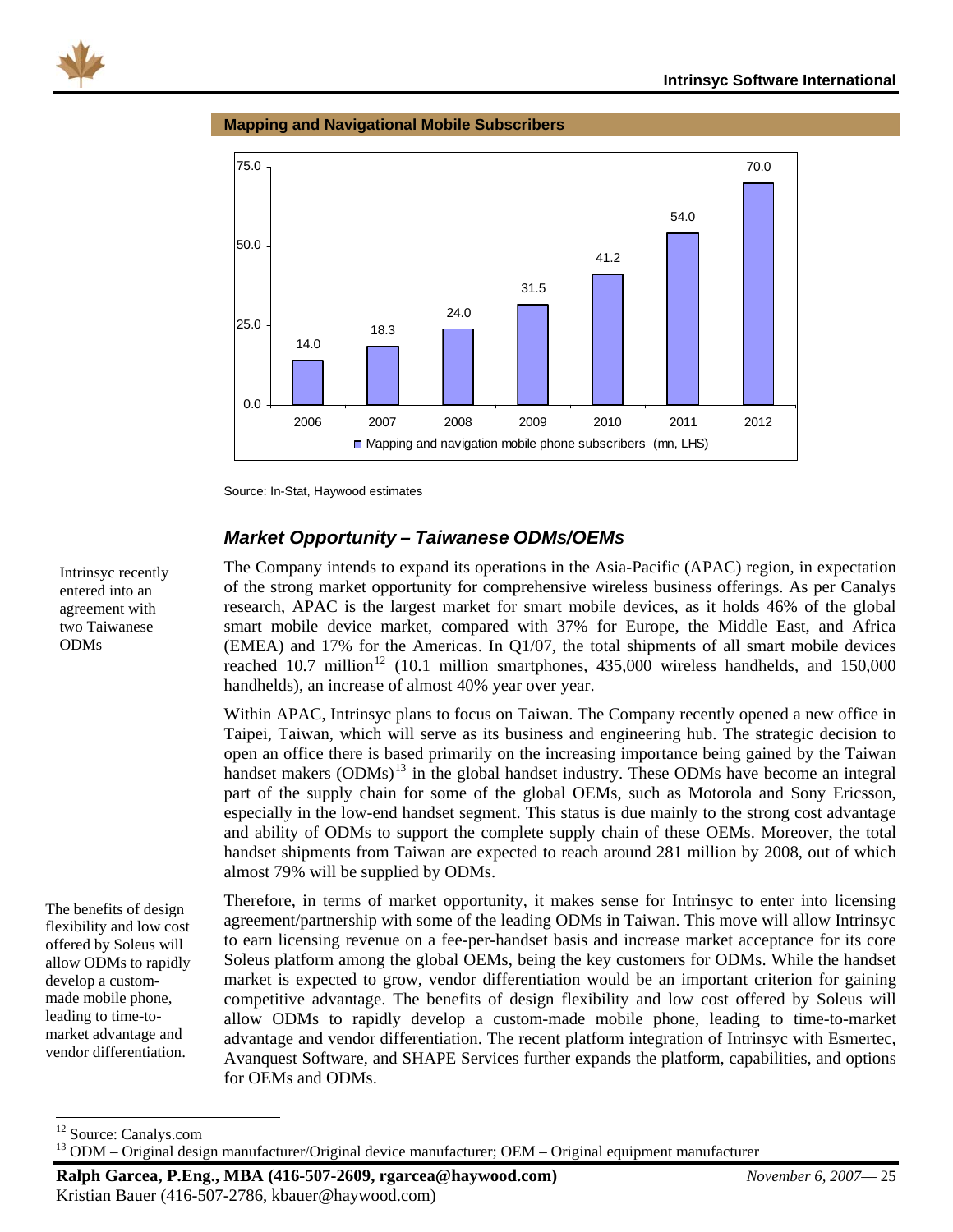<span id="page-26-0"></span>

Some of the probable partners include the following:

#### **High Tech Computer Corp. (HTC)**

The company designs, develops, and markets mid-segment smartphones and wireless PDAs for mobile operators in the United States, Europe, and Asia. All the devices manufactured by HTC have mobile windows-based operating systems, which makes Intrinsyc the right partner for HTC. Intrinsyc can license its Soleus platform to be pre-integrated in all the devices manufactured by HTC, providing the Company with licence revenue on a fee-per-handset basis.

#### **Mio Technology**

Mio is a company that designs and develops personal navigation devices and GPD-enabled PDAs and smartphones. The firm's handheld navigation devices have a Windows CE-based operating system. Therefore, a licensing agreement with Intrinsyc will provide Mio with the flexibility of selling a pre-integrated software platform, including pre-certified telephony stack and applications, core application suite, and adaptability in user interface and design. Intrinsyc will benefit from the licensing revenue.

#### **Inventec Appliance**

The firm is engaged in designing and manufacturing smart handheld devices and network appliances. Within smart handheld products, the focus is on three main areas: entertainment multimedia, broadband, and wireless telecommunications products. The present line of smart handheld products includes PDA, Wi-Fi phones, GSM/GPRS phones, smartphones, MP3 players, and GPS navigation devices. By entering into a partnership with Intrinsyc, Inventec can provide a high-level operating system offering world-class development tools, pre-integration of hardware and software, and 3G data services and network deployments. The operating system will complement Inventec's latest OKWAP i900 3G phone, and will enable the Company to cut costs and speed time to market.

Other probable partners include **Arima Communications** and **Compal Communications**.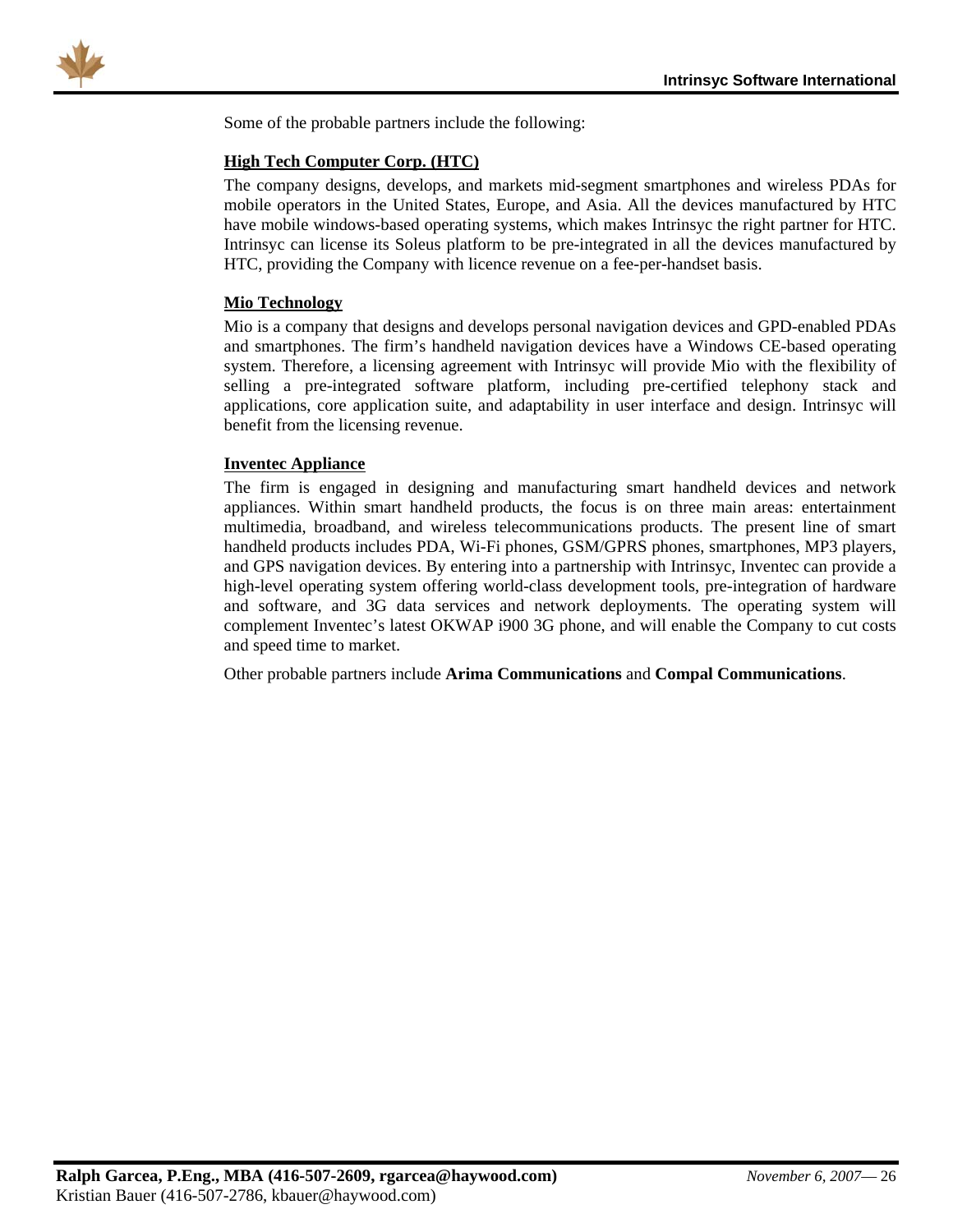<span id="page-27-0"></span>

## **APPENDIX 1: FINANCIALS**

#### **Intrinsyc Software – Income Statement (C\$, except per-share data)**

| <b>INCOME STATEMENT (FY Aug)</b>            | F2006A                  | Q1/07A               | Q2/07A               | Q3/07A               | Q4/07E               | F2007E                | F2008E                | F2009E        | F2010E       |
|---------------------------------------------|-------------------------|----------------------|----------------------|----------------------|----------------------|-----------------------|-----------------------|---------------|--------------|
|                                             |                         |                      |                      |                      |                      |                       |                       |               |              |
| Revenue<br>Hardware                         | 18,657,717<br>1,887,058 | 5,021,087<br>352,698 | 5,036,431<br>305,671 | 5,111,900<br>135,307 | 4,345,115<br>116,814 | 19,514,533<br>910,490 | 23,143,516<br>257,500 | 47,377,704    | 64,825,333   |
|                                             |                         |                      |                      |                      |                      |                       |                       |               |              |
| Software                                    | 1,832,282               | 439,466              | 427,833              | 499,424              | 500,863              | 1,867,586             | 1,960,965             | 2,059,013     | 2,161,964    |
| Services                                    | 14,938,377              | 4,228,923            | 4,302,927            | 4,477,169            | 3,352,439            | 16,361,458            | 18,815,676            | 21,881,191    | 25, 163, 370 |
| Soleus                                      |                         |                      |                      |                      | 375,000              | 375,000               | 2,109,375             | 23,437,500    | 37,500,000   |
| <b>Cost of Revenues</b>                     | 11,318,054              | 2,704,873            | 2,554,158            | 2,464,238            | 1,980,655            | 9,703,924             | 10,833,477            | 12,388,582    | 13,688,867   |
| <b>Gross Margin</b>                         | 7,339,663               | 2,316,214            | 2,482,273            | 2,647,662            | 2,364,460            | 9,810,609             | 12,310,039            | 34,989,122    | 51,136,467   |
| <b>Operating Expenses</b>                   |                         |                      |                      |                      |                      |                       |                       |               |              |
| Admininstration                             | 5,407,944               | 1,123,937            | 1,411,021            | 1,415,617            | 1,129,730            | 5,080,305             | 5,554,444             | 7,580,433     | 7,779,040    |
| Marketing and Sales                         | 3,456,723               | 1,332,658            | 1,696,643            | 1,734,161            | 1,477,339            | 6,240,801             | 7,405,925             | 11,370,649    | 9,075,547    |
| Research and Development                    | 10,969,692              | 2,976,270            | 3,301,702            | 2,952,947            | 2,520,167            | 11,751,086            | 11,571,758            | 20,846,190    | 24,633,627   |
| Restructuring and Other costs               |                         |                      |                      |                      |                      |                       |                       |               |              |
| <b>Technology Partnerships Canada</b>       | 260,905                 | ٠                    | 1,725                | 153,358              | 130,353              | 285,436               | 394,305               | 1,121,331     | 1,644,760    |
| Loss on Disposal of equipment               | 671                     |                      |                      |                      |                      |                       |                       |               |              |
| Foreign Exchange Loss/(Gain)                | 428,220                 | (249, 785)           | (174, 515)           | 488,818              | ä,                   | 64,518                |                       |               |              |
| <b>EBITDA</b>                               | (13, 184, 492)          | (2,866,866)          | (3,754,303)          | (4,097,239)          | (2,893,129)          | (13,611,537)          | (12,616,393)          | (5,929,480)   | 8,003,493    |
| Amortization                                | 1,061,174               | 178,760              | 212,579              | 204,247              | 198,586              | 794,172               | 706,488               | 505,049       | 584,774      |
| Stock-based compensation                    | 915,115                 | 199,613              | 210,038              | 95,899               | 95,899               | 601,449               | 383,596               | 383,596       | 383,596      |
| Interest income                             | (551, 785)              | (185, 307)           | (57,069)             | (93, 105)            | (320, 836)           | (656, 317)            | (867, 239)            | (248, 238)    | (325, 418)   |
| Accretion and amortization - long term debt | 744,098                 | 927,778              |                      |                      |                      | 927,778               |                       |               |              |
| Interest expense - long term debt           | 909,590                 | 213,699              |                      |                      |                      | 213,699               |                       |               |              |
|                                             |                         |                      |                      |                      |                      |                       |                       |               |              |
| Profit/(Loss) Before income taxes           | (16, 262, 684)          | (4,201,409)          | (4, 119, 851)        | (4, 304, 280)        | (2,866,778)          | (15, 492, 318)        | (12, 839, 239)        | (6, 569, 888) | 7,360,541    |
| Income tax expense (recovery)               | 130,650                 | 57,457               | 126,890              | 78,878               | ÷                    | 263,225               |                       |               |              |
| Current                                     | 202,929                 | 86,449               | 156,040              | 107,879              |                      | 350,368               |                       |               |              |
| Future                                      | (72, 279)               | (28, 992)            | (29, 150)            | (29,001)             | ä,                   | (87, 143)             |                       |               |              |
| Net Income                                  | (16, 393, 334)          | (4, 258, 866)        | (4, 246, 741)        | (4, 383, 158)        | (2,866,778)          | (15, 755, 543)        | (12, 839, 239)        | (6, 569, 888) | 7,360,541    |
| Adjusted Net Income*                        | (16, 392, 663)          | (4, 258, 866)        | (4, 246, 741)        | (4, 383, 158)        | (2,866,778)          | (15, 755, 543)        | (12, 839, 239)        | (6, 569, 888) | 7,360,541    |
| Shares Outstanding (f.d.)                   | 67,618,153              | 83,043,369           | 83,043,369           | 91,014,543           | 119,493,436          | 119,493,436           | 119,493,436           | 119,493,436   | 119,493,436  |
| Net EPS, Basic                              | (0.24)                  | (0.05)               | (0.05)               | (0.05)               | (0.02)               | (0.13)                | (0.11)                | (0.05)        | 0.06         |
| Net EPS, FD                                 | (0.24)                  | (0.05)               | (0.05)               | (0.05)               | (0.02)               | (0.13)                | (0.11)                | (0.05)        | 0.06         |
| <b>Adjusted EPS, FD</b>                     | (0.24)                  | (0.05)               | (0.05)               | (0.05)               | (0.02)               | (0.13)                | (0.11)                | (0.05)        | 0.06         |
| Cash EPS (un-taxed)                         | (0.22)                  | (0.05)               | (0.05)               | (0.05)               | (0.02)               | (0.12)                | (0.10)                | (0.05)        | 0.07         |
| OCFPS, FD                                   | (0.19)                  | (0.07)               | (0.04)               | (0.03)               | (0.02)               | (0.12)                | (0.09)                | (0.02)        | 0.06         |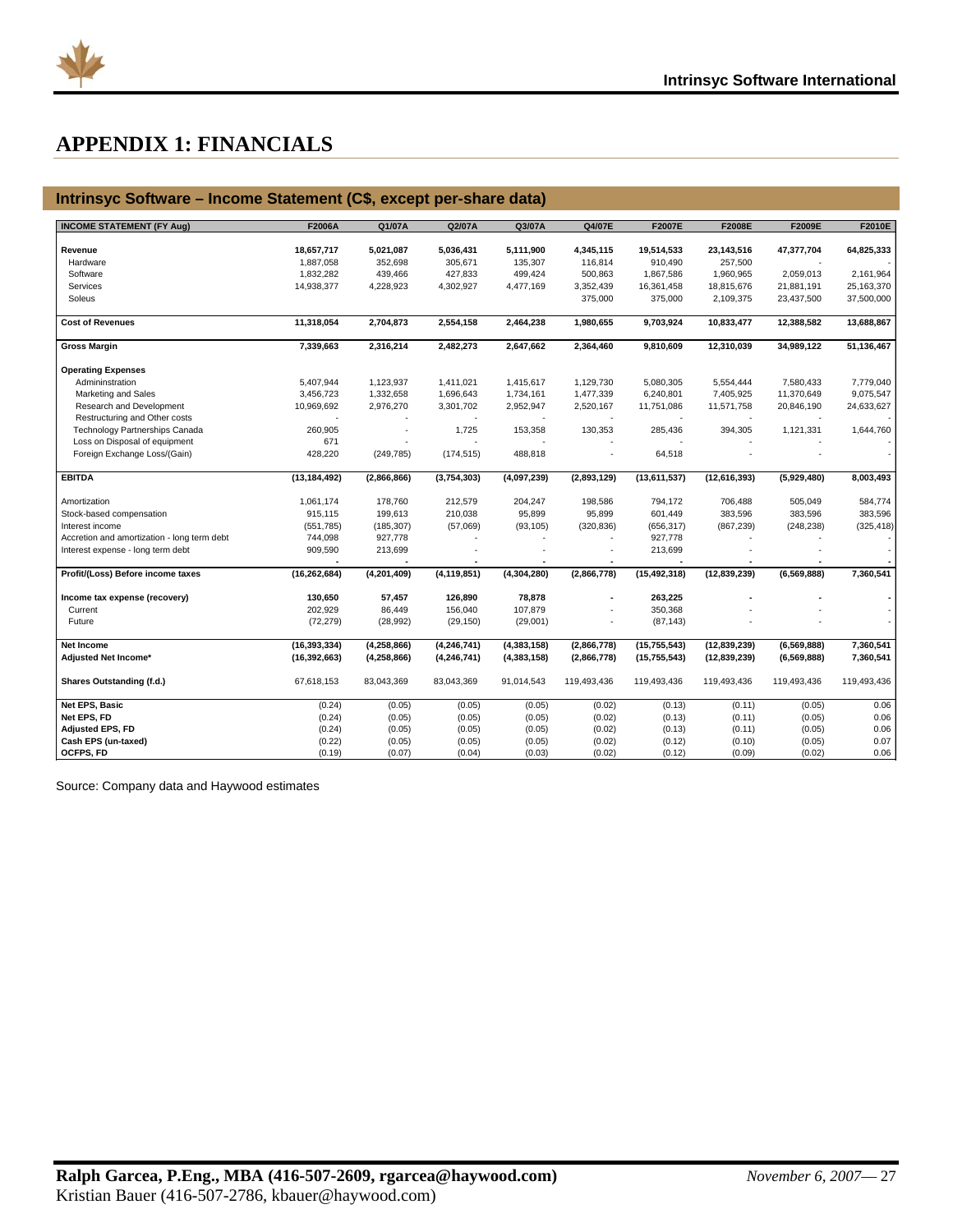

#### **Intrinsyc Software – Balance Sheet (C\$, except per-share data) BALANCE SHEET (FY Aug) F2006A F2007E F2008E F2009E F2010E ASSETS Current Assets** Cash and Equivalents 22,487,076 18,315,299 6,512,423 3,185,208 9,472,984 Restricted Cash Funds Held in trust Accounts Receivable 2,869,789,743 2,969,162 3,597,022 4,820,078 7,526,726 Others Receivable Inventory 110,996 88,029 100,237 107,898 120,748 Prepaid expenses - current 385,816 246,107 236,659 364,398 462,442 **Total Current Assets 26,773,631 21,618,597 10,446,341 8,477,582 17,582,900** Prepaid expenses 61,769 163,807 163,807 163,807 163,807 Restricted Cash Funds held in trust Equipment 1,360,832 1,335,760 1,332,932 1,585,926 1,779,056 Goodwill 14,189,478 14,189,478 14,189,478 14,189,478 14,189,478 Intangible assets 656,120 240,790 Deferred financing costs 516,599 **Total Assets 43,458,429 37,548,432 26,132,558 24,416,793 33,715,240 LIABILITIES AND SHAREHOLDERS' EQUITY Current Liabilities** Accounts payable and accrued liabilities  $4,010,542$   $2,640,874$   $3,462,744$   $7,193,188$   $8,049,888$ Future Income Taxes Guranteed Loan Note Loan Note - - - - - Taxes payable 218,912 404,212 404,212 404,212 404,212 Deferred Revenue 542,515 451,892 669,790 1,409,873 2,107,483 **Total Current Liabilities 4,771,969 3,496,978 4,536,746 9,007,273 10,561,583** Debentures 7,617,946 - - - - Future income taxes 229,655 141,294 141,294 141,294 141,294 **Total Liabilities 12,619,570 3,638,272 4,678,040 9,148,567 10,702,877** Share Capital 74,623,739 92,399,284 92,399,284 92,399,284 92,399,284 Warrants and underwriters' options 5,229,997 5,679,848 5,679,848 5,679,848 5,679,848 Shares to be issued Contributed surplus 2,951,875 3,553,324 3,936,920 4,320,516 4,704,112 Cumulative translation adjustment (27,792) (27,792) (27,792) (27,792) (27,792) Deficit (51,938,960) (67,694,503) (80,533,742) (87,103,630) (79,743,089) **Total shareholders' equity 30,838,859 33,910,161 21,454,518 15,268,226 23,012,363 Total liabilities and shareholders' equity 43,458,429 37,548,432 26,132,558 24,416,793 33,715,240**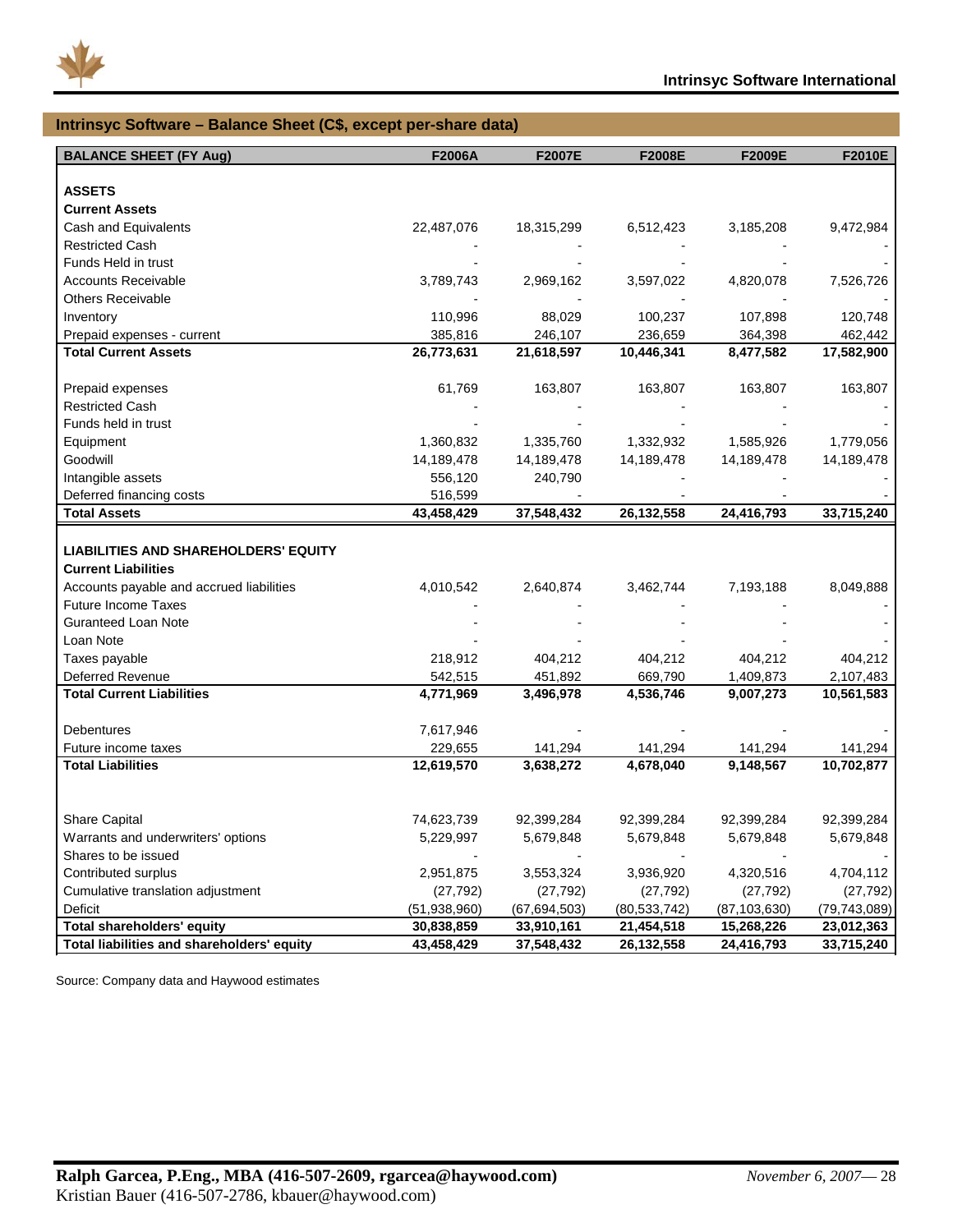

| Intrinsyc Software - Cash Flow Statement (C\$, except per-share data) |                |                |                |               |               |  |  |  |  |
|-----------------------------------------------------------------------|----------------|----------------|----------------|---------------|---------------|--|--|--|--|
| <b>CASH FLOW STATEMENT (FY Aug)</b>                                   | F2006A         | F2007E         | F2008E         | F2009E        | F2010E        |  |  |  |  |
|                                                                       |                |                |                |               |               |  |  |  |  |
| <b>OPERATING ACTIVITIES</b>                                           |                |                |                |               |               |  |  |  |  |
| <b>Net Income (Loss)</b>                                              | (16, 393, 334) | (15, 755, 543) | (12,839,239)   | (6, 569, 888) | 7,360,541     |  |  |  |  |
| Amortization                                                          | 1,061,174      | 794,172        | 706,488        | 505,049       | 584,774       |  |  |  |  |
| Future income taxes                                                   | (31, 770)      | (88, 362)      |                |               |               |  |  |  |  |
| Unrealized foreign exchange loss on contigent conside                 |                |                |                |               |               |  |  |  |  |
| Stock-based compensation                                              | 915,115        | 601,449        | 383,596        | 383,596       | 383,596       |  |  |  |  |
| Accretion and amortization - long term debt                           | 744,098        | 222,322        |                |               |               |  |  |  |  |
| Changes in non-cash operating working capital                         | 923,205        | (393, 774)     | 409,149        | 3,112,071     | (1, 263, 232) |  |  |  |  |
| Accounts receivable                                                   | 119,853        | 820,581        | (627, 860)     | (1,223,057)   | (2,706,647)   |  |  |  |  |
| <b>Other Receivable</b>                                               |                |                |                |               |               |  |  |  |  |
| Inventory                                                             | 23,322         | 22,967         | (12, 208)      | (7,660)       | (12, 850)     |  |  |  |  |
| Funds Held in Trust                                                   |                |                |                |               |               |  |  |  |  |
| Prepaid expenses                                                      | (101, 823)     | 37,671         | 9,448          | (127, 739)    | (98, 044)     |  |  |  |  |
| <b>Restricted Cash</b>                                                |                |                |                |               |               |  |  |  |  |
| Accounts payable and accrued liabilities                              | 1,220,468      | (1,369,670)    | 821,870        | 3,730,444     | 856,700       |  |  |  |  |
| Taxes payable                                                         | (44, 470)      | 185,301        |                |               |               |  |  |  |  |
| Deferred Revenue                                                      | (294, 145)     | (90, 623)      | 217,898        | 740,083       | 697,610       |  |  |  |  |
| <b>Cash Flow from Operations</b>                                      | (12,781,512)   | (14, 619, 736) | (11, 340, 006) | (2,569,171)   | 7,065,680     |  |  |  |  |
| <b>INVESTING ACTIVITIES</b>                                           |                |                |                |               |               |  |  |  |  |
| Purchase of equipment                                                 | (784, 969)     | (453, 768)     | (462, 870)     | (758, 043)    | (777, 904)    |  |  |  |  |
| Loan Note                                                             |                |                |                |               |               |  |  |  |  |
| Funds held in trust (Long Term)                                       |                |                |                |               |               |  |  |  |  |
| Restricted Cash(Long Term)                                            |                |                |                |               |               |  |  |  |  |
| <b>IEL Acquisition Costs</b>                                          |                |                |                |               |               |  |  |  |  |
| Acquisition of Intangible assets                                      |                |                |                |               |               |  |  |  |  |
| Acquisition of NMI Electronics Ltd                                    |                |                |                |               |               |  |  |  |  |
| Source (Use) from Investing                                           | (784, 969)     | (453, 768)     | (462, 870)     | (758, 043)    | (777, 904)    |  |  |  |  |
|                                                                       |                |                |                |               |               |  |  |  |  |
| <b>FINANCING ACTIVITIES</b>                                           |                |                |                |               |               |  |  |  |  |
| Issuance of common shares                                             | 24,123,936     | 20,000,400     |                |               |               |  |  |  |  |
| <b>Special Warrants</b>                                               |                |                |                |               |               |  |  |  |  |
| options                                                               |                |                |                |               |               |  |  |  |  |
| Warrants                                                              |                |                |                |               |               |  |  |  |  |
| Cash Gurantee on common Shares Issued                                 |                |                |                |               |               |  |  |  |  |
| Share issuance costs                                                  | (2,344,984)    | (1,775,004)    |                |               |               |  |  |  |  |
| Debentures                                                            | 8,000,000      | (8,000,000)    |                |               |               |  |  |  |  |
| Repayment of obligation Under Capital Lease                           |                |                |                |               |               |  |  |  |  |
| Debtentures issuance costs                                            | (1,043,605)    | (29, 125)      |                |               |               |  |  |  |  |
| Accretion and amortization - early redemption                         |                | 705,456        |                |               |               |  |  |  |  |
| Source (Use) from Financing                                           | 28,735,347     | 10,901,727     |                |               |               |  |  |  |  |
| Foreign Exchange Effect on Cash and cash equivalents                  |                |                |                |               |               |  |  |  |  |
| Increase (Decrease) in Cash                                           | 15,168,866     | (4, 171, 777)  | (11,802,876)   | (3,327,215)   | 6,287,776     |  |  |  |  |
| <b>Cash Beginning of Period</b>                                       | 7,318,210      | 22,487,076     | 18,315,299     | 6,512,423     | 3,185,208     |  |  |  |  |
| <b>Cash End of Period</b>                                             | 22,487,076     | 18,315,299     | 6,512,423      | 3,185,208     | 9,472,984     |  |  |  |  |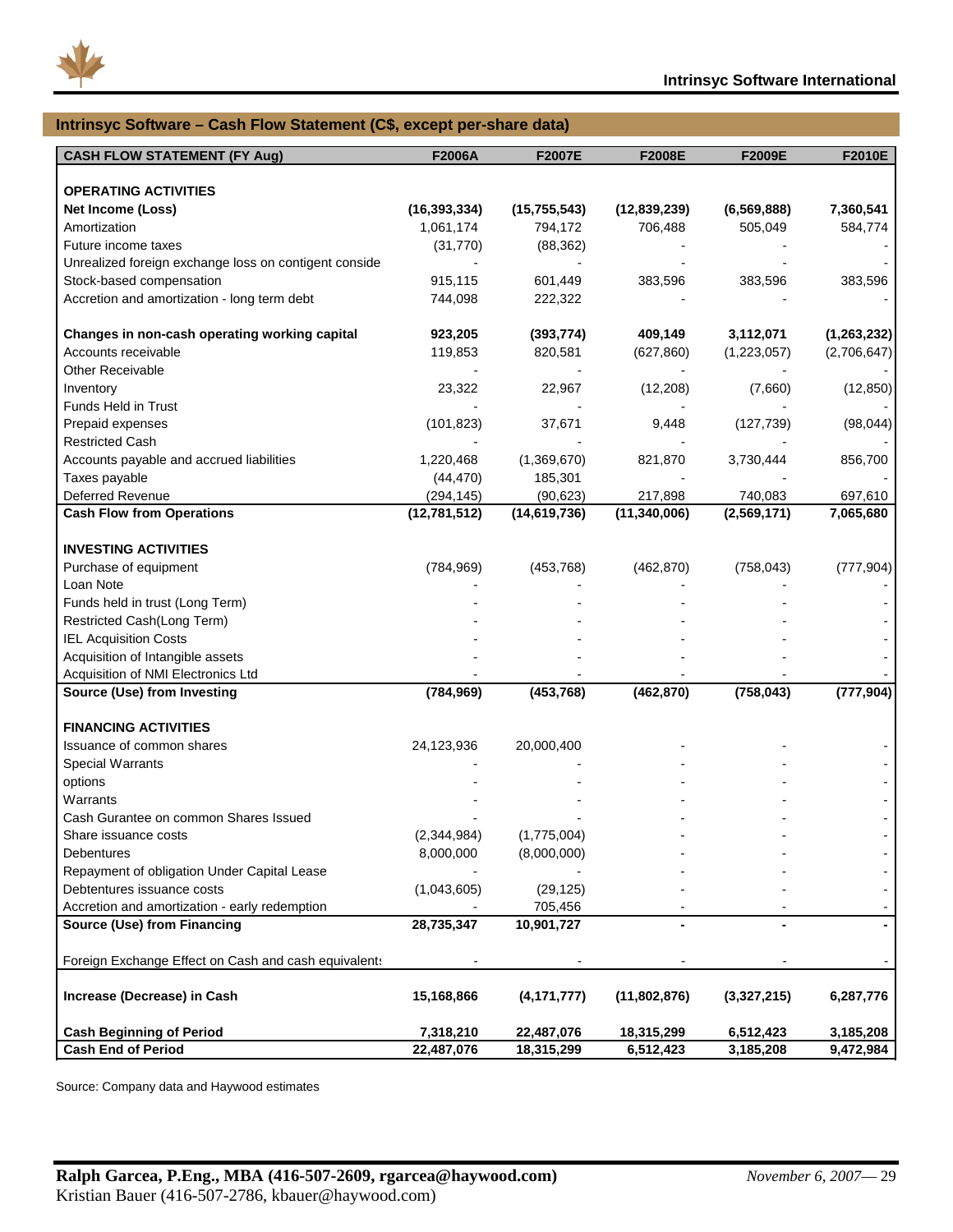

#### **Intrinsyc Software – Ratio Analysis (C\$, except per-share data)**

| <b>RATIO ANALYSIS (FY Aug)</b>                 | F2006A         | Q1/07A      | Q2/07A      | Q3/07A      | Q4/07E      | <b>F2007E</b>         | F2008E          | F2009E      | F2010E       |
|------------------------------------------------|----------------|-------------|-------------|-------------|-------------|-----------------------|-----------------|-------------|--------------|
| <b>REVENUE ANALYSIS</b>                        |                |             |             |             |             |                       |                 |             |              |
|                                                |                |             |             |             |             |                       |                 |             |              |
| Revenue Breakdown (CAD)                        |                |             |             |             |             |                       |                 |             |              |
| Revenues                                       | 18,657,717     | 5,021,087   | 5,036,431   | 5,111,900   | 4,345,115   | 19,514,533            | 23,143,516      | 47,377,704  | 64,825,333   |
| Hardware                                       | 1,887,058      | 352,698     | 305,671     | 135,307     | 116,814     | 910,490               | 257,500         |             |              |
| Software                                       | 1,832,282      | 439,466     | 427,833     | 499,424     | 500,863     | 1,867,586             | 1,960,965       | 2,059,013   | 2,161,964    |
| Services                                       | 14,938,377     | 4,228,923   | 4,302,927   | 4,477,169   | 3,352,439   | 16,361,458            | 18,815,676      | 21,881,191  | 25, 163, 370 |
| Soleus                                         | N.A            | N.A         | N.A         | N.A         | 375,000     | 375,000               | 2,109,375       | 23,437,500  | 37,500,000   |
|                                                |                |             |             |             |             |                       |                 |             |              |
| Revenue Breakdown (%)                          |                |             |             |             |             |                       |                 |             |              |
| Revenues                                       | 100.0%         | 100.0%      | 100.0%      | 100.0%      | 91.4%       | 98.1%                 | 90.9%           | 50.5%       | 42.2%        |
| Hardware                                       | 10.1%          | 7.0%        | 6.1%        | 2.6%        | 2.7%        | 4.7%                  | 1.1%            | 0.0%        | 0.0%         |
| Software                                       | 9.8%           | 8.8%        | 8.5%        | 9.8%        | 11.5%       | 9.6%                  | 8.5%            | 4.3%        | 3.3%         |
| Services                                       | 80.1%          | 84.2%       | 85.4%       | 87.6%       | 77.2%       | 83.8%                 | 81.3%           | 46.2%       | 38.8%        |
| Soleus                                         | N.A            | N.A.        | N.A.        | N.A.        | 8.6%        | 1.9%                  | 9.1%            | 49.5%       | 57.8%        |
|                                                |                |             |             |             |             |                       |                 |             |              |
| Revenue Growth (Y/Y, %)                        |                |             |             |             |             |                       |                 |             |              |
| Revenues                                       | 6.4%           | 10.3%       | 5.1%        | 16.5%       | $-11.8%$    | 4.6%                  | 18.6%           | 104.7%      | 36.8%        |
| Hardware                                       | $-3.0%$        | $-46.9%$    | $-35.8%$    | $-62.1%$    | $-70.0%$    | $-51.8%$              | $-71.7%$        | $-100.0%$   | N.A          |
| Software                                       | $-31.4%$       | $-4.5%$     | $-7.6%$     | 13.8%       | 5.0%        | 1.9%                  | 5.0%            | 5.0%        | 5.0%         |
| Services                                       | 15.6%          | 23.3%       | 11.7%       | 24.6%       | $-17.4%$    | 9.5%                  | 15.0%           | 16.3%       | 15.0%        |
| Soleus                                         | N.A            | N.A.        | N.A.        | N.A.        | N.A         | N.A                   | 430.0%          | 1011.1%     | 60.0%        |
|                                                |                |             |             |             |             |                       |                 |             |              |
| Revenue Growth (Q/Q, %)                        |                |             |             |             |             |                       |                 |             |              |
| Revenues                                       |                | 2.0%        | 0.3%        | 1.5%        | $-15.0%$    |                       |                 |             |              |
| Hardware                                       |                | $-9.4%$     | $-13.3%$    | $-55.7%$    | $-13.7%$    |                       |                 |             |              |
| Software                                       |                | $-7.9%$     | $-2.6%$     | 16.7%       | 0.3%        |                       |                 |             |              |
| Services                                       |                | 4.2%        | 1.7%        | 4.0%        | $-25.1%$    |                       |                 |             |              |
| Soleus                                         |                | N.A.        | N.A.        | N.A.        | N.A         |                       |                 |             |              |
|                                                |                |             |             |             |             |                       |                 |             |              |
|                                                |                |             |             |             |             |                       |                 |             |              |
| Revenue By Geography %<br>North America        | 51.8%          | 58.8%       | 65.2%       | 55.9%       |             |                       |                 |             |              |
|                                                |                |             |             |             |             |                       |                 |             |              |
| Canada                                         | 4.0%           | 7.3%        | 6.5%        | 7.2%        |             |                       |                 |             |              |
| Europe                                         | 41.4%          | 33.5%       | 29.3%       | 35.6%       |             |                       |                 |             |              |
| Others                                         | 2.9%           | 0.5%        | 1.0%        | 1.3%        |             |                       |                 |             |              |
|                                                |                |             |             |             |             |                       |                 |             |              |
| <b>Cost Analysis</b>                           |                |             |             |             |             |                       |                 |             |              |
| Cost of revenue                                | 11,318,054     | 2,704,873   | 2,554,158   | 2,464,238   | 1,980,655   | 9,703,924             | 10,833,477      | 12,388,582  | 13,688,867   |
| Admininstration                                | 5,407,944      | 1,123,937   | 1,411,021   | 1,415,617   | 1,129,730   | 5,080,305             | 5,554,444       | 7,580,433   | 7,779,040    |
| Marketing and Sales                            | 3,456,723      | 1,332,658   | 1,696,643   | 1,734,161   | 1,477,339   | 6,240,801             | 7,405,925       | 11,370,649  | 9,075,547    |
| Research and Development                       | 10,969,692     | 2,976,270   | 3,301,702   | 2,952,947   | 2,520,167   | 11,751,086            | 11,571,758      | 20,846,190  | 24,633,627   |
| Technology Partnerships Canada                 | 260,905        |             | 1,725       | 153,358     | 130,353     | 285,436               | 394,305         | 1,121,331   | 1,644,760    |
|                                                |                |             |             |             |             |                       |                 |             |              |
| Cost Analysis (% of revenue)                   |                |             |             |             |             |                       |                 |             |              |
|                                                | 60.7%          | 53.9%       | 50.7%       | 48.2%       | 48.0%       |                       |                 |             |              |
| Cost of revenue, except Soleus                 |                |             |             |             |             |                       |                 |             |              |
| Cost of revenue, including Soleus              |                |             |             |             | 45.6%       | 49.7%                 | 46.8%           | 26.1%       | 21.1%        |
| Admininstration                                | 29.0%          | 22.4%       | 28.0%       | 27.7%       | 26.0%       | 26.0%                 | 24.0%           | 16.0%       | 12.0%        |
| Marketing and Sales                            | 18.5%          | 26.5%       | 33.7%       | 33.9%       | 34.0%       | 32.0%                 | 32.0%           | 24.0%       | 14.0%        |
| Research and Development                       | 58.8%          | 59.3%       | 65.6%       | 57.8%       | 58.0%       | 60.2%                 | 50.0%           | 44.0%       | 38.0%        |
| Technology Partnerships Canada                 | 1.4%           | 0.0%        | 0.0%        | 3.0%        | 3.0%        |                       |                 |             |              |
|                                                |                |             |             |             |             |                       |                 |             |              |
| Other Income                                   |                |             |             |             |             |                       |                 |             |              |
| Interest Income (as % of opening cash balance) | 7.5%           | 3.3%        | 2.5%        | 6.3%        | 6.0%        |                       |                 |             |              |
|                                                |                |             |             |             |             |                       |                 |             |              |
|                                                |                |             |             |             |             |                       |                 |             |              |
| <b>Profitibility Analysis</b>                  |                |             |             |             |             |                       |                 |             |              |
| <b>Gross Profit</b>                            | 7,339,663      | 2,316,214   | 2,482,273   | 2,647,662   | 2,364,460   | 9,810,609             | 12,310,039      | 34,989,122  | 51,136,467   |
| EBITDA                                         | (13, 184, 492) | (2,866,866) | (3,754,303) | (4,097,239) | (2,893,129) | (13,611,537)          | (12,616,393)    | (5,929,480) | 8,003,493    |
| EBIT                                           | (14, 245, 666) | (3,045,626) | (3,966,882) | (4,301,486) | (3,091,715) | (14, 405, 709)        | (13, 322, 882)  | (6,434,530) | 7,418,719    |
|                                                |                |             |             |             |             |                       |                 |             |              |
| Profitibility Analysis (% of revenue)          |                |             |             |             |             |                       |                 |             |              |
| <b>Gross Margin</b>                            | 39.3%          | 46.1%       | 49.3%       | 51.8%       | 54.4%       | 50.3%                 | 53.2%           | 73.9%       | 78.9%        |
| <b>EBITDA Margin</b>                           | $-70.7%$       | $-57.1%$    | $-74.5%$    | $-80.2%$    | $-66.6%$    | $-69.8%$              | $-54.5%$        | $-12.5%$    | 12.3%        |
| <b>EBIT Margin</b>                             | $-76.4%$       | $-60.7%$    | $-78.8%$    | $-84.1%$    | $-71.2%$    | $-73.8%$              | $-57.6%$        | $-13.6%$    | 11.4%        |
| <b>Tax Rate</b>                                | $-0.8%$        | $-1.4%$     | $-3.1%$     | $-1.8%$     | 0.0%        | $-1.7%$               | 0.0%            | 0.0%        | 0.0%         |
| Net Profit Margin                              | $-87.9%$       | $-84.8%$    | $-84.3%$    | $-85.7%$    | $-66.0%$    | $-80.7%$              | $-55.5%$        | $-13.9%$    | 11.4%        |
| Adjusted Net Margin                            | $-87.9%$       | $-84.8%$    | $-84.3%$    | $-85.7%$    | $-66.0%$    | $-80.7%$              | $-55.5%$        | $-13.9%$    | 11.4%        |
|                                                |                |             |             |             |             |                       |                 |             |              |
|                                                |                |             |             |             |             |                       |                 |             |              |
| <b>BALANCE SHEET</b>                           |                |             |             |             |             |                       |                 |             |              |
| Cash and Equivalents                           | 22,487,076.0   | 9,169,415.0 | 5,950,172.0 | 21,389,067  | 18,315,299  | 18,315,299            | 6,512,423       | 3,185,208   | 9,472,984    |
| <b>Deferred Revenue</b>                        | 542,515.0      | 649,252.0   | 558,656.0   | 459,999     | 451,892     | 451,892               | 669,790         | 1,409,873   | 2,107,483    |
| DSO                                            | 75.3           | 78.6        | 80.1        | 61.5        | 61.5        | 63.2                  | 51.8            | 32.4        | 34.8         |
|                                                |                |             |             |             |             |                       |                 |             |              |
| <b>SOLEUS</b>                                  |                |             |             |             |             |                       |                 |             |              |
| Total Market (units in millions)               |                |             |             |             | 500         | 500                   | 500             | 500         | 500          |
| Intrinsyc's maket share (%)                    |                |             |             |             | 0.100%      | 0.025%                | 0.113%          | 1.250%      | 2.000%       |
|                                                |                |             |             |             |             |                       |                 |             |              |
| Intrinsyc's maket share (in units)             |                |             |             |             | 125,000     | 125,000               | 562,500         | 6,250,000   | 10,000,000   |
| Average Selling Price (ASP, \$)                |                |             |             |             | \$<br>3.00  | $\frac{3}{2}$<br>3.00 | $3.75$ \$<br>\$ | 3.75        | \$<br>3.75   |
| Revenue (\$)                                   |                |             |             | 23,000      | 375,000     | 398,000               | 2,109,375       | 23,437,500  | 37,500,000   |
| Gross Margins (%)                              |                |             |             |             | 80.0%       |                       |                 |             |              |
|                                                |                |             |             |             |             |                       |                 |             |              |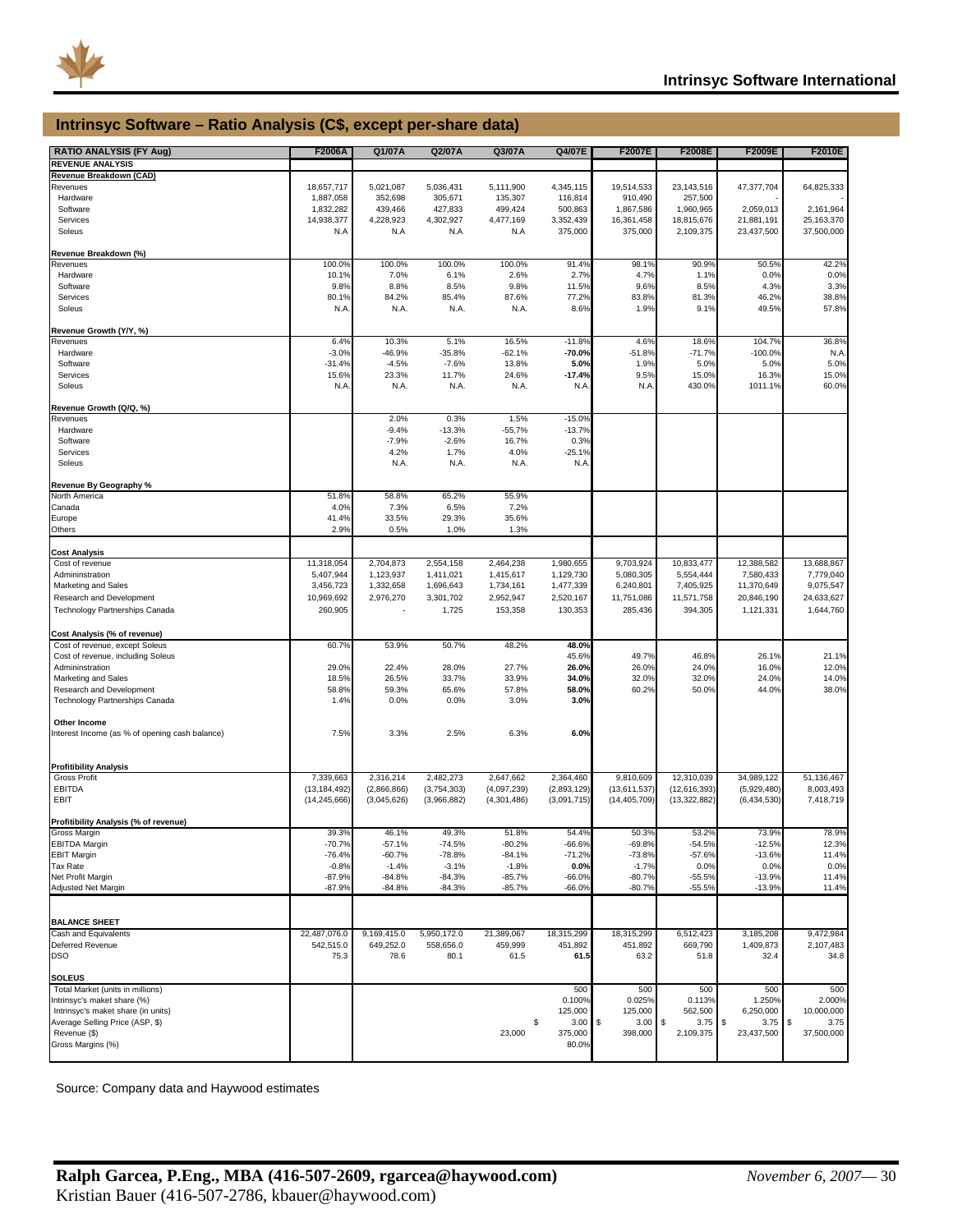<span id="page-31-0"></span>

### **APPENDIX 2: MANAGEMENT TEAM AND BOARD OF DIRECTORS**

#### **Management Team**

| <b>Management Team</b> |                                                                                                                       |                      |                                                                                                                                                                                                                                                                                                                                                                                                                                                                                                                                                                                                                                                                                                                                                                                                                                                                                                                                                                                                                   |              |                |
|------------------------|-----------------------------------------------------------------------------------------------------------------------|----------------------|-------------------------------------------------------------------------------------------------------------------------------------------------------------------------------------------------------------------------------------------------------------------------------------------------------------------------------------------------------------------------------------------------------------------------------------------------------------------------------------------------------------------------------------------------------------------------------------------------------------------------------------------------------------------------------------------------------------------------------------------------------------------------------------------------------------------------------------------------------------------------------------------------------------------------------------------------------------------------------------------------------------------|--------------|----------------|
|                        |                                                                                                                       |                      |                                                                                                                                                                                                                                                                                                                                                                                                                                                                                                                                                                                                                                                                                                                                                                                                                                                                                                                                                                                                                   |              | Ownership      |
| Name                   | <b>Title</b>                                                                                                          | <b>Officer Since</b> | <b>Background</b>                                                                                                                                                                                                                                                                                                                                                                                                                                                                                                                                                                                                                                                                                                                                                                                                                                                                                                                                                                                                 | <b>Stock</b> | <b>Options</b> |
| Glenda Dorchak         | CEO and Chairman                                                                                                      | <b>July 2006</b>     | Ms. Dorchak is CEO and Chairman of the Company. She joined Intrinsyc Software in July 2006. Prior to that, she worked<br>with Intel Corporation as Vice President and Chief Operating Officer of Intel Communication Group, Vice President and<br>General Manager of the Consumer Electronics Group, and Vice President and General Manager of the Broadband Products<br>Group. She has also worked with the Internet retail start-up Value America as Senior Vice President Technology Products<br>and Sales, where she later became Chairman and CEO. Previously, she held various executive positions with IBM Corp. In<br>1999, Glenda was named among the "Top 25 Executives of the Millennium" by Computer Reseller News.                                                                                                                                                                                                                                                                                   | 80,000       | 1,175,000      |
| Mark Johnston          | <b>Executive Vice</b><br>President and<br>General Manager of<br><b>Worldwide Sales</b><br>and Business<br>Development | Nov 2006             | Mr. Johnston had 22 years experience with Intel Corporation before joining Intrinsyc Software. At Intel, he held several<br>positions, including Director of Worldwide Technical Sales and Support, Director of Global Marketing for the Cellular and<br>Handheld Products Group, and General Manager of Communication Sales and Marketing of Asia Pacific. He began his<br>career with Intel Canada in 1984 in technical support and strategic sales positions. For the past 10 years, he has been<br>focusing on Intel sales to industry leaders in handheld and communication technology products. Mr. Johnston holds a<br>degree in Mathematics and Physics and has completed his undergraduate degree from Miami University in Oxford, Ohio,<br>and graduate degree from Rice University in Houston, Texas.                                                                                                                                                                                                  | N.A.         | 475,000        |
| David Manuel           | <b>Executive Vice</b><br>President and<br>General Manager of<br>Engineering<br>Services Group                         | <b>July 1999</b>     | Mr. Manuel has over 22 years experience in the international technology business. He had led various teams in advanced<br>technology research, building partnerships with technology vendors, strategic technology, engineering as well as sales and<br>marketing. Prior to joining Intrinsyc, he worked with DAMOS SudAmerica, an affiliate of Telecom Italia, as Director of<br>Engineering and Operations. At DAMOS, he was involved in building the infrastructure of ORBCOMM, the satellite-based<br>two-way messaging system. Previously, he worked with MacDonald, Dettwiler and Associates as Systems Engineer. He<br>holds a Bachelor of Engineering in Computer Engineering from McMaster University.                                                                                                                                                                                                                                                                                                   | 21,712       | 415,000        |
| Randy Kath             | Chief Technology<br><b>Officer and General</b><br>Manager of Mobile<br>Products Group                                 | May 2005             | Mr. Kath is Chief Technology Officer and General Manager of Mobile Products Group at Intrinsyc. He has more than 15<br>years experience in product management, software development, program management, sales, marketing, and business<br>management. Prior to joining Intrinsyc, he worked with Microsoft for about 10 years. Previously, Mr. Kath worked with<br>Shepard's/McGraw-Hill in Colorado Springs and General Dynamics in San Diego as a Software Engineer. He holds a<br>Bachelor of Science in Electrical Engineering from the University of Colorado, Colorado Springs.                                                                                                                                                                                                                                                                                                                                                                                                                            | N.A.         | 530,000        |
| Souheil Gallouzi       | Vice President and<br>General Manager of<br><b>Product Marketing</b><br>and Development                               | October 2007         | Mr. Gallouzi brings deep product development experience and wireless industry expertise to Intrinsyc. He spent 7 years with<br>Qualcomm, and most recently was Senior Director with MediaFLO Technologies. He began his career as a Systems<br>Engineer with Bell Northern Research, and later held management positions with Nortel Networks and Newbridge Networks<br>before moving to Qualcomm and Leap Wireless International, a Qualcomm spin-off, where he was Vice-President, Product<br>Management. Mr. Gallouzi holds Bachelor and Masters of Science degrees in Computer Science from the University of<br>Ottawa.                                                                                                                                                                                                                                                                                                                                                                                      | N.A.         | N.A.           |
| Mark J. Longo          | Vice President<br>Corporate<br>Development,<br>General Counsel,<br>and Corporate<br>Secretary                         | <b>June 2007</b>     | Mr. Longo has about 15 years experience in corporate governance, technology law, investor relations, securities law, and<br>corporate development. Before joining Intrinsyc, he worked with Datawire Communication Networks as Vice President<br>Business Development, General Counsel, and Corporate Secretary. He was the lead counsel and a member of a negotiation<br>team in the sale of Datawire to First Data Corporation. At Datawire, he even formulated an international market entry<br>strategy and handled multiple equity and debt financings. He was also responsible for establishing the U.S. headquarters of<br>the Company and managing all its legal matters. Prior to that, he worked as General Counsel and held various executive<br>positions with Star Data Systems Inc. and Baycom Inc. He holds two undergraduate degrees, including a Bachelor of Law<br>from Queens University, Kingston, and an MBA from Richard Ivey School of Business, University of Western Ontario,<br>London. | 38.500       | 250.000        |
| David Fischer          | Director of Finance<br>and Acting Chief<br><b>Financial Officer</b>                                                   | <b>July 2007</b>     | Mr. Fischer was appointed Acting Chief Financial Officer of the Company on July 6, 2007. He is also Director of Finance for<br>the Company. He is a Chartered Accountant by profession.                                                                                                                                                                                                                                                                                                                                                                                                                                                                                                                                                                                                                                                                                                                                                                                                                           | N.A          | 50,000         |

Source: Company data, [www.sedar.com](http://www.sedar.com/), and [www.sedi.ca](http://www.sedi.ca/)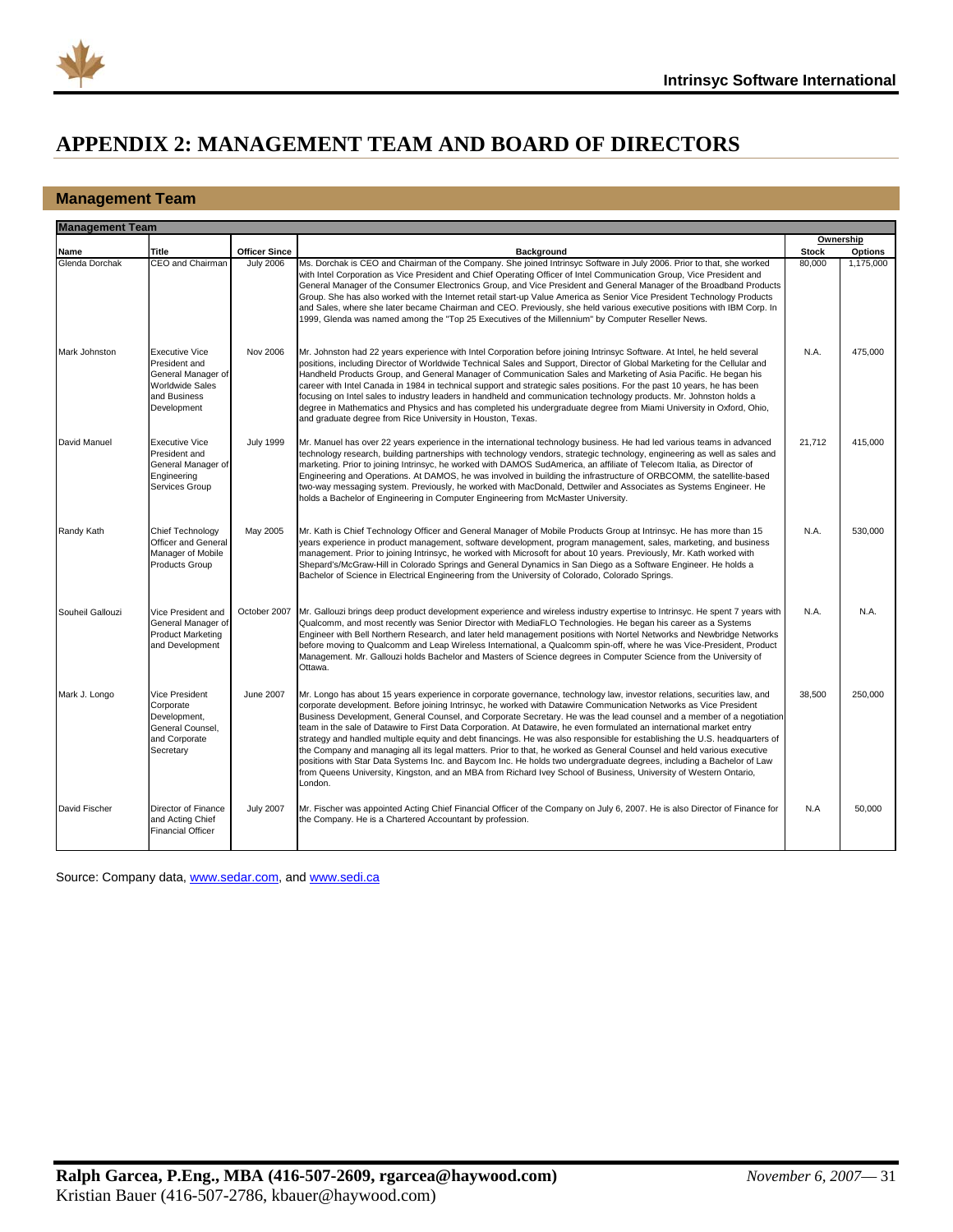

### **Board of Directors**

| <b>Board of Directors</b> |                       |                                                                                                                                                                                                                                                                                                                                                                                                                                                                                                                                                                                                                                                                                                                                                                                                                                                                                                                                                                                                                                              |              |                             |
|---------------------------|-----------------------|----------------------------------------------------------------------------------------------------------------------------------------------------------------------------------------------------------------------------------------------------------------------------------------------------------------------------------------------------------------------------------------------------------------------------------------------------------------------------------------------------------------------------------------------------------------------------------------------------------------------------------------------------------------------------------------------------------------------------------------------------------------------------------------------------------------------------------------------------------------------------------------------------------------------------------------------------------------------------------------------------------------------------------------------|--------------|-----------------------------|
| Name                      | <b>Director Since</b> | <b>Background</b>                                                                                                                                                                                                                                                                                                                                                                                                                                                                                                                                                                                                                                                                                                                                                                                                                                                                                                                                                                                                                            | <b>Stock</b> | Ownership<br><b>Options</b> |
| Glenda Dorchak            | 2006                  | Ms. Dorchak has been Chairman and CEO of Intrinsyc since July 2006 and was on the Company's board in 2004 and 2005.<br>Prior to her appointment as Chairman and CEO, Ms. Dorchak held prestigious positions with Intel and IBM. She has also<br>played a leading role in an Internet retail setup and was named as one of the "Top 25 Executives of the New Millennium" by<br>Computer Reseller News for her contributions to the Internet retail market.                                                                                                                                                                                                                                                                                                                                                                                                                                                                                                                                                                                    | 80,000       | 1,175,000                   |
| Vincent Schiralli         | 2003                  | Mr. Schiralli was President and Chief Operating Officer from September 2004 until his retirement in March 2007, leading<br>Intrinsyc's marketing and business development effort. Before Intrinsyc, he spent 25 years with IBM in its sales and<br>operations efforts. He has also led companies in the virtual private network and Internet service provider domain. He also<br>established and is President of Communitech, a technology association in Ontario.                                                                                                                                                                                                                                                                                                                                                                                                                                                                                                                                                                           | 223,461      | 620,000                     |
| Robert Gayton             | 1995                  | Dr. Gayton is Vice President finance at Western Copper Holdings Ltd., a Vancouver-based mining company. A Ph.D. in<br>Business, he was a partner at Peat Marwick Mitchell (now part of KPMG) and has been advising companies on financial and<br>accounting matters since 1987. Apart from Intrinsyc, Dr. Gayton is on the board of five other public companies.                                                                                                                                                                                                                                                                                                                                                                                                                                                                                                                                                                                                                                                                             | 35,000       | 75,000                      |
| George Duguay             | 2003                  | Mr. Duguay is President of G. Duguay Services Inc. (part of Duguay and Ringler Corporate Services), which provides<br>administrative and accounting services to the corporate sector. He is a member of the Institute of Chartered Secretaries and<br>a Certified General Accountant, and has been associated with the following companies in various capacities: Genesis<br>Microchip Inc., Galantas Gold Corp., MCK Mining Corp., European Gold Resources Inc., and Titanium Corporation Inc.                                                                                                                                                                                                                                                                                                                                                                                                                                                                                                                                              | 177,000      | 225,000                     |
| <b>Thomas Bitove</b>      | 2005                  | Mr. Bitove, a Business and Economics graduate from University of Western Ontario, has successfully led many ventures. As<br>Chairman of Wireless Airtime Direct Inc., he played a key role in launching a process that converted ATM machines to point-<br>of-sales. At Lettuce Serview LP, a company he headed from 1989 to 2002, he grew the business and later sold it to HMS<br>Host. Currently, he has distribution rights for Red Bull Energy Drink for Ontario and is among the top 10 distributors in North<br>America.                                                                                                                                                                                                                                                                                                                                                                                                                                                                                                              | 404,300      | 125,000                     |
| Ketan Kamdar              | 2007                  | Mr. Kamdar is Vice President, Strategic Planning and Network Operators, Mobile Platforms Group at Broadcom Corp. With<br>more than 15 years of experience in the wireless networking and communication industry, Mr. Kamdar joined Broadcom in<br>April 2005 and currently serves as a Vice President responsible for Strategic Business Development with OEMs and ODMs,<br>as well as interfacing worldwide with network operators, representing the Mobile Platforms and Wireless Connectivity<br>Groups. Prior to Broadcom, he held several senior engineering and operational roles at AT&T Wireless/Cingular Wireless,<br>most recently as the Vice President of the Device Development Group where he had corporate responsibility for directing,<br>defining and commercializing mobile phones. Mr. Kamdar holds a Masters Degree in Electrical Engineering from Virginia<br>Polytechnic Institute and State University, and earned his Bachelors Degree in Electronics and Telecommunications<br>Engineering from Bombay University. | N.A.         | N.A.                        |
| Joe Heel                  | 2007                  | Dr. Heel holds a Ph.D. in Computer Sciences from MIT and is associated with Sun Microsystems as Senior Vice President<br>Industries and Partners at Sun's Global Financial Services. He looks after Sun Microsystems' business with OEMs as well.<br>Prior to Sun, he was a partner at McKinsey's High Tech Practice, where he started McKinsey's Miami operations and took<br>care of its private equity practice. Dr. Heel has over 13 years of experience in managing senior executive relationships within<br>the technology industry.                                                                                                                                                                                                                                                                                                                                                                                                                                                                                                   | N.A.         | 100,000                     |
| <b>Andrew McLeod</b>      | 2006                  | Mr. McLeod has a degree in Law and an MBA. He is currently a partner with the law firm Blake, Cassels & Graydon LLP and<br>provides advisory services on corporate and securities law.                                                                                                                                                                                                                                                                                                                                                                                                                                                                                                                                                                                                                                                                                                                                                                                                                                                       | 200          | 100.000                     |

Source: Company data, [www.sedar.com](http://www.sedar.com/), and [www.sedi.ca](http://www.sedi.ca/)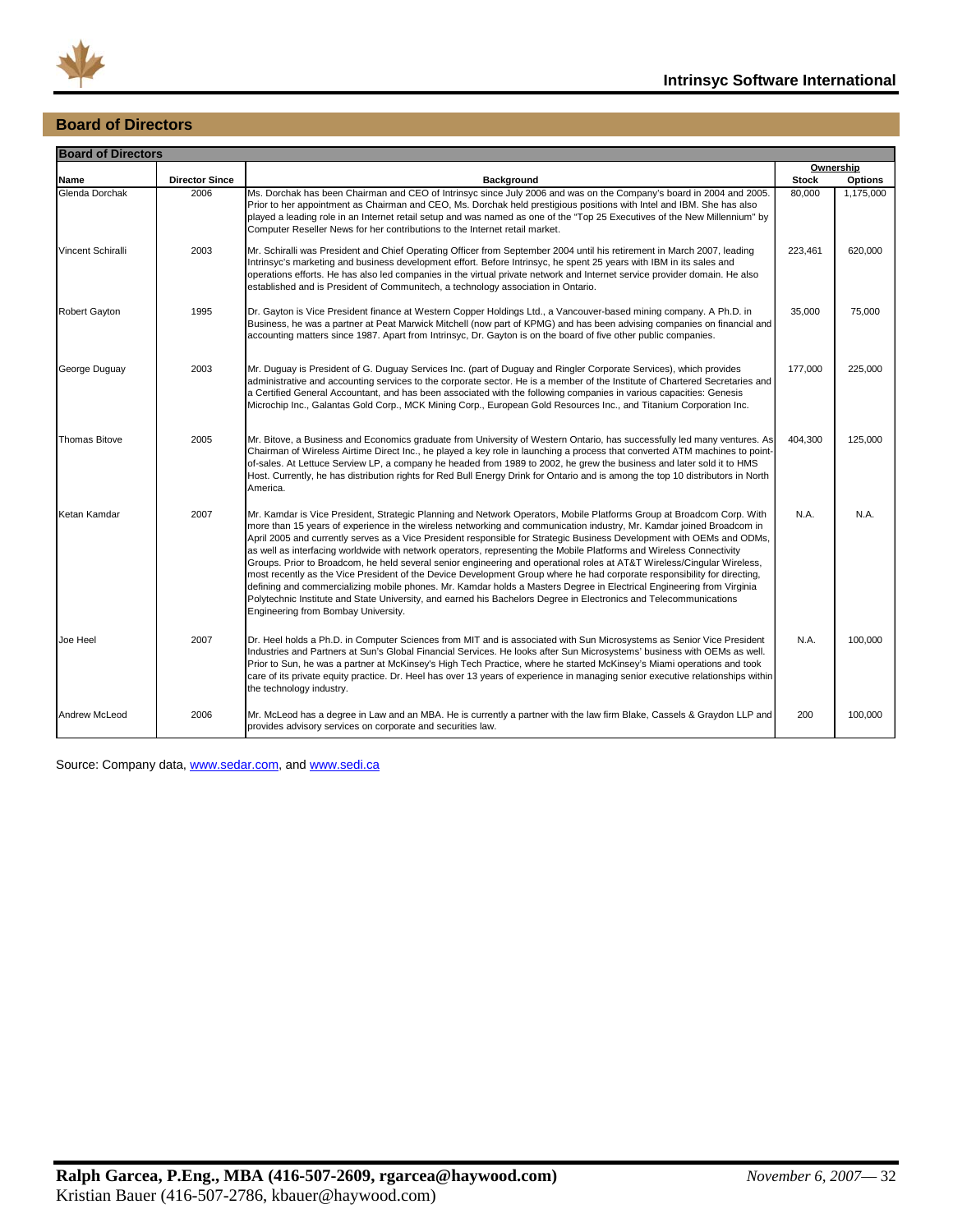<span id="page-33-0"></span>

### **DISTRIBUTION**

This report is not for distribution to non-institutional clients in the United States.

### **ANALYST CERTIFICATION**

I, Ralph Garcea, hereby certify that the views expressed in this report (which includes the rating assigned to the issuer's shares as well as the analytical substance and tone of the report) accurately reflect my/our personal views about the subject securities and the issuer. No part of my/our compensation was, is, or will be directly or indirectly related to the specific recommendations.

### **IMPORTANT DISCLOSURES**

This report is prepared by Haywood Securities Inc. for use by Haywood Securities Inc., Haywood Securities (USA) Inc. and Haywood Securities (UK) Limited and their clients. Haywood Securities Inc. is a Canadian broker-dealer and a member of the Toronto Stock Exchange and the Canadian Venture Exchange. Haywood Securities (USA) Inc. is a wholly owned subsidiary of Haywood Securities Inc., registered with the U.S. Securities and Exchange Commission, and is a member of the National Association of Securities Dealers (NASD) and the Securities Investor Protection Corporation (SIPC).

Haywood Securities, Inc., and Haywood Securities (USA) Inc. do have officers in common however, none of those common officers affect or control the ratings given a specific issuer or which issuer will be the subject of Research coverage. In addition, the firm does maintain and enforce written policies and procedures reasonably designed to prevent influence on the activities of affiliated analysts.

Haywood analysts are salaried employees who may receive a performance bonus that may be derived, in part, from corporate finance income.

#### **Of the companies included in the report the following Important Disclosures apply:**

 $n/a$ 

Other material conflict of interest of the research analyst of which the research analyst or member knows or has reason to know at the time of publication or at the time of public appearance:

 $\bullet$  n/a

### **RATING STRUCTURE**

**SECTOR OUTPERFORM** – Haywood's top rating category. The analyst believes that the security will outperform its sector. Furthermore, the shares are forecast to provide attractive returns measured against alternative investments when considering risk profiles. The rating carries a minimum total return threshold of 15% for equities and 12% for trusts. The rating applies to companies that have tangible underlying assets that give a measure of support to the market valuation. The rating category considers both the absolute and relative values in assigning the highest rating on the security.

**SECTOR PERFORM** – The analyst believes that the security will trade with tight correlation to its underlying sector. Furthermore, the target price (together with any anticipated distributions) is at or above the market price, and forecast risk-adjusted returns are attractive relative to alternative investments.

**SECTOR UNDERPERFORM** – Investors are advised to sell the security or hold alternative securities within the sector. Stocks in this category are expected to underperform relative to their sector. The category also represents stocks with unattractive forecast returns relative to alternative investments.

**TENDER –** The analyst is recommending that investors tender to a specific offering for the company's stock.

**RESEARCH COMMENT** – An analyst comment about an issuer event that does not include a rating.

**COVERAGE DROPPED** – Haywood Securities will no longer cover the issuer. Haywood will provide notice to clients whenever coverage of an issuer is discontinued. The termination of coverage will not occur unless clients have been provided with advice relating to positions they may still hold, such as a recommendation to sell their securities.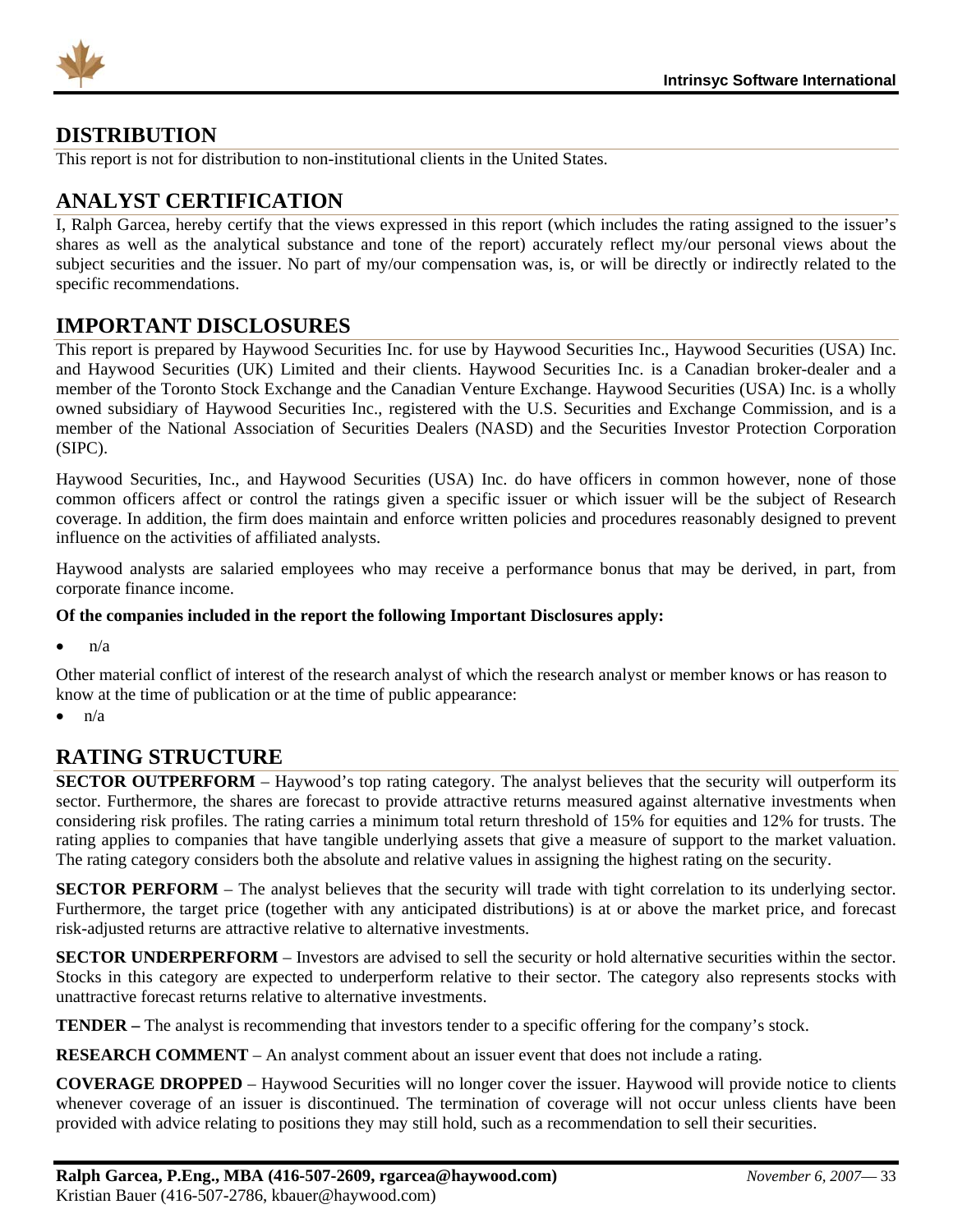<span id="page-34-0"></span>

The above ratings are determined by the analyst at the time of publication. On occasion, total returns may fall outside of the ranges due to market price movements and/or short term volatility. At the discretion of Haywood's Management, these deviations may be permitted after careful consideration



For further information on Haywood Securities' research dissemination policies, please visit: [http://www.haywood.com/research\\_dissemination.asp](http://www.haywood.com/research_dissemination.asp) 

### **RISK PROFILE PARAMETERS**

**SPECULATIVE:** – Investment for risk accounts only. Companies within this category carry greater financial and/or execution risk. All junior/venture companies that carry great financial and/or liquidity risk will be tagged "SPECULATIVE". A stock indicating a SPECUALTIVE risk is determined from sector specific criteria outlined below.

### **RISK PROFILE PARAMETERS – TECHNOLOGY/SPECIAL SITUATIONS**

**Forecast Risk:** *High* – Haywood forecasts are below guidance. The Company has a history of missing targets and/or Haywood expects guidance to be lowered. Sales are minimally visible. *Moderate* – Haywood forecasts are generally in line with guidance and sales are moderately visible. The Company has a history of meeting or exceeding guidance. *Low* – Haywood forecasts exceed guidance. The Company has a history of meeting or exceeding guidance and its sales are highly visible.

**Financial Risk:** *High* – The business plan is not fully funded but requires debt and/or equity financing. This categorization does not necessarily predict whether the additional funds will be raised. Inventory turnover is low, cash flow is weak, and assets are below par. *Moderate* – The business plan is fully funded. Inventory turnover and cash flow are moderate, and assets are reasonably liquid. The Company's debt is rated below investment grade. *Low* – The Company is fully funded with investment grade debt, high inventory turnover, high cash flow, and superior assets.

**Valuation Risk:** *High* – The current valuation is at the high end of historic levels and/or at a premium to peers. Where applicable, the DCF valuation is not more than 10% above the current equity valuation. *Moderate* – The current valuation is within historic ranges and generally consistent with peers. Where applicable, the DCF valuation exceeds the current capitalization by more than 10%. *Low* – The current valuation is at the low end of historic ranges and at a discount to peer valuations. Where applicable, the DCF valuation exceeds the current capitalization by more than 20%.

### **DISCLAIMERS**

Estimates and projections contained herein, whether or not our own, are based on assumptions that we believe to be reasonable. The information presented, while obtained from sources we believe reliable, is checked but not guaranteed against errors or omissions.

Haywood Securities Inc., its subsidiaries and their respective officers, directors, and employees may hold positions in the securities mentioned and may purchase and/or sell them from time to time.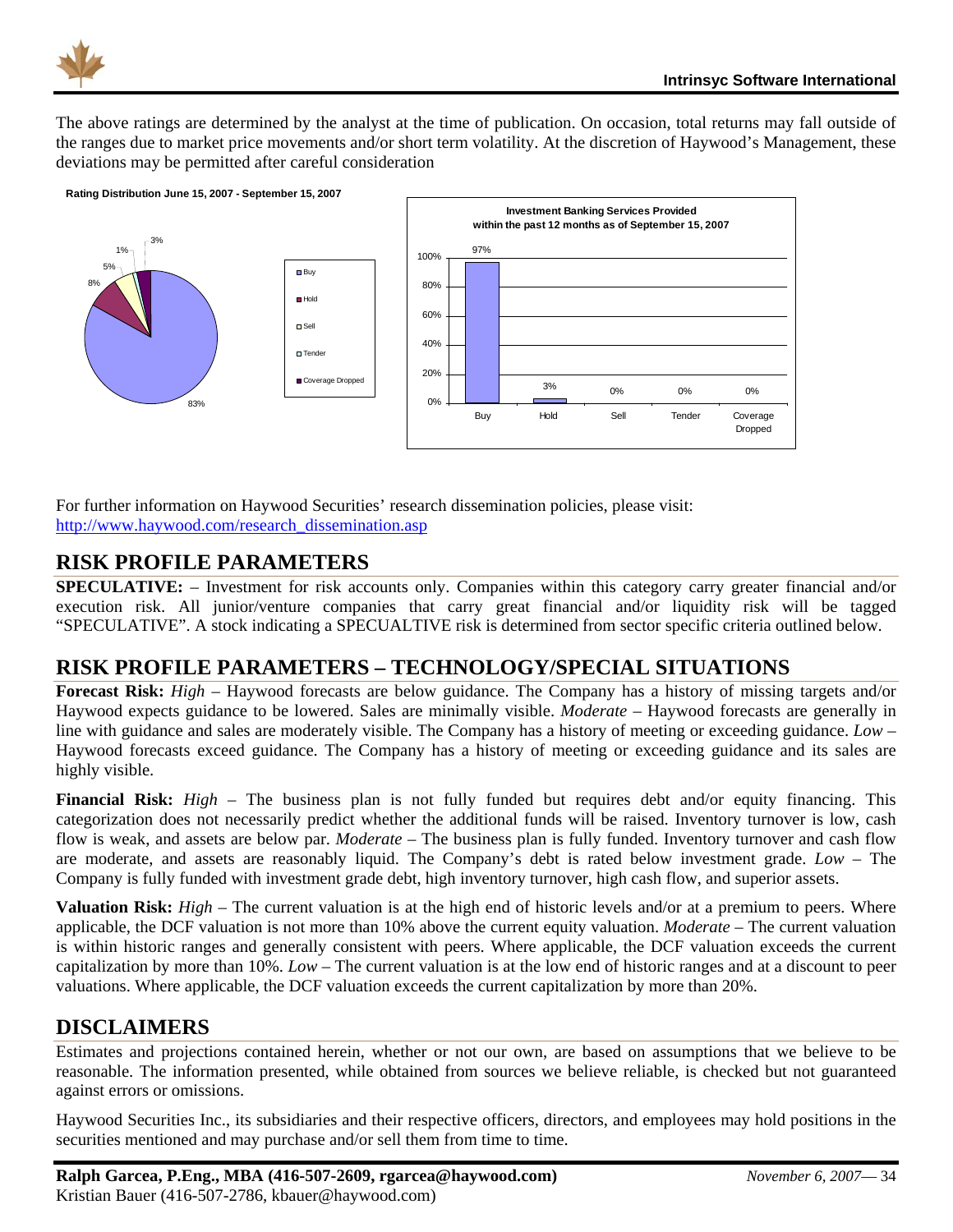

This report is neither a solicitation for the purchase of securities nor an offer of securities. Our ratings are intended only for clients of Haywood Securities Inc. Haywood Securities (USA) Inc., and those of Haywood Securities (UK) Limited and such clients are cautioned to consult the respective firm prior to purchasing or selling any security recommended or views contained in this report. Haywood Securities (UK) Limited ("HSUK") is a wholly owned subsidiary of Haywood Securities Inc. authorized and regulated in the UK by the Financial Services Authority as a stock broker and investment adviser and is a member of the London Stock Exchange.

This report has been approved by HSUK for the purposes of section 21 of the UK's Financial Services and Markets Act 2000.If you wish to contact HSUK please email D. Kim Gorius at kgorius@haywood.com.

If you are a UK resident private customer your attention is drawn to the risk warnings set out below:

Haywood Securities Inc or its subsidiaries or respective officers, directors or employees have or may have a material interest in the securities to which this report relates.

Past performance should not be seen as an indication of future performance. The investments to which this report relates can fluctuate in value and accordingly you are not certain to make a profit on any investment: you could make a loss.

Changes in the rates of exchange between currencies may cause the value of your investment to fluctuate.

If you are a UK resident private customer and you propose to do business with Haywood Securities Inc, please take note of the following:

Any investment services undertaken on your behalf by Haywood Securities Inc are not covered by the rules and regulations made for the protection of private investors in the UK. This means that you will not have the benefit of rights designed to protect investors under the Financial Services and Markets Act 2000 and under the rules of the Financial Services Authority ("FSA").In particular, you will not benefit from the following UK protections:

(a) the right to claim through the UK's Financial Services Compensation Scheme for losses resulting in the unlikely event of our default;

(b) in the event of a dispute, access to the UK's Financial Ombudsman Service;

(c) protection of money held on your behalf under the FSA's Client Money Rules.